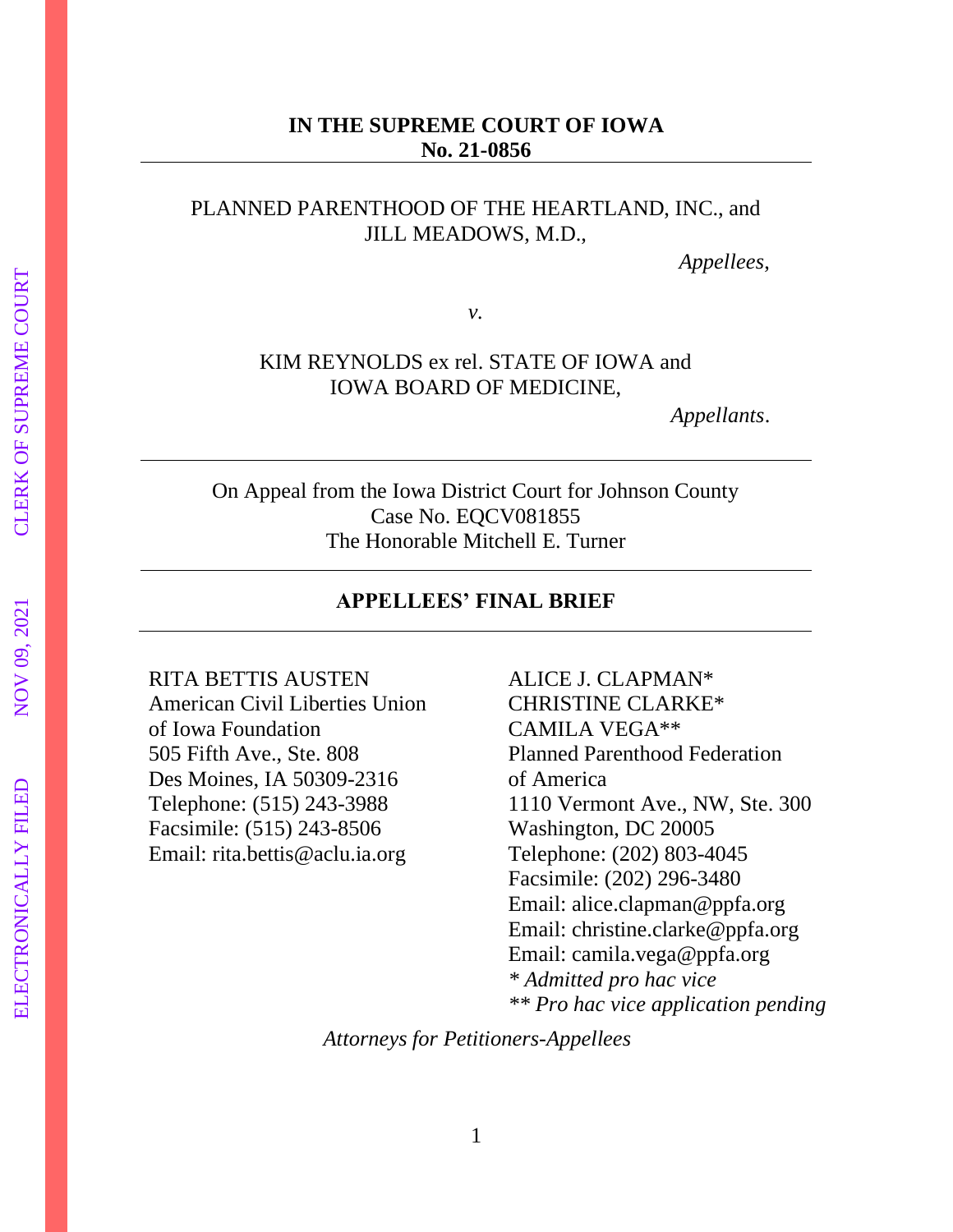# **TABLE OF CONTENTS**

|                |                 | STATEMENT OF ISSUES PRESENTED FOR REVIEW.  15                       |    |
|----------------|-----------------|---------------------------------------------------------------------|----|
|                |                 |                                                                     |    |
|                |                 |                                                                     |    |
|                |                 |                                                                     |    |
| $\mathbf{I}$ . |                 |                                                                     |    |
| II.            |                 |                                                                     |    |
| III.           |                 |                                                                     |    |
| IV.            |                 | The Amendment's Effects on Iowans Seeking an Abortion  32           |    |
|                |                 |                                                                     |    |
| $\mathbf{I}$ . |                 | The District Court Correctly Held That the Amendment Violates the   |    |
|                | A.              | Standard of Review, Preservation of Error, and Scope of             |    |
|                | <b>B.</b>       | The Text of the Provisions Demonstrates They Are Not One<br>Subject | 38 |
|                | $\mathcal{C}$ . | Courts Have Invalidated Bills with More Properly Related            |    |
|                | D.              | The Amendment Violates the Purpose of the Single-Subject            |    |
|                |                 | The Single-Subject Rule Exists to Prevent Surprise 44<br>1.         |    |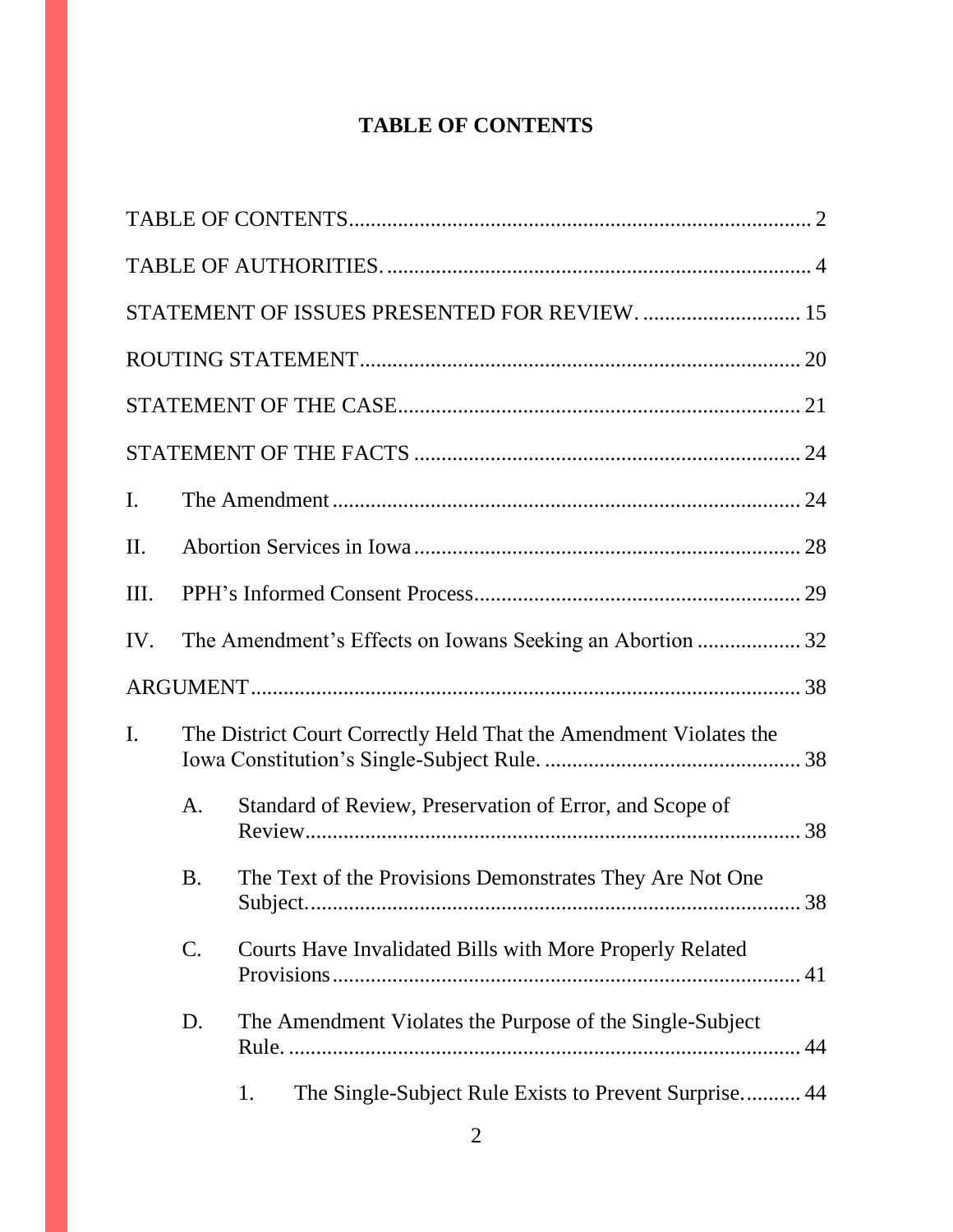|     |                 | 2. | The Amendment's Passage Undermines Legislative                                                                                            |  |
|-----|-----------------|----|-------------------------------------------------------------------------------------------------------------------------------------------|--|
|     |                 | 3. |                                                                                                                                           |  |
| II. |                 |    | The District Court Correctly Held That the Amendment Violates the Due<br>Process and Equal Protection Clauses of the Iowa Constitution 51 |  |
|     | A.              |    | Standard of Review, Preservation of Error, and Scope of                                                                                   |  |
|     | <b>B.</b>       |    | The State Should Be Precluded from Relitigating <i>PPHII</i> 's                                                                           |  |
|     | $\mathcal{C}$ . |    | Stare Decisis Counsels Against Overturning PPHII 57                                                                                       |  |
|     | D.              |    |                                                                                                                                           |  |
|     |                 |    |                                                                                                                                           |  |
|     |                 |    |                                                                                                                                           |  |
|     |                 |    |                                                                                                                                           |  |
|     |                 |    |                                                                                                                                           |  |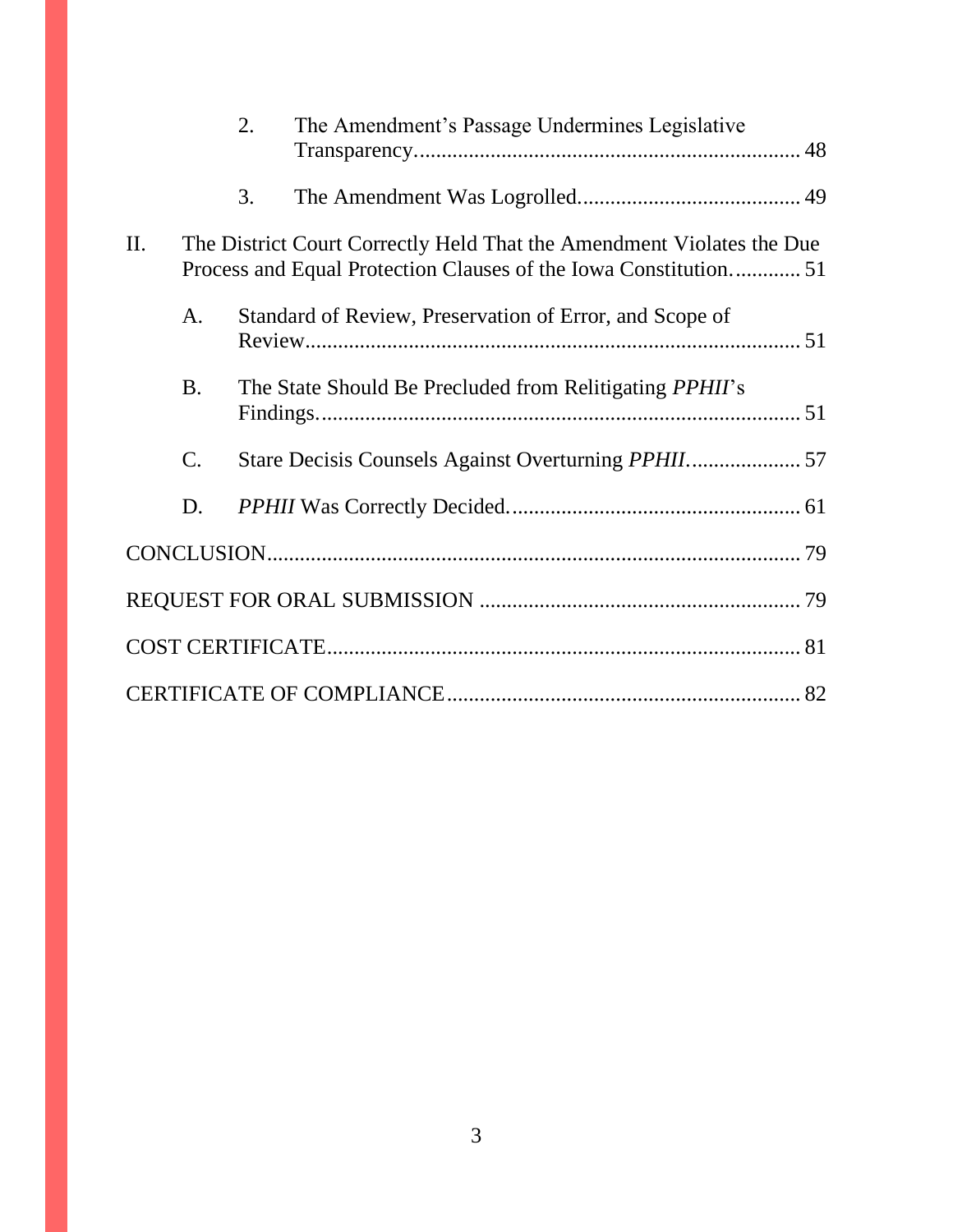## **TABLE OF AUTHORITIES**

| <b>Cases</b>                                        | Page(s) |
|-----------------------------------------------------|---------|
| Amro v. Iowa Dist. Ct. for Story Cnty.,             |         |
| Armstrong v. Montana,                               |         |
| Baby Dolls Topless Saloons, Inc. v. City of Dallas, |         |
| Baldwin v. City of Estherville,                     |         |
| Bradwell v. Illinois,                               |         |
| Burns v. Bd. of Nursing of the State of Iowa,       |         |
| Burns v. Cline,                                     |         |
| Callender v. Skiles,                                |         |
| Chi., R.I. & P. Ry. Co. v. Streepy,                 |         |
| Cincinnati Women's Servs., Inc. v. Taft,            |         |
| Doe v. Maher,                                       |         |
| Emps. Mut. Cas. Co. v. Van Haaften,                 |         |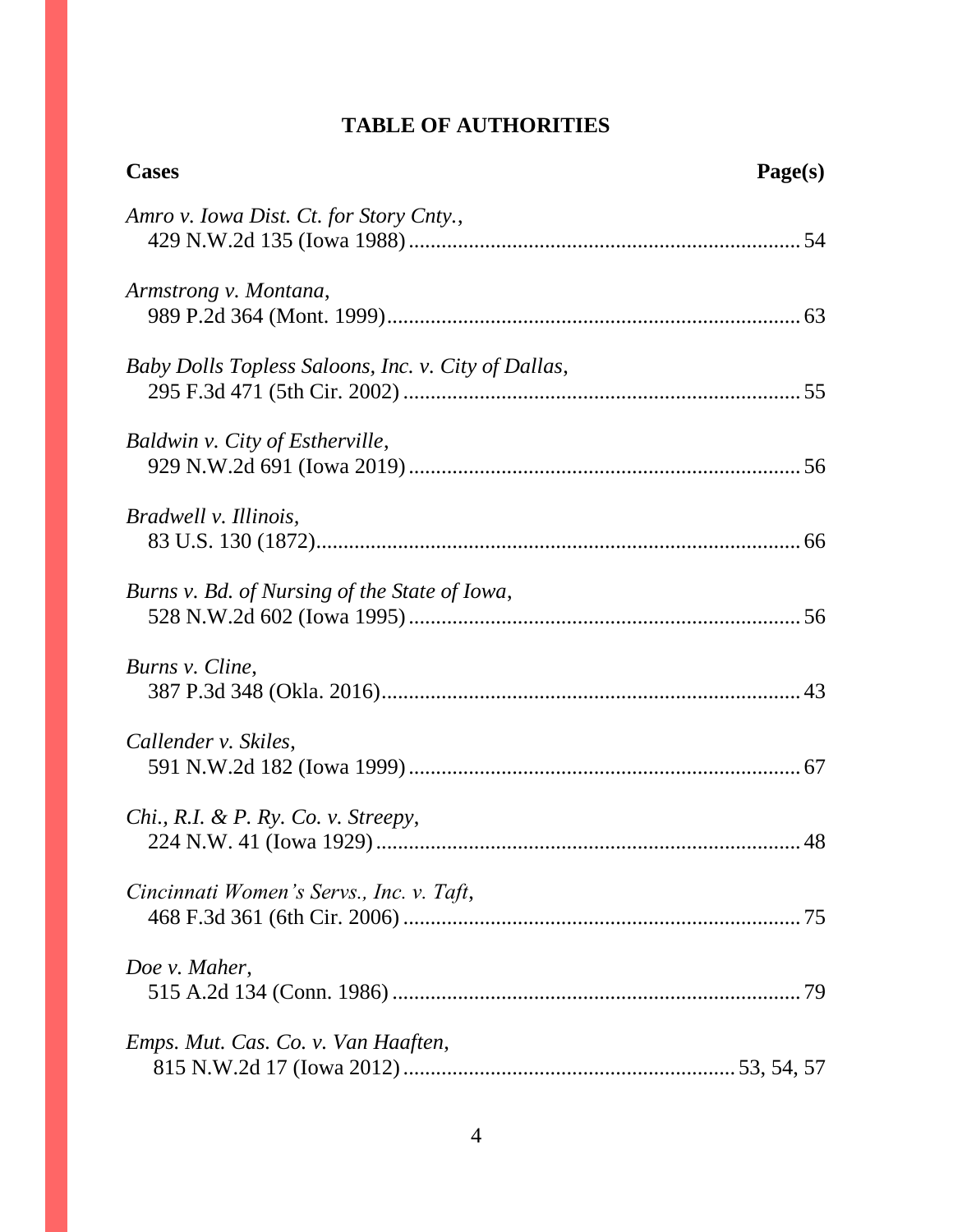| Est. of Anderson ex rel. Herren v. Iowa Dermatology Clinic, PLC, |  |
|------------------------------------------------------------------|--|
| Est. of Leonard ex rel. Palmer v. Swift,                         |  |
| Ex parte Hallawell,                                              |  |
| <i>Faber v. Loveless,</i>                                        |  |
| Giles v. State,                                                  |  |
| Good v. Iowa Dep't of Hum. Servs.,                               |  |
| Goodman v. Henry L. Doherty & Co.,                               |  |
| Griffin v. Pate,                                                 |  |
| Hensler v. City of Davenport,                                    |  |
| Hopkins v. Jegley,                                               |  |
| Howard v. Des Moines Reg. & Trib. Co.,                           |  |
| Hunsucker v. Fallin,                                             |  |
| Hunter v. City of Des Moines,                                    |  |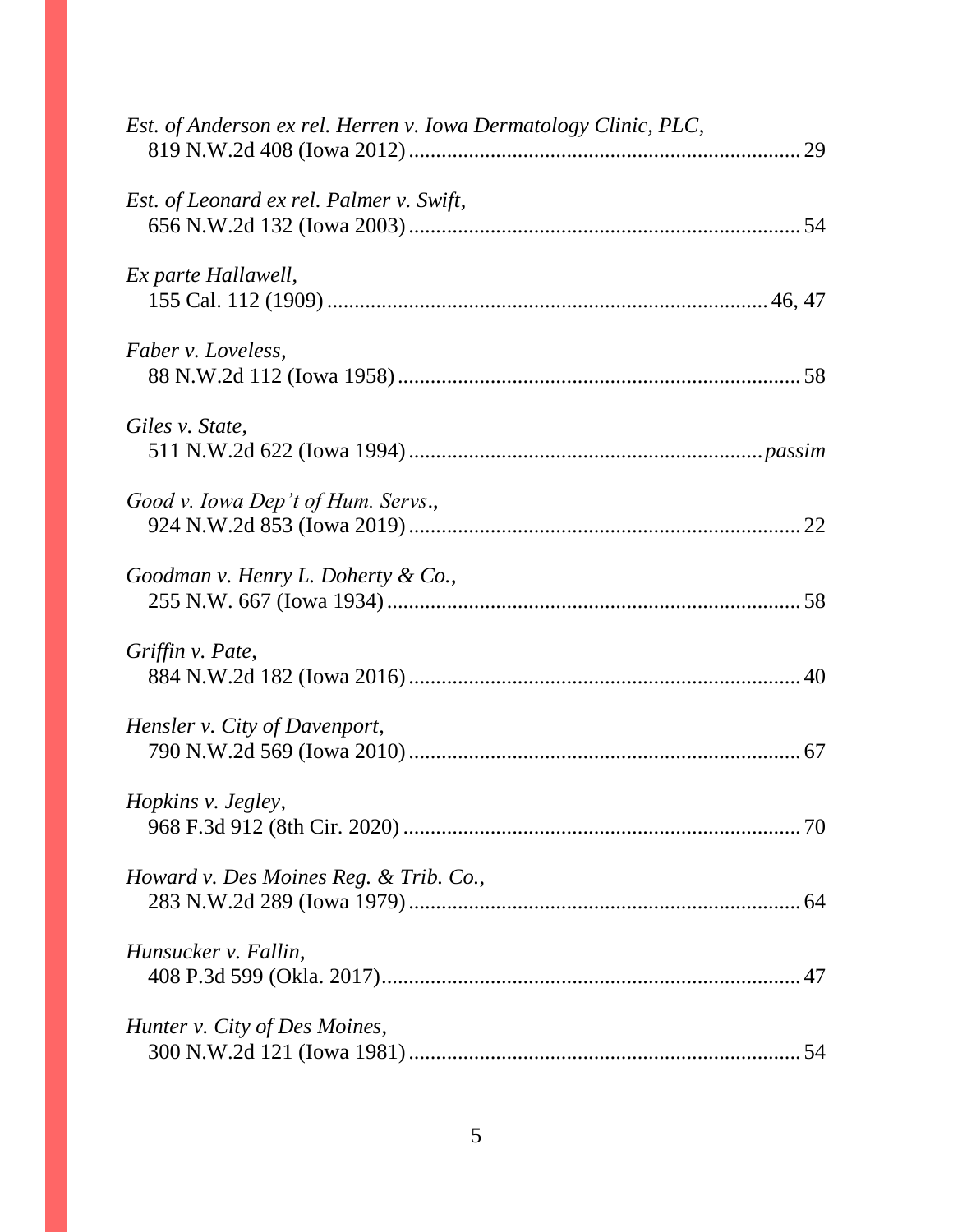| In re Carragher,                            |
|---------------------------------------------|
| In re Est. of Henrich,                      |
| In re Guardianship of Kennedy,              |
| In $re$ J.L.,                               |
| June Med. Servs. L.L.C. v. Russo,           |
| Kincaid v. Magnum,                          |
| Lawrence v. Texas,                          |
| Leach v. Pennsylvania,                      |
| Long v. Bd. of Supervisors of Benton Cnty., |
| Marks v. United States,                     |
| Marquis v. City of Waterloo,                |
| McQuistion v. City of Clinton,              |
| N.M. Right to Choose/NARAL v. Johnson,      |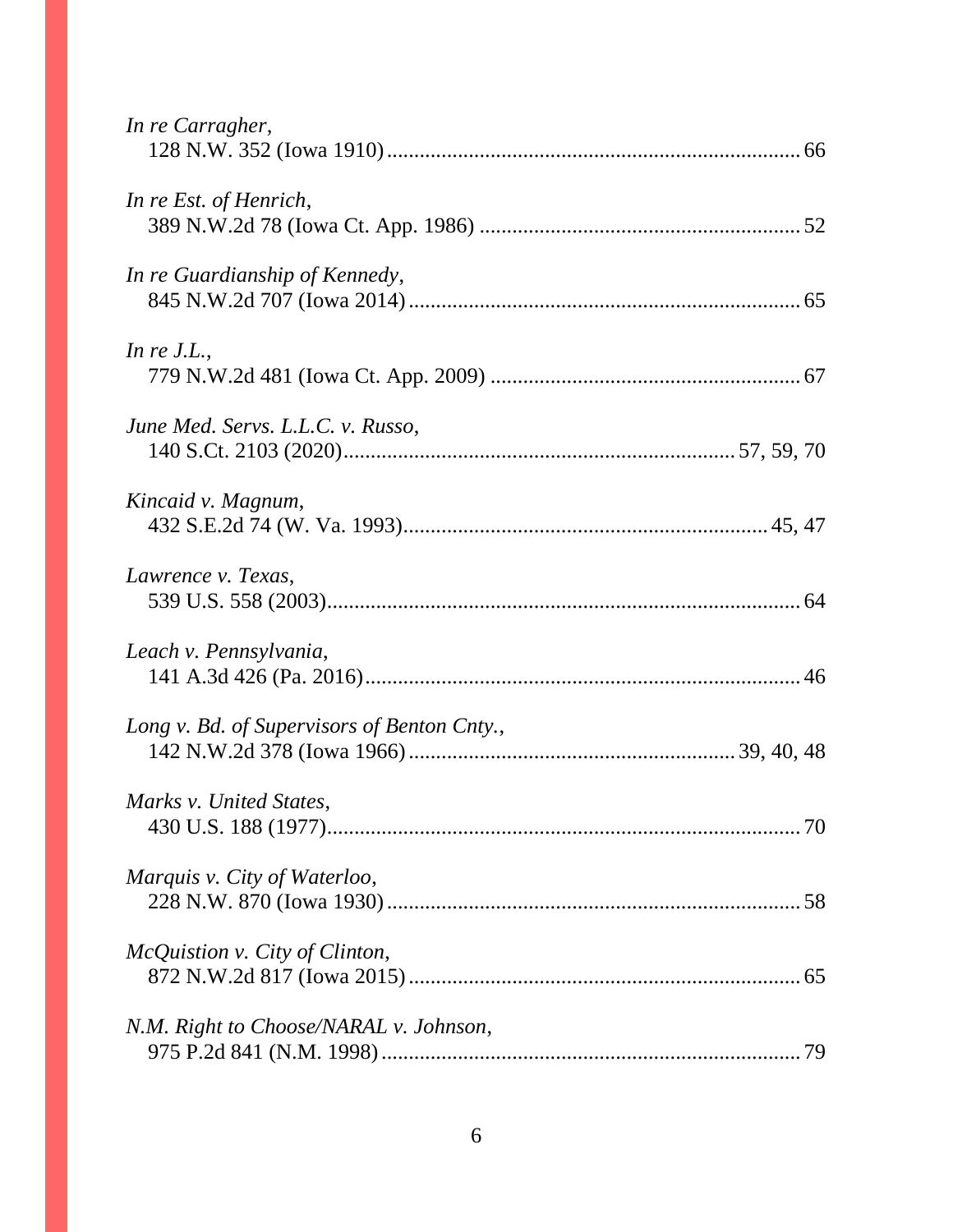| Okla. Coal. for Reprod. Just. v. Cline,                                                 |
|-----------------------------------------------------------------------------------------|
| Pauscher v. Iowa Methodist Med. Ctr.,                                                   |
| Penn v. Iowa State Bd. of Regents,                                                      |
| People v. Carrera,                                                                      |
| People v. Reedy,                                                                        |
| Planned Parenthood of Ariz. v. Humble,                                                  |
| Planned Parenthood of Cent. N.J. v. Farmer,                                             |
| Planned Parenthood of Ind. & Ky., Inc. v. Box,                                          |
| Planned Parenthood of Mont. v. Montana,                                                 |
| Planned Parenthood of Se. Pa. v. Casey,                                                 |
| Planned Parenthood of St. Louis Region v. Dep't of Soc. Servs., Div. of<br>Med. Servs., |
| Planned Parenthood of the Heartland v. Reynolds ex rel. State,                          |
| Planned Parenthood of the Heartland, Inc. v. Iowa Bd. of Med.,                          |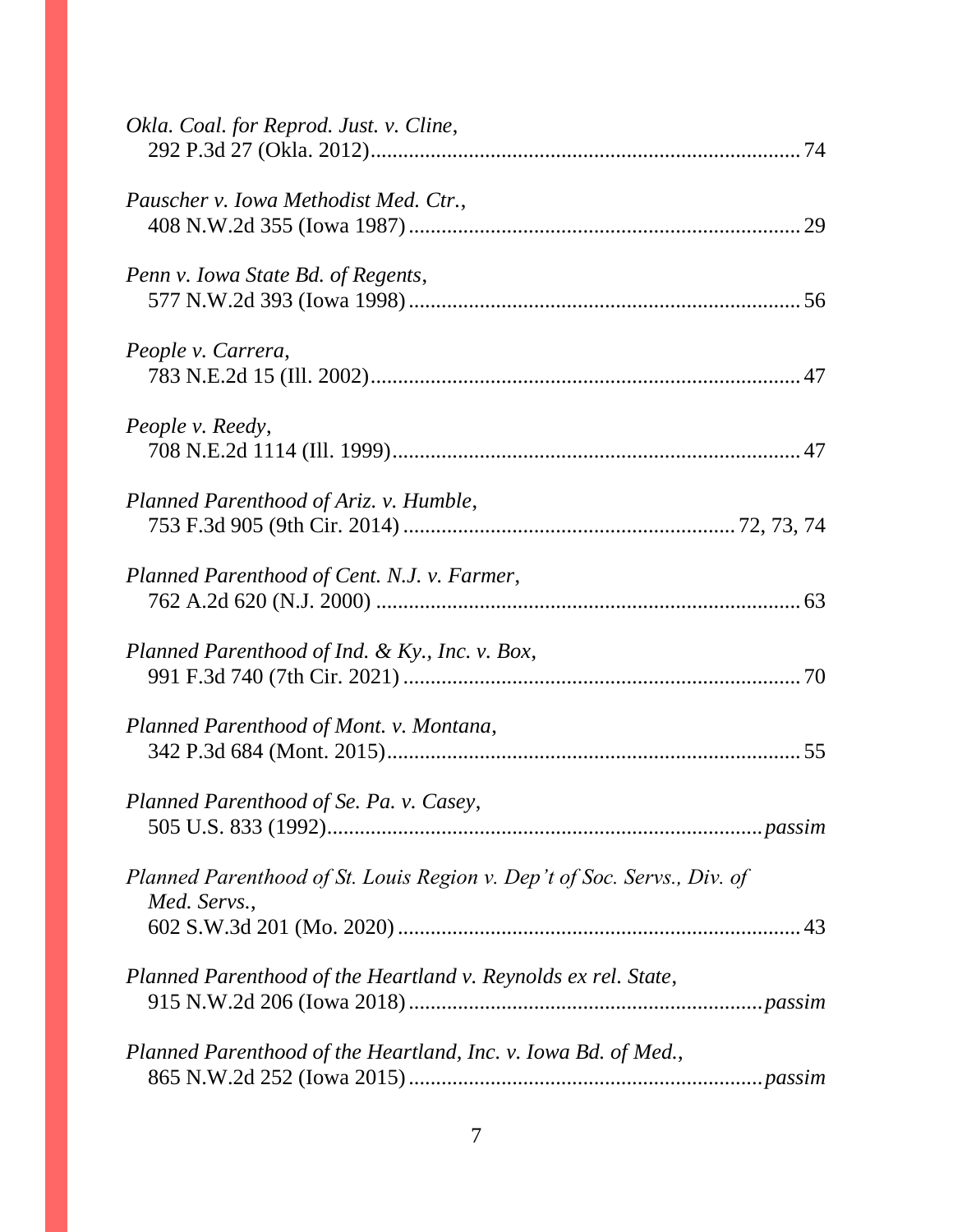| Planned Parenthood of Wis., Inc. v. Schimel,          |
|-------------------------------------------------------|
| Planned Parenthood Se., Inc. v. Strange,              |
| Plowman v. Fort Madison Cmty. Hosp.,                  |
| Redmond v. Carter,                                    |
| Renwick, Shaw & Crossett v. The Davenport & N.W. Ry., |
| Reprod. Health Servs. v. Strange,                     |
| Robinson v. Hill,                                     |
| Roe v. Wade,                                          |
| Sanchez v. State,                                     |
| Schmidt v. State,                                     |
| State v. Groves,                                      |
| State v. Heemstra,                                    |
| State v. Iowa Dist. Ct.,                              |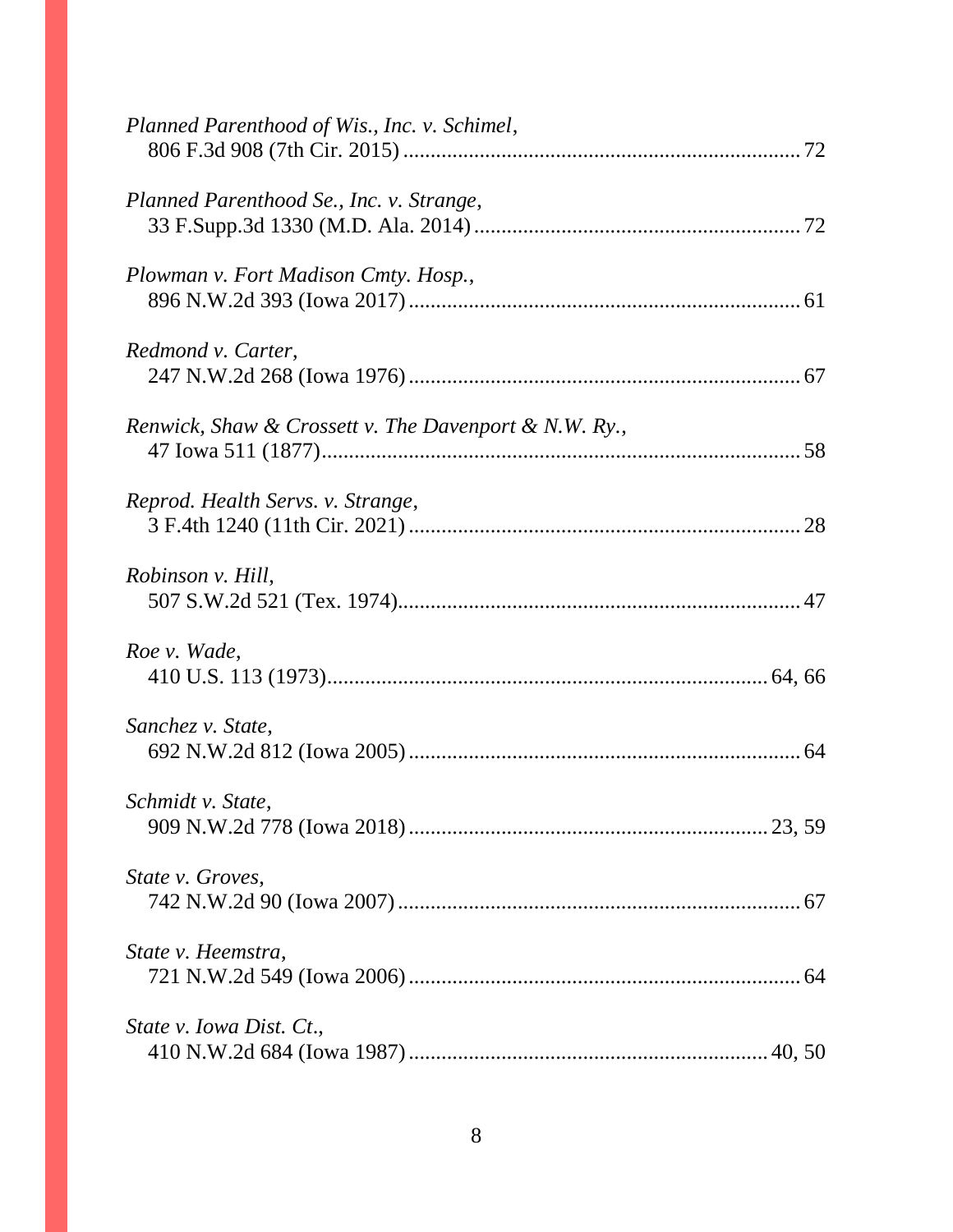| State v. Jorgenson,                                  |
|------------------------------------------------------|
| State v. Mabry,                                      |
| State v. Ochoa,                                      |
| State v. Pilcher,                                    |
| State v. Seager,                                     |
| State v. Short,                                      |
| State v. Taylor,                                     |
| State v. Williams,                                   |
| Stuart v. Pilgrim,                                   |
| Utilicorp United Inc. v. Iowa Utils. Bd.,            |
| Valley Hosp. Ass'n, Inc. v. Mat-Su Coal. for Choice, |
| Vasquez v. Hillery,                                  |
| W. Ala. Women's Ctr. v. Miller,                      |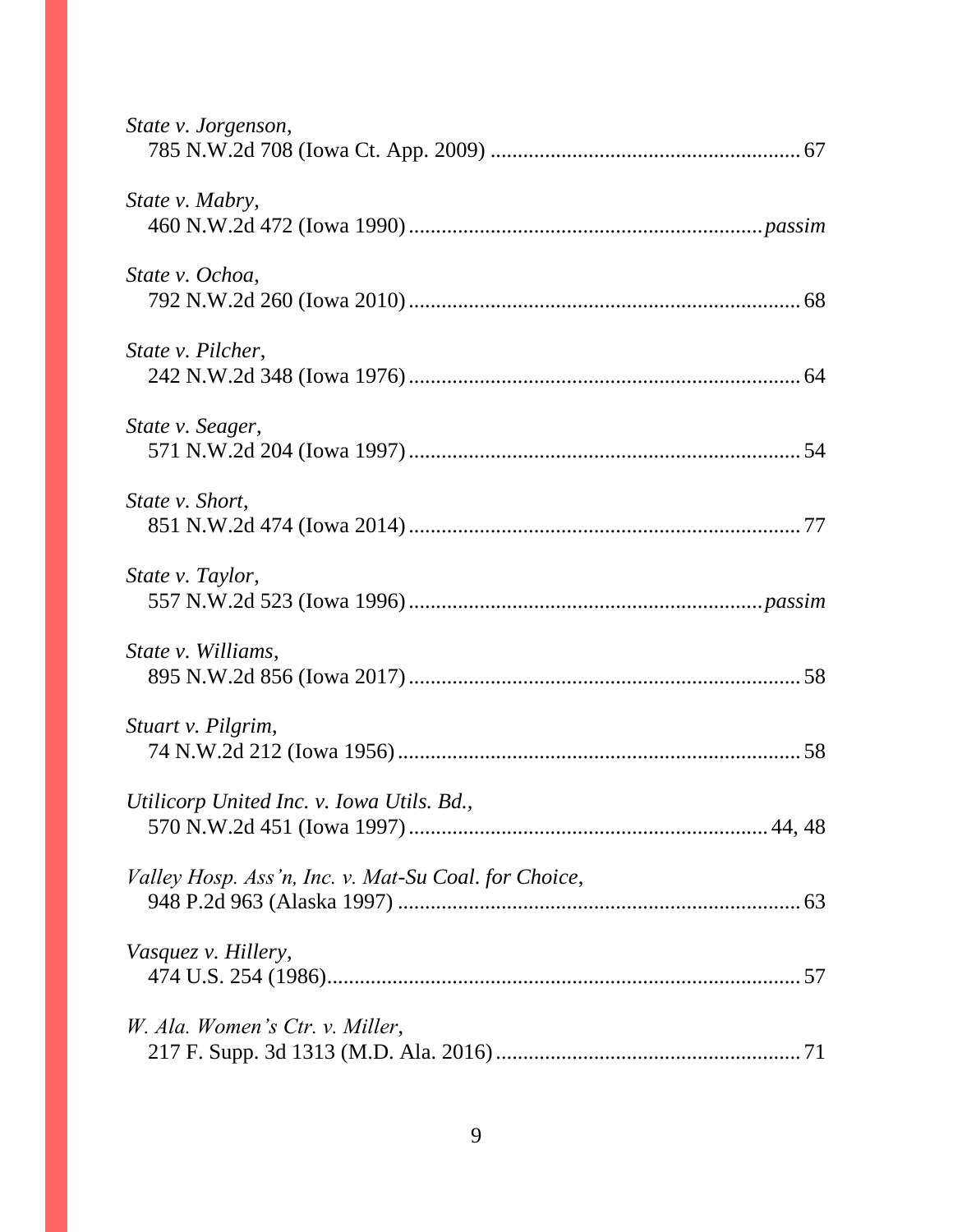| W. Int'l v. Kirkpatrick,             |  |
|--------------------------------------|--|
| Whole Woman's Health v. Hellerstedt, |  |
| Whole Woman's Health v. Hellerstedt, |  |
| Winnebago Indus., Inc. v. Haverly,   |  |
| Women of Minn. by Doe v. Gomez,      |  |
| <b>Statutes</b>                      |  |
|                                      |  |
|                                      |  |
|                                      |  |
|                                      |  |
|                                      |  |
|                                      |  |
|                                      |  |
|                                      |  |
|                                      |  |
|                                      |  |
|                                      |  |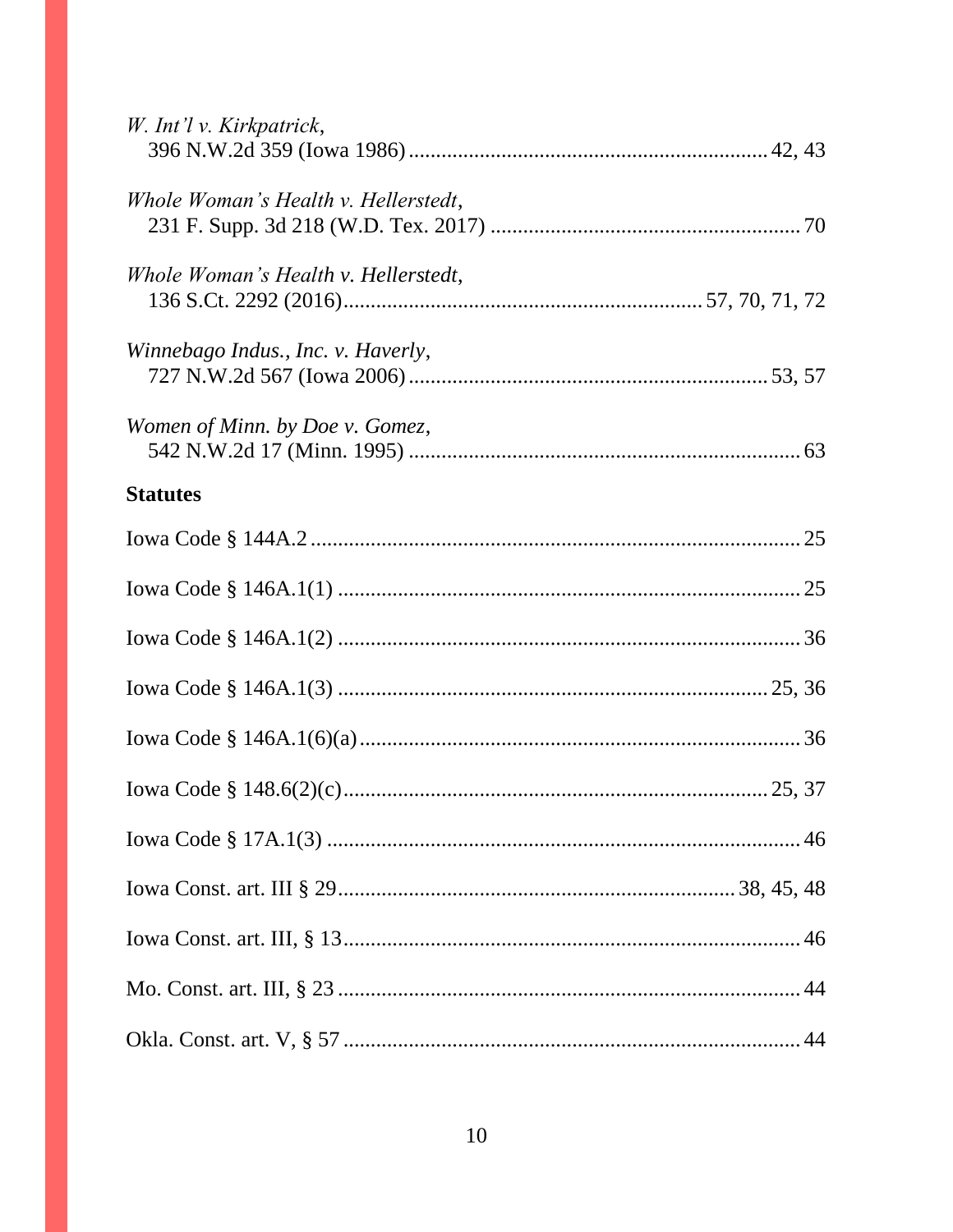# **Rules**

| H.R. 29, https://www.legis.iowa.gov/docs/publications/HR/1037437.pdf50                                                                            |
|---------------------------------------------------------------------------------------------------------------------------------------------------|
|                                                                                                                                                   |
| <b>Other Authorities</b>                                                                                                                          |
| Br. for Amici Curiae Am. Hist. Ass'n and Org. of Am. Historians in Supp.<br>of Resp'ts, Dobbs v. Jackson Women's Health Org., No. 19-1392, 2021   |
|                                                                                                                                                   |
|                                                                                                                                                   |
| James Mohr, Iowa's Abortion Battles of the Late 1960s and Early 1970s:<br>Long-term Perspectives and Short-term Analyses, 50 Annals of Iowa       |
| Richard Briffault, The Single-Subject Rule: A State Constitutional                                                                                |
| Robert F. Williams, State Constitutional Limits on Legislative Procedure:<br>Legislative Compliance and Judicial Enforcement, 48 U. Pitt. L. Rev. |
| Ruth B. Ginsburg, Some Thoughts on Autonomy and Equality in Relation to                                                                           |
| Steven J. Burton, The Conflict Between Stare Decisis and Overruling in<br>Constitutional Adjudication, 35 Cardozo L. Rev. 1687 (2014)59           |
| William J. Yost, Before a Bill Becomes a Law—Constitutional Form,                                                                                 |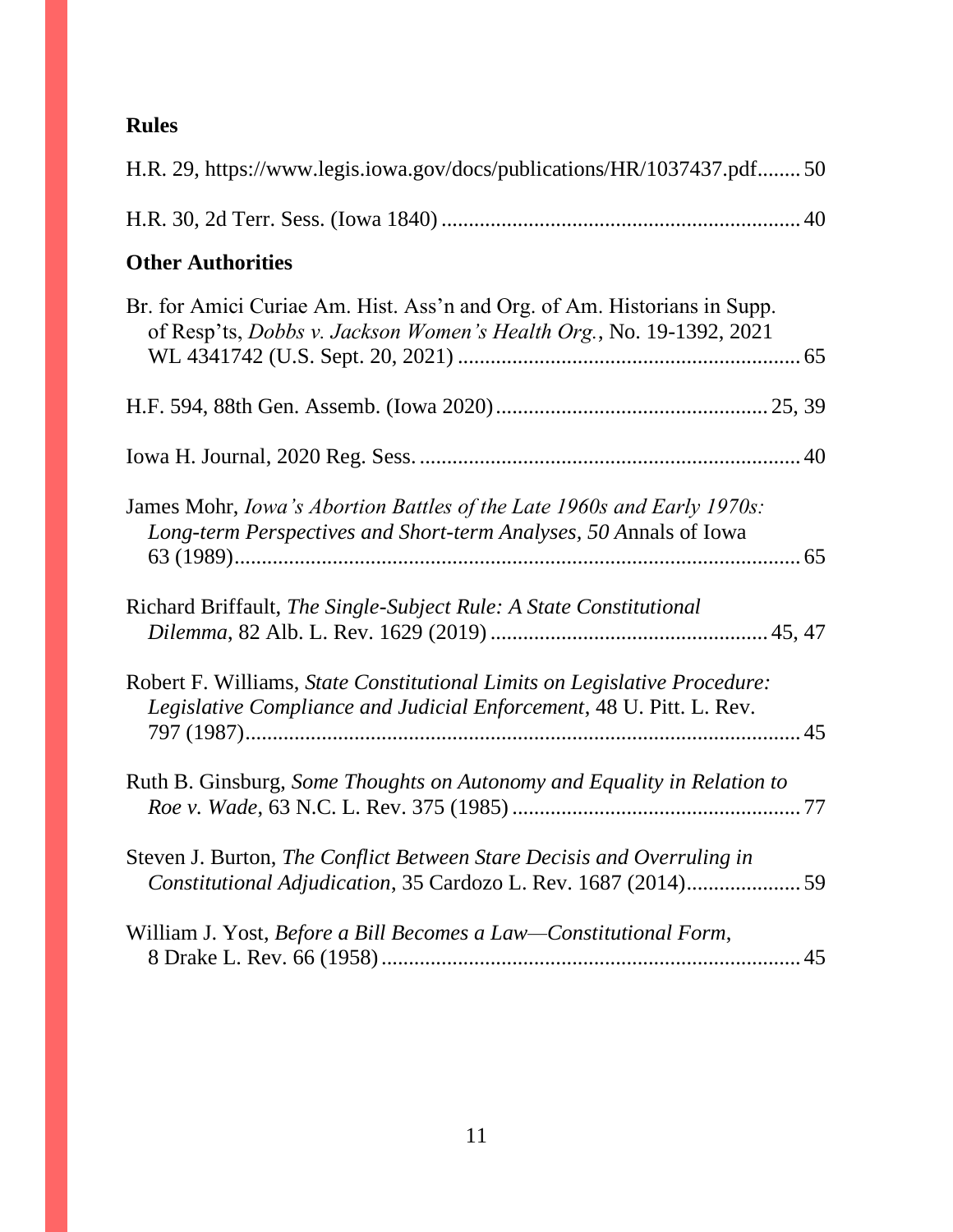#### **STATEMENT OF ISSUES PRESENTED FOR REVIEW**

**I. Whether Amendment H-8314 ("Amendment") to House File ("H.F.") 594, 88th Gen. Assemb. (Iowa 2020), codified at Iowa Code § 146A.1(1) (2020), violates the single-subject rule of the Iowa Constitution.** 

## **AUTHORITIES**

#### **Cases**

*Burns v. Cline*, 387 P.3d 348 (Okla. 2016)

*Chi., R.I. & P. Ry. Co. v. Streepy*, 224 N.W. 41 (Iowa 1929)

*Ex parte Hallawell*, 155 Cal. 112 (1909)

*Giles v. State*, 511 N.W.2d 622 (Iowa 1994)

*Griffin v. Pate*, 884 N.W.2d 182 (Iowa 2016)

*Hunsucker v. Fallin*, 408 P.3d 599 (Okla. 2017)

*Kincaid v. Magnum*, 432 S.E.2d 74 (W. Va. 1993)

*Leach v. Pennsylvania*, 141 A.3d 426 (Pa. 2016)

*Long v. Bd. of Supervisors of Benton Cnty.*, 142 N.W.2d 378 (Iowa 1966)

*People v. Carrera*, 783 N.E.2d 15 (Ill. 2002)

*People v. Reedy*, 708 N.E.2d 1114 (Ill. 1999)

*Planned Parenthood of St. Louis Region v. Dep't of Soc. Servs., Div. of Med. Servs.*, 602 S.W.3d 201 (Mo. 2020)

*Planned Parenthood of the Heartland v. Reynolds ex rel. Stat*e, 915 N.W.2d 206 (Iowa 2018)

*Robinson v. Hill*, 507 S.W.2d 521 (Tex. 1974)

*State v. Iowa Dist. Ct*., 410 N.W.2d 684 (Iowa 1987)

*State v. Mabr*y, 460 N.W.2d 472 (Iowa 1990)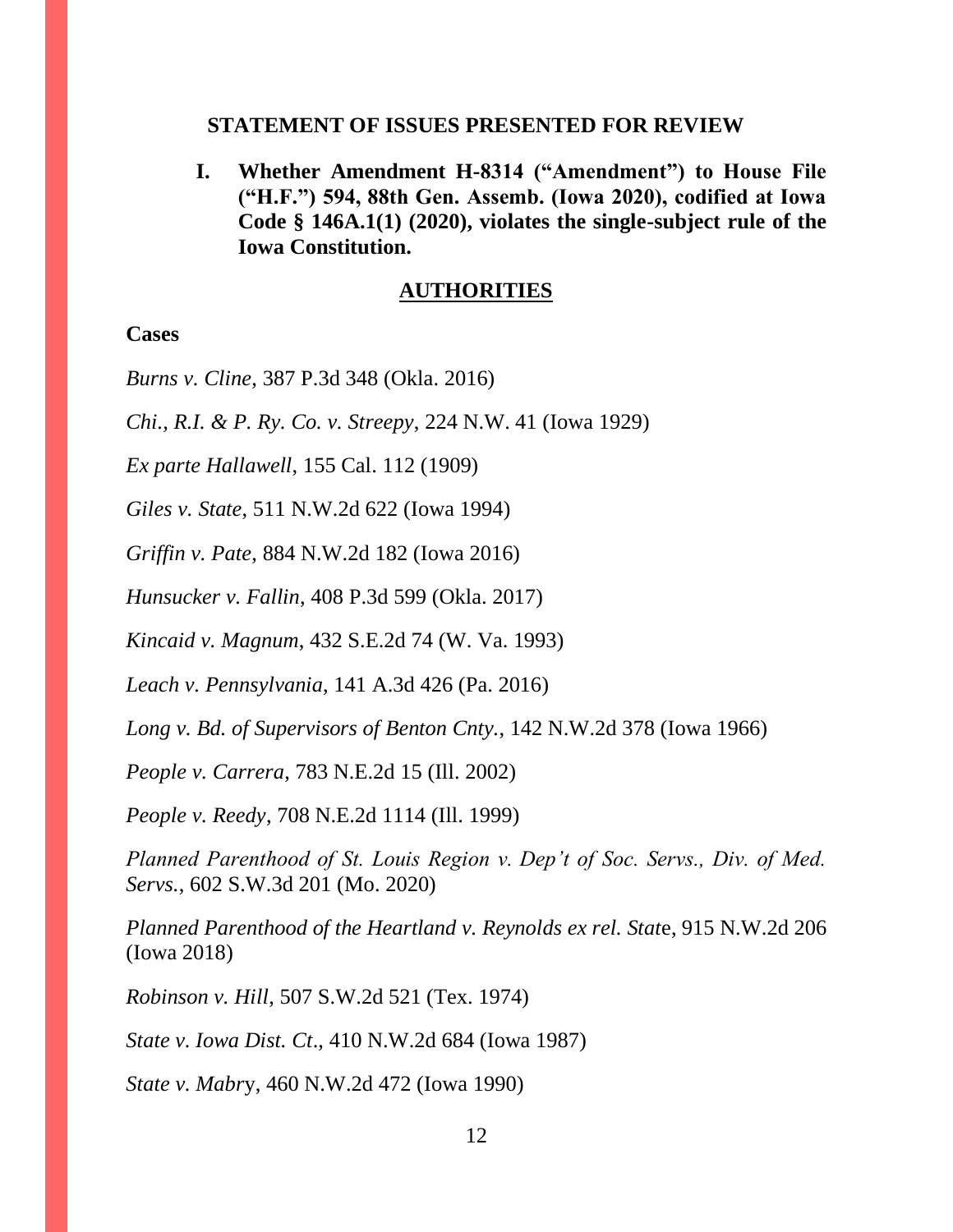*State v. Taylor*, 557 N.W.2d 523 (Iowa 1996)

*Utilicorp United Inc. v. Iowa Utils. Bd.,* 570 N.W.2d 451 (Iowa 1997)

*W. Int'l v. Kirkpatrick*, 396 N.W.2d 359 (Iowa 1986)

## **Statutes**

Iowa Code § 17A.1(3)

Iowa Const. art. III § 29

Iowa Const. art. III, § 13

Mo. Const. art. III, § 23

Okla. Const. art. V, § 57

## **Rules**

H.R. 29, https://www.legis.iowa.gov/docs/publications/HR/1037437.pdf

H.R. 30, 2d Terr. Sess. (Iowa 1840)

## **Other Authorities**

H.F. 594, 88th Gen. Assemb. (Iowa 2020)

Iowa H. Journal, 2020 Reg. Sess.

James Mohr, Iowa's Abortion Battles of the Late 1960s and Early 1970s: Longterm Perspectives and Short-term Analyses, 50 Annals of Iowa 63 (1989)

Richard Briffault, The Single-Subject Rule: A State Constitutional Dilemma, 82 Alb. L. Rev. 1629 (2019)

Robert F. Williams, *State Constitutional Limits on Legislative Procedure: Legislative Compliance and Judicial Enforcement*, 48 U. Pitt. L. Rev. 797 (1987)

William J. Yost*, Before a Bill Becomes a Law—Constitutional Form*, 8 Drake L. Rev. 66 (1958)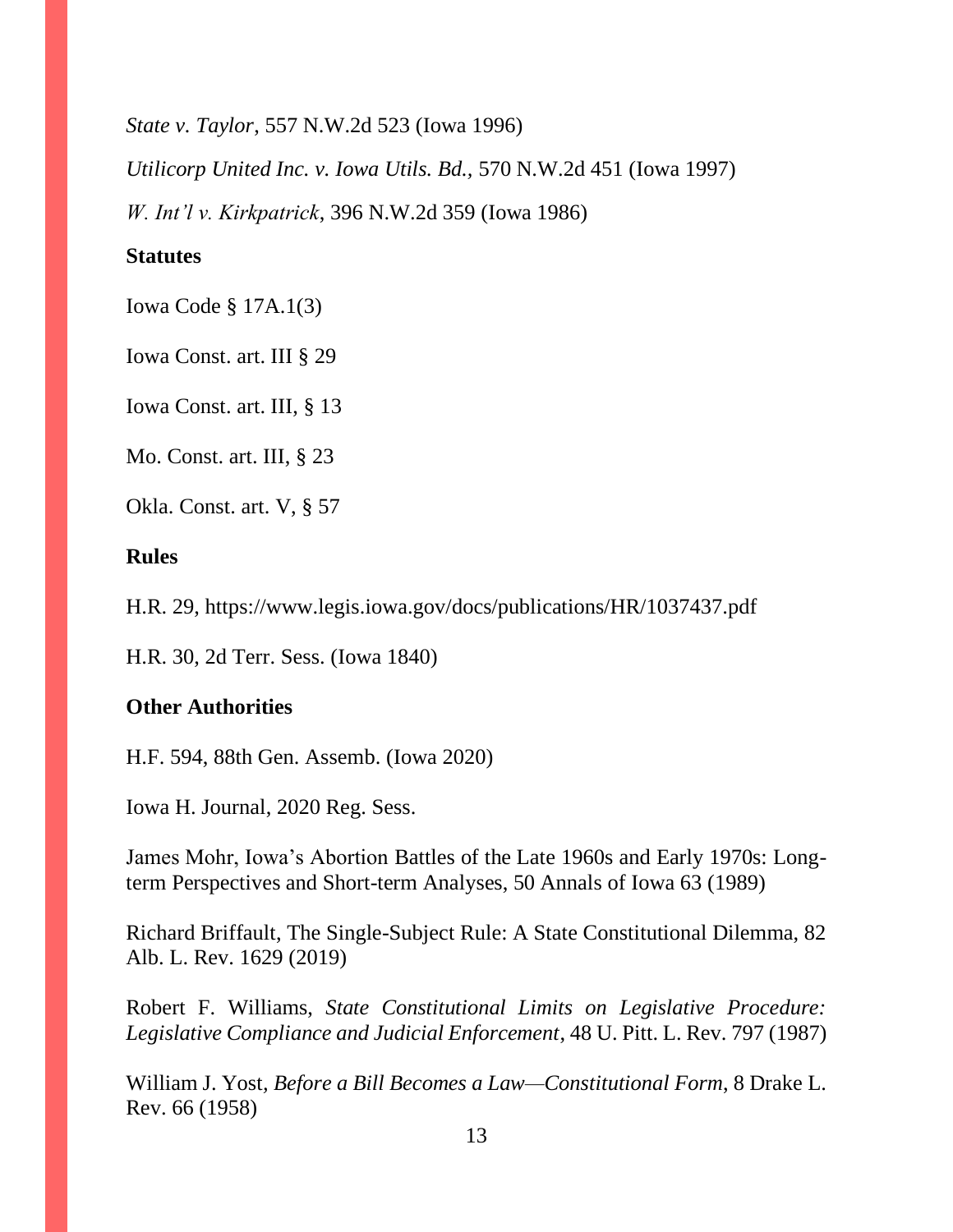**II. Whether the State is precluded from litigating factual issues recently determined after trial in** *Planned Parenthood of the Heartland v. Reynolds ex rel. State***, 915 N.W.2d 206 (Iowa 2018).** 

#### **AUTHORITIES**

#### **Cases**

*Amro v. Iowa Dist. Ct. for Story Cnty.*, 429 N.W.2d 135 (Iowa 1988)

*Baby Dolls Topless Saloons, Inc. v. City of Dallas*, 295 F.3d 471 (5th Cir. 2002)

*Baldwin v. City of Estherville*, 929 N.W.2d 691 (Iowa 2019)

*Burns v. Bd. of Nursing of the State of Iowa*, 528 N.W.2d 602 (Iowa 1995)

*Est. of Leonard ex rel. Palmer v. Swift*, 656 N.W.2d 132 (Iowa 2003)

*Hunter v. City of Des Moines*, 300 N.W.2d 121 (Iowa 1981)

*In re Est. of Henrich*, 389 N.W.2d 78 (Iowa Ct. App. 1986)

*Mut. Cas. Co. v. Van Haaften*, 815 N.W.2d 17 (Iowa 2012)

*Penn v. Iowa State Bd. of Regents*, 577 N.W.2d 393 (Iowa 1998)

*Planned Parenthood of Mont. v. Montana*, 342 P.3d 684 (Mont. 2015)\

*Planned Parenthood of the Heartland v. Reynolds ex rel. Stat*e, 915 N.W.2d 206 (Iowa 2018)

*State v. Seager*, 571 N.W.2d 204 (Iowa 1997)

*Winnebago Indus., Inc. v. Haverly*, 727 N.W.2d 567 (Iowa 2006)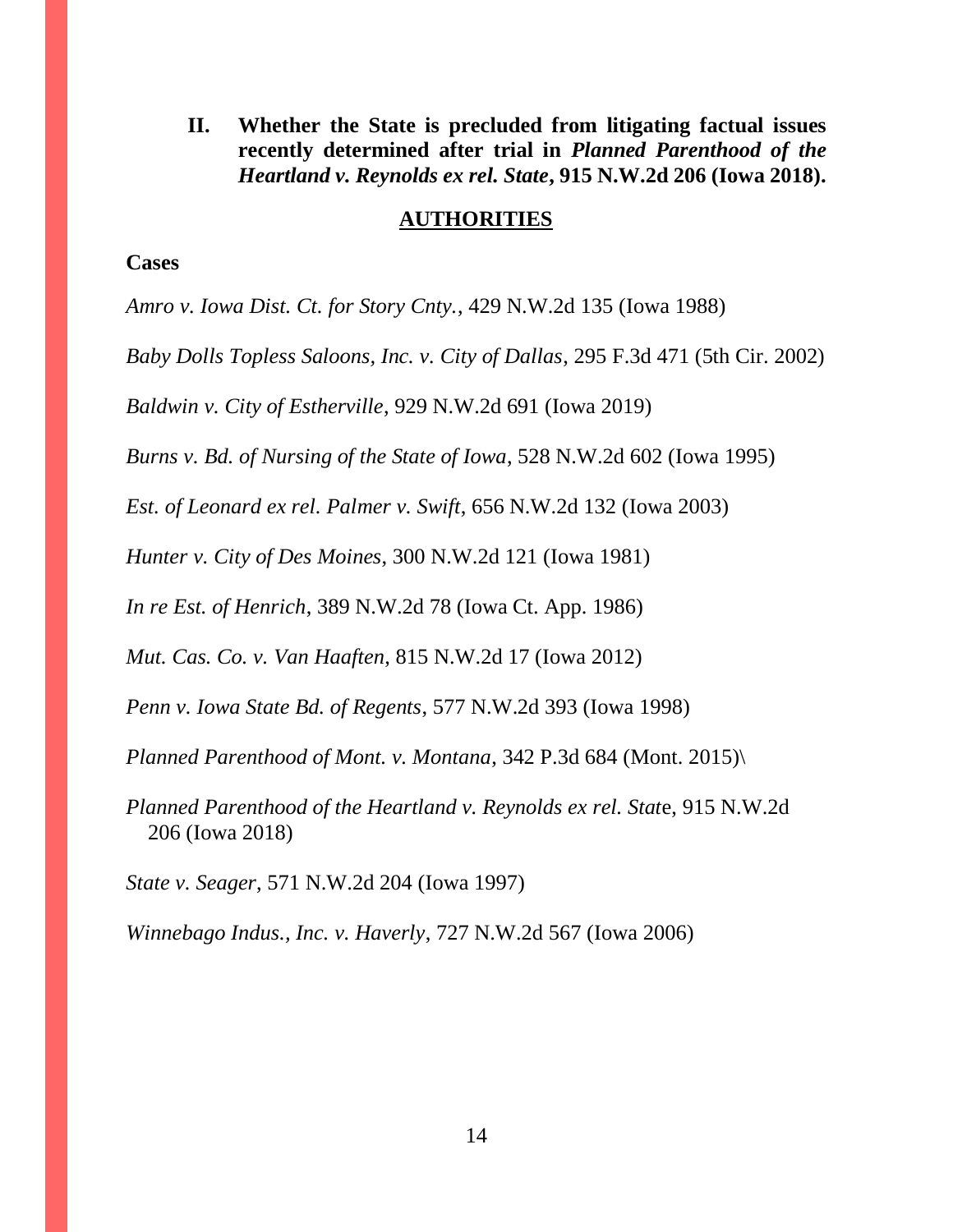**III. Whether the Amendment is invalid under** *Planned Parenthood of the Heartland v. Reynolds ex rel. State***, 915 N.W.2d 206 (Iowa 2018).** 

#### **AUTHORITIES**

#### **Cases**

*Amro v. Iowa Dist. Ct. for Story Cnty.*, 429 N.W.2d 135 (Iowa 1988)

*Armstrong v. Montana*, 989 P.2d 364 (Mont. 1999)

*Baby Dolls Topless Saloons, Inc. v. City of Dallas*, 295 F.3d 471 (5th Cir. 2002)

*Baldwin v. City of Estherville*, 929 N.W.2d 691 (Iowa 2019)

*Bradwell v. Illinois,* 83 U.S. 130 (1872)

*Burns v. Bd. of Nursing of the State of Iowa*, 528 N.W.2d 602 (Iowa 1995)

*Burns v. Cline*, 387 P.3d 348 (Okla. 2016)

*Callender v. Skiles*, 591 N.W.2d 182 (Iowa 1999)

*Chi., R.I. & P. Ry. Co. v. Streepy*, 224 N.W. 41 (Iowa 1929)

*Cincinnati Women's Servs., Inc. v. Taft*, 468 F.3d 361 (6th Cir. 2006)

*Coal. for Reprod. Just. v. Cline*, 292 P.3d 27 (Okla. 2012)

*Doe v. Maher*, 515 A.2d 134 (Conn. 1986)

*Emps. Mut. Cas. Co. v. Van Haaften*, 815 N.W.2d 17, 22 (Iowa 2012)

*Est. of Leonard ex rel. Palmer v. Swift*, 656 N.W.2d 132 (Iowa 2003)

*Ex parte Hallawell*, 155 Cal. 112 (1909)

*Faber v. Loveless*, 88 N.W.2d 112 (Iowa 1958)

*Giles v. State*, 511 N.W.2d 622 (Iowa 1994)

*Goodman v. Henry L. Doherty & Co.*, 255 N.W. 667 (Iowa 1934)

*Griffin v. Pate*, 884 N.W.2d 182 (Iowa 2016)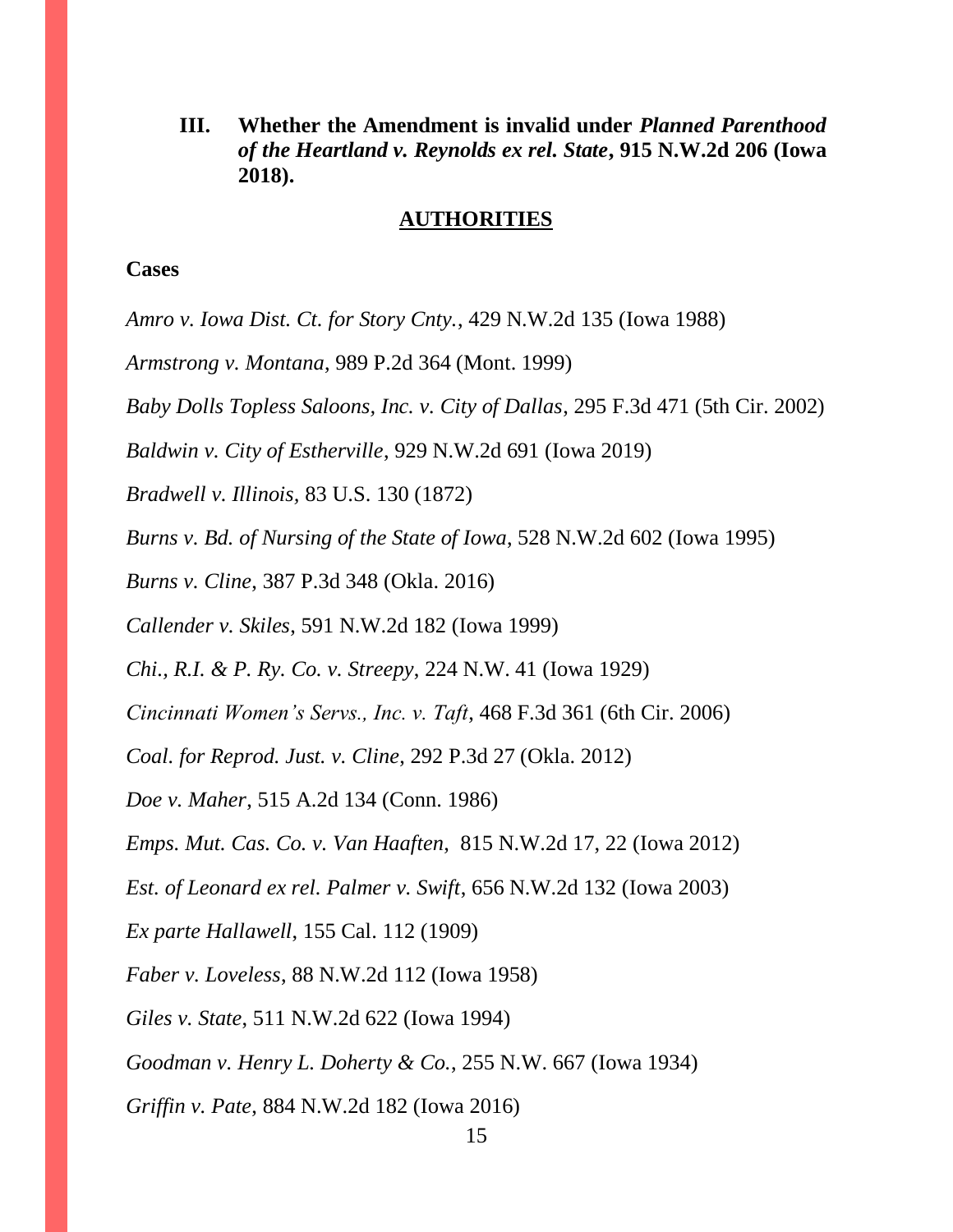*Hensler v. City of Davenport*, 790 N.W.2d 569 (Iowa 2010)

*Hopkins v. Jegley*, 968 F.3d 912 (8th Cir. 2020)

*Howard v. Des Moines Reg. & Trib. Co.,* 283 N.W.2d 289 (Iowa 1979)

*Hunsucker v. Fallin*, 408 P.3d 599 (Okla. 2017)

*Hunter v. City of Des Moines*, 300 N.W.2d 121 (Iowa 1981)

*In re Carragher*, 128 N.W. 352 (Iowa 1910)

*In re Est. of Henrich*, 389 N.W.2d 78 (Iowa Ct. App. 1986)

*In re Guardianship of Kennedy*, 845 N.W.2d 707 (Iowa 2014)

*In re J.L.*, 779 N.W.2d 481 (Iowa Ct. App. 2009)

*June Med. Servs. L.L.C. v. Russo*, 140 S.Ct. 2103 (2020)

*Kincaid v. Magnum*, 432 S.E.2d 74 (W. Va. 1993)

*Lawrence v. Texas*, 539 U.S. 558 (2003)

*Leach v. Pennsylvania*, 141 A.3d 426 (Pa. 2016)

*Long v. Bd. of Supervisors of Benton Cnty.*, 142 N.W.2d 378 (Iowa 1966)

*Marks v. United States*, 430 U.S. 188 (1977)

*Marquis v. City of Waterloo*, 228 N.W. 870 (Iowa 1930)

*McQuistion v. City of Clinton*, 872 N.W.2d 817 (Iowa 2015)

*N.M. Right to Choose/NARAL v. Johnson*, 975 P.2d 841 (N.M. 1998)

*Penn v. Iowa State Bd. of Regents*, 577 N.W.2d 393 (Iowa 1998)

*People v. Carrera*, 783 N.E.2d 15 (Ill. 2002)

*People v. Reedy*, 708 N.E.2d 1114 (Ill. 1999)

*Planned Parenthood of Ariz. v. Humble*, 753 F.3d 905 (9th Cir. 2014)

*Planned Parenthood of Cent. N.J. v. Farmer*, 762 A.2d 620 (N.J. 2000)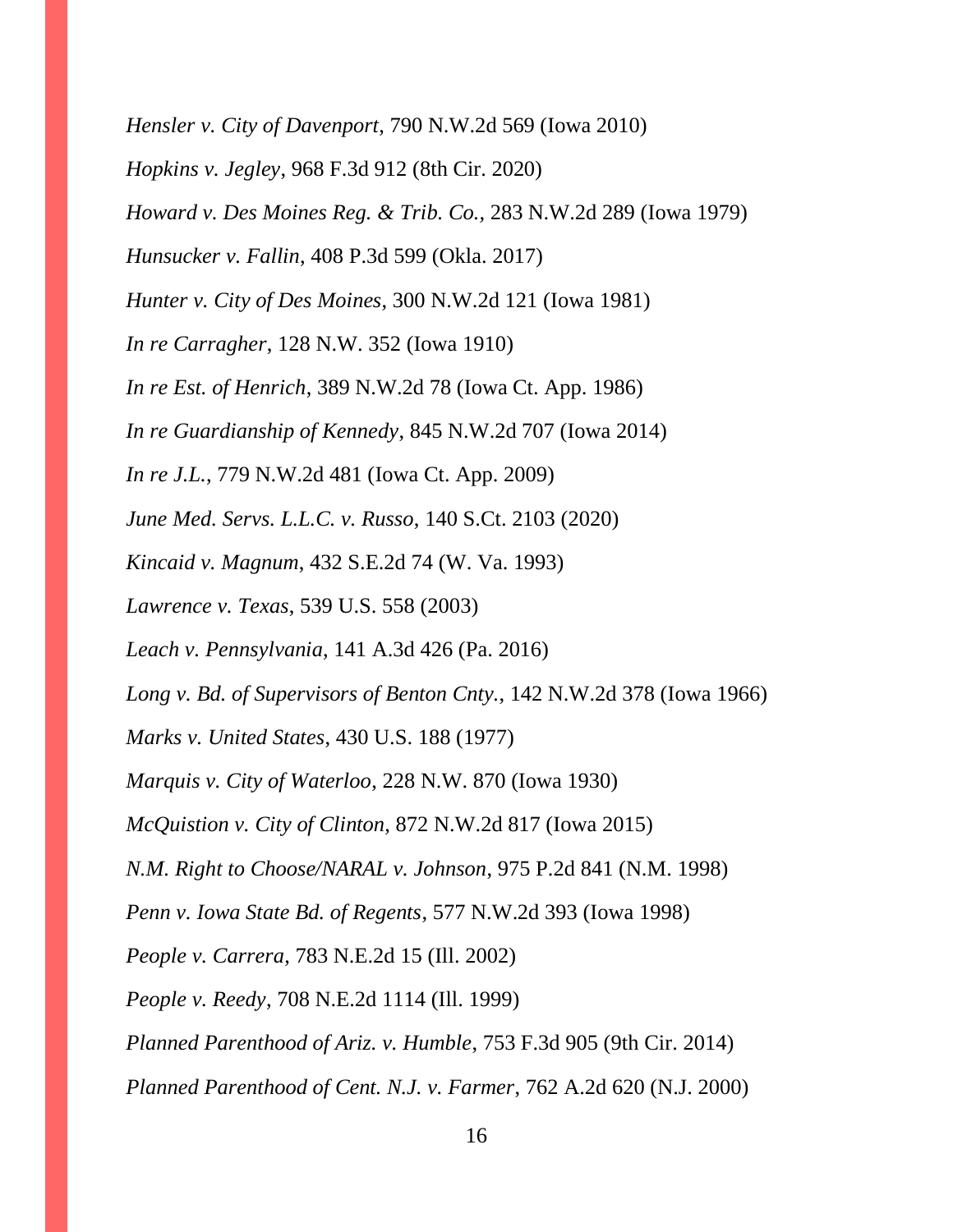*Planned Parenthood of Ind. & Ky., Inc. v. Box*, 991 F.3d 740 (7th Cir. 2021)

*Planned Parenthood of Mont. v. Montana*, 342 P.3d 684 (Mont. 2015)

*Planned Parenthood of Se. Pa. v. Casey*, 505 U.S. 833 (1992)

*Planned Parenthood of St. Louis Region v. Dep't of Soc. Servs., Div. of Med. Servs.*, 602 S.W.3d 201 (Mo. 2020)

*Planned Parenthood of the Heartland v. Reynolds ex rel. State*, 915 N.W.2d 206 (Iowa 2018)

*Planned Parenthood of the Heartland, Inc. v. Iowa Bd. of Med.*, 865 N.W.2d 252 (Iowa 2015)

*Planned Parenthood of Wis., Inc. v. Schimel*, 806 F.3d 908 (7th Cir. 2015)

*Planned Parenthood Se., Inc. v. Strange*, 33 F.Supp.3d 1330 (M.D. Ala. 2014)

*Planned Parenthood of the Heartland v. Reynolds ex rel. Stat*e, 915 N.W.2d 206 (Iowa 2018)

*Plowman v. Fort Madison Cmty. Hosp.*, 896 N.W.2d 393 (Iowa 2017)

*Redmond v. Carter*, 247 N.W.2d 268 (Iowa 1976)

*Renwick, Shaw & Crossett v. The Davenport & N.W. Ry.*, 47 Iowa 511 (1877)

*Robinson v. Hill*, 507 S.W.2d 521 (Tex. 1974)

*Roe v. Wade*, 410 U.S. 113 (1973)

*Sanchez v. State*, 692 N.W.2d 812 (Iowa 2005)

*Schmidt v. State*, 909 N.W.2d 778 (Iowa 2018)

*State v. Groves*, 742 N.W.2d 90 (Iowa 2007)

*State v. Heemstra*, 721 N.W.2d 549 (Iowa 2006)

*State v. Iowa Dist. Ct*., 410 N.W.2d 684 (Iowa 1987)

*State v. Jorgenson*, 785 N.W.2d 708 (Iowa Ct. App. 2009)

*State v. Ochoa*, 792 N.W.2d 260 (Iowa 2010)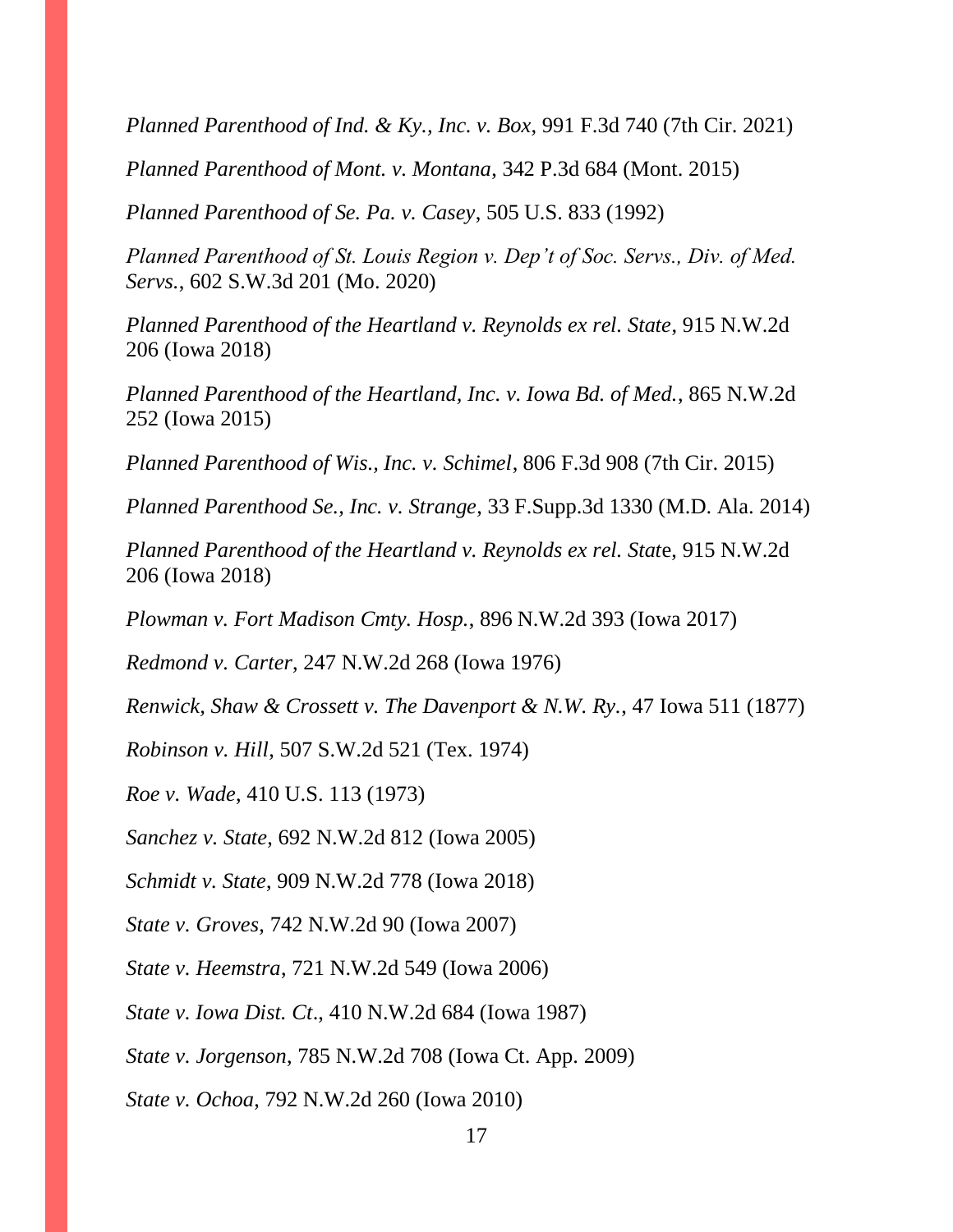*State v. Pilcher*, 242 N.W.2d 348 (Iowa 1976)

*State v. Seager*, 571 N.W.2d 204 (Iowa 1997)

*State v. Short*, 851 N.W.2d 474 (Iowa 2014)

*State v. Taylor*, 557 N.W.2d 523 (Iowa 1996)

*State v. Williams*, 895 N.W.2d 856 (Iowa 2017)

*State v. Mabr*y, 460 N.W.2d 472 (Iowa 1990)

*Stuart v. Pilgrim*, 74 N.W.2d 212 (Iowa 1956)

*Utilicorp United Inc. v. Iowa Utils. Bd.,* 570 N.W.2d 451 (Iowa 1997)

*Valley Hosp. Ass'n, Inc. v. Mat-Su Coal. for Choice*, 948 P.2d 963 (Alaska 1997)

*Vasquez v. Hillery*, 474 U.S. 254 (1986)

*W. Ala. Women's Ctr. v. Miller*, 217 F. Supp. 3d 1313 (M.D. Ala. 2016)

*W. Int'l v. Kirkpatrick*, 396 N.W.2d 359 (Iowa 1986)

*Whole Woman's Health v. Hellerstedt*, 231 F. Supp. 3d 218 (W.D. Tex. 2017)

*Whole Woman's Health v. Hellerstedt*, 136 S.Ct. 2292 (2016)

*Winnebago Indus., Inc. v. Haverly* 727 N.W.2d 567 (Iowa 2006)

*Women of Minn. by Doe v. Gomez*, 542 N.W.2d 17 (Minn. 1995)

## **Other Authorities**

Br. for Amici Curiae Am. Hist. Ass'n and Org. of Am. Historians in Supp. of Resp'ts, Dobbs v. Jackson Women's Health Org., No. 19-1392, 2021 WL 4341742 (U.S. Sept. 20, 2021)

H.F. 594, 88th Gen. Assemb. (Iowa 2020)

Iowa H. Journal, 2020 Reg. Sess.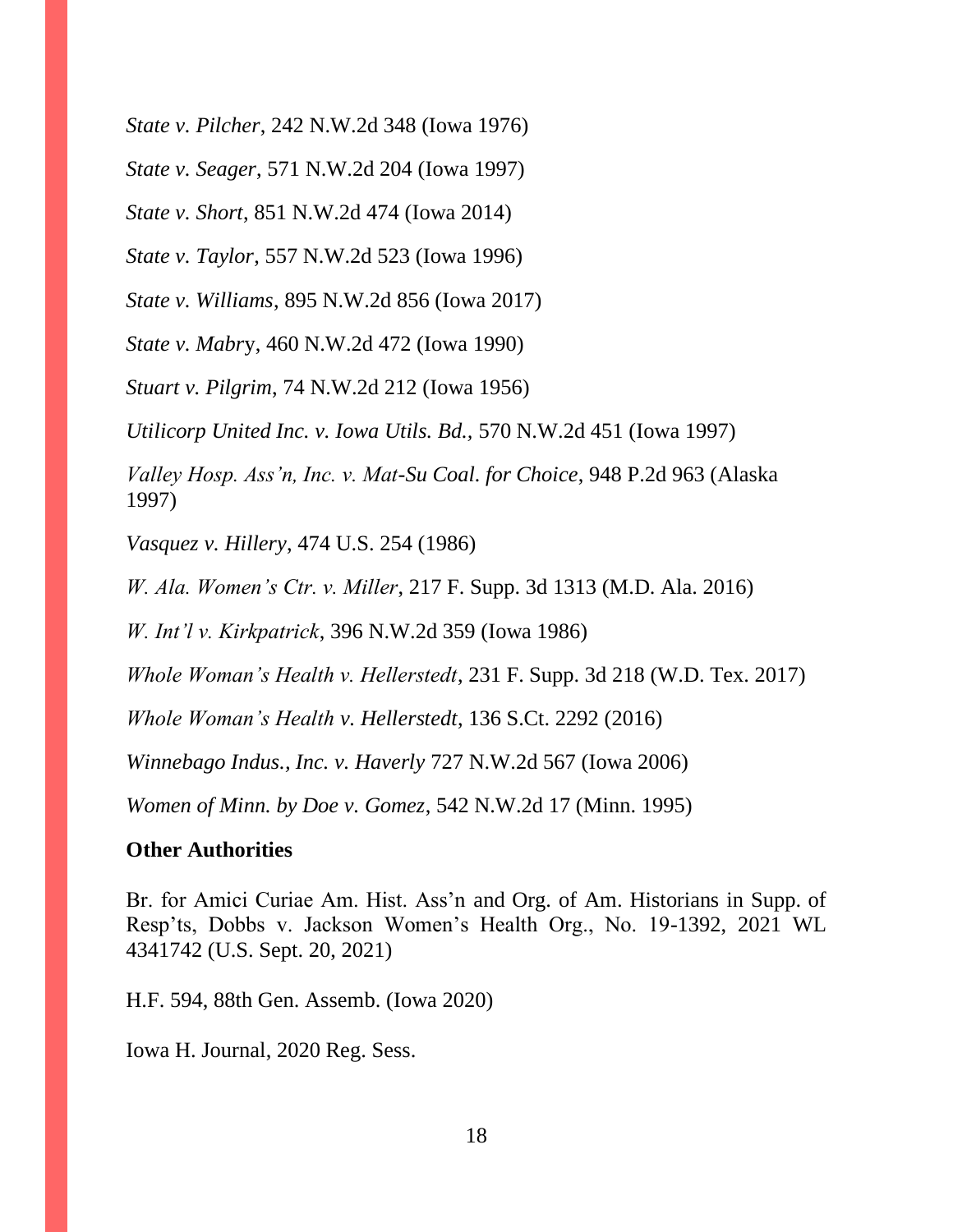James Mohr*, Iowa's Abortion Battles of the Late 1960s and Early 1970s: Longterm Perspectives and Short-term Analyses*, 50 Annals of Iowa 63 (1989)

Richard Briffault, *The Single-Subject Rule: A State Constitutional Dilemma*, 82 Alb. L. Rev. 1629 (2019)

Robert F. Williams, *State Constitutional Limits on Legislative Procedure: Legislative Compliance and Judicial Enforcement*, 48 U. Pitt. L. Rev. 797 (1987)

Ruth B. Ginsburg, *Some Thoughts on Autonomy and Equality in Relation to Roe v. Wade*, 63 N.C. L. Rev. 375 (1985)

Steven J. Burton, *The Conflict Between Stare Decisis and Overruling in Constitutional Adjudication*, 35 Cardozo L. Rev. 1687 (2014)

William J. Yost, *Before a Bill Becomes a Law—Constitutional Form*, 8 Drake L. Rev. 66 (1958)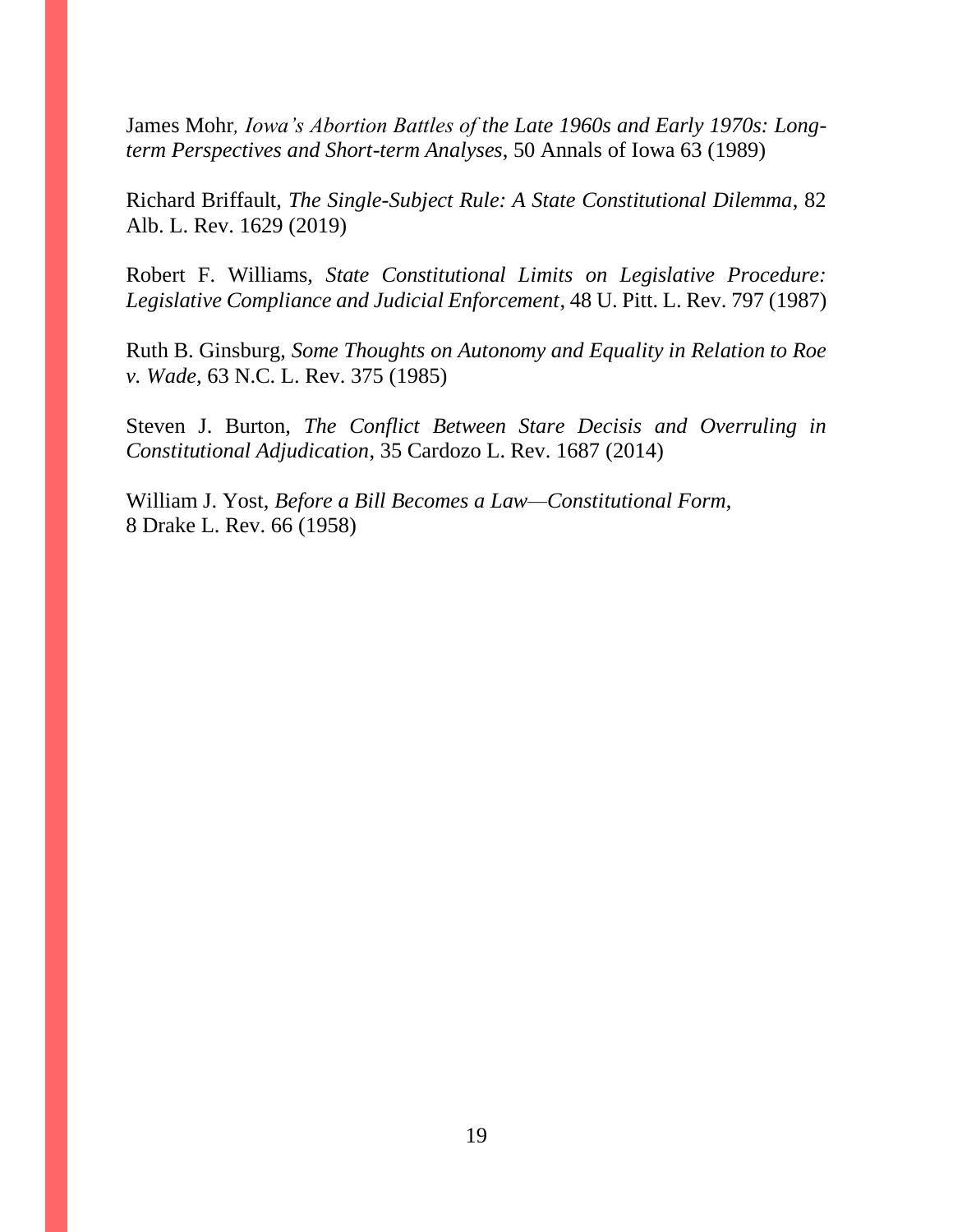## **ROUTING STATEMENT**

Appellees respectfully request that the Court retain this appeal because the case involves substantial constitutional questions regarding the validity of a state law and raises issues of broad public importance that will ultimately require this Court's resolution. *See* Iowa R. App. P. 6.1101(2)(a), (d).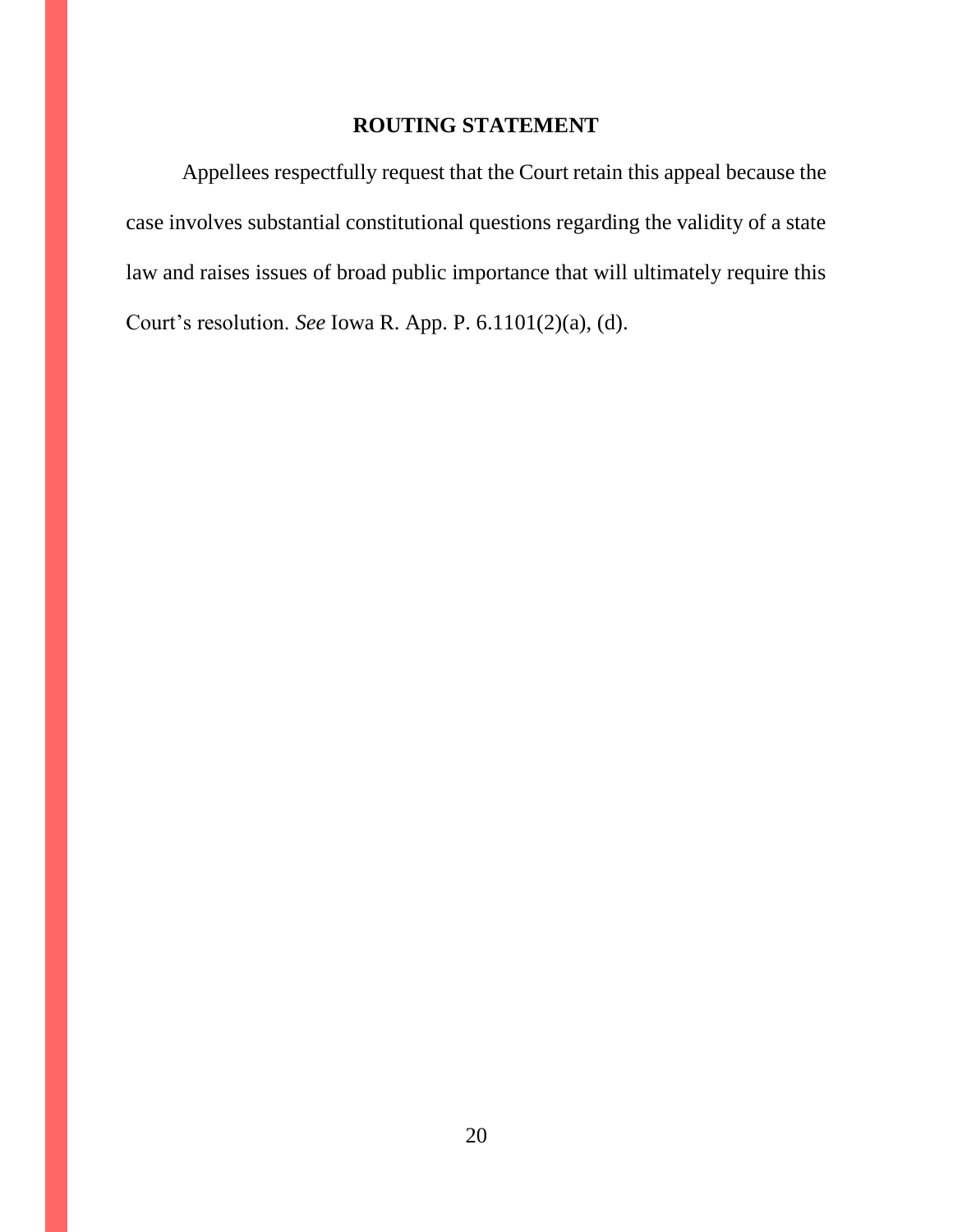#### **STATEMENT OF THE CASE**

Less than four years ago, based on a full trial record, this Court invalidated a law that would have required Iowans seeking an abortion to make multiple trips to a provider before obtaining care. *Planned Parenthood of the Heartland v. Reynolds ex rel. State*, 915 N.W.2d 206, 246 (Iowa 2018) ("*PPHII*"). The State has re-enacted this law (merely altering the length of the delay mandated between appointments) in an open bid to draw this Court back into "one of the most divisive issues in America today." *Id*. (Mansfield, J., dissenting). $1$ 

But this is not the case to revisit *PPHII*. As the district court correctly held, the Amendment at issue is unconstitutional for the independent reason that it was passed in violation of the Iowa Constitution's single-subject rule. Added at the last minute, in circumvention of ordinary procedure, to a bill that legislators *acknowledged* was not germane, the Amendment violates not only the text of the single-subject rule, but also its purpose of "keep[ing] the citizens of the state fairly informed of the subjects the legislature is considering." *State v. Mabry*, 460 N.W.2d 472, 473 (Iowa 1990) (citations

<sup>1</sup> *See* Iowa Legislature, *House Video (2020-06-13)* at 10:54:27 p.m., https://www.legis.iowa.gov/perma/102220217410 (sponsor Representative Lundgren stating "maybe this [Amendment] will provide an opportunity for the courts to rectify the terrible situation that they've created here in our state").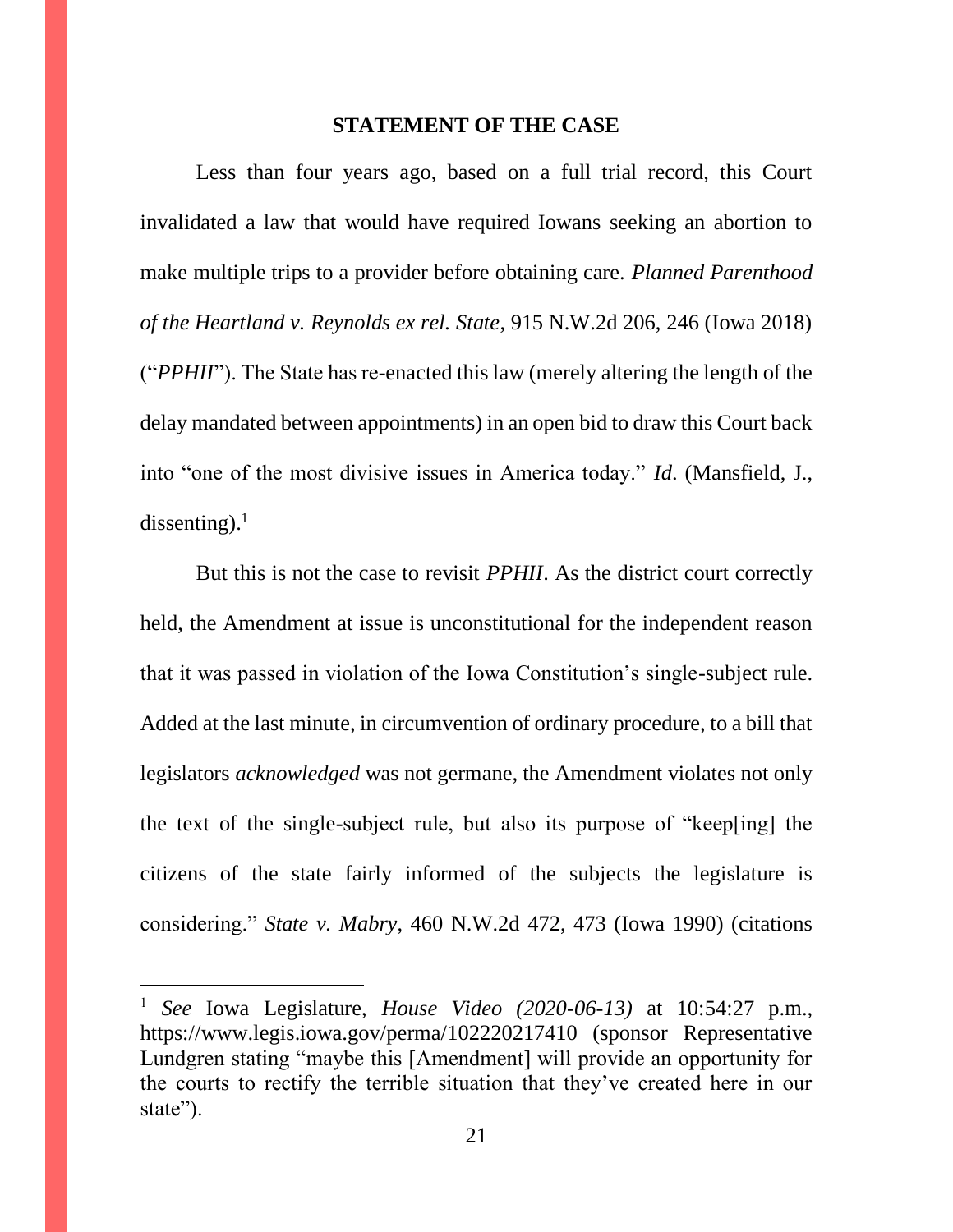omitted). This purpose is particularly critical for legislation on issues like abortion that generate robust public interest and participation when considered by the legislature. Thus, this case can and should be resolved based on the single-subject rule alone. *Cf. Good v. Iowa Dep't of Hum. Servs*., 924 N.W.2d 853, 863 (Iowa 2019) (adhering "to the time-honored doctrine of constitutional avoidance" (citations omitted)).

If this Court does reach the district court's due process and equal protection holdings under *PPHII*, it should affirm those holdings for one of several alternative reasons: *First*, *PPHII* made findings that are decisive here and that the State is precluded from relitigating. *Second*, the legal holdings in *PPHII* are entitled to stare decisis, and dictate the same result here. And *third*, those holdings are correct under the Iowa Constitution.

After reviewing and crediting uncontested testimony, *PPHII* found that "[t]he imposition of a waiting period may have seemed like a sound means to accomplish the State's purpose of promoting potential life, but as demonstrated by the evidence, the purpose is not advanced." *PPHII*, 915 N.W.2d at 241. The Amendment shortens the mandatory delay required in *PPHII* from seventy-two to twenty-four hours. As the district court correctly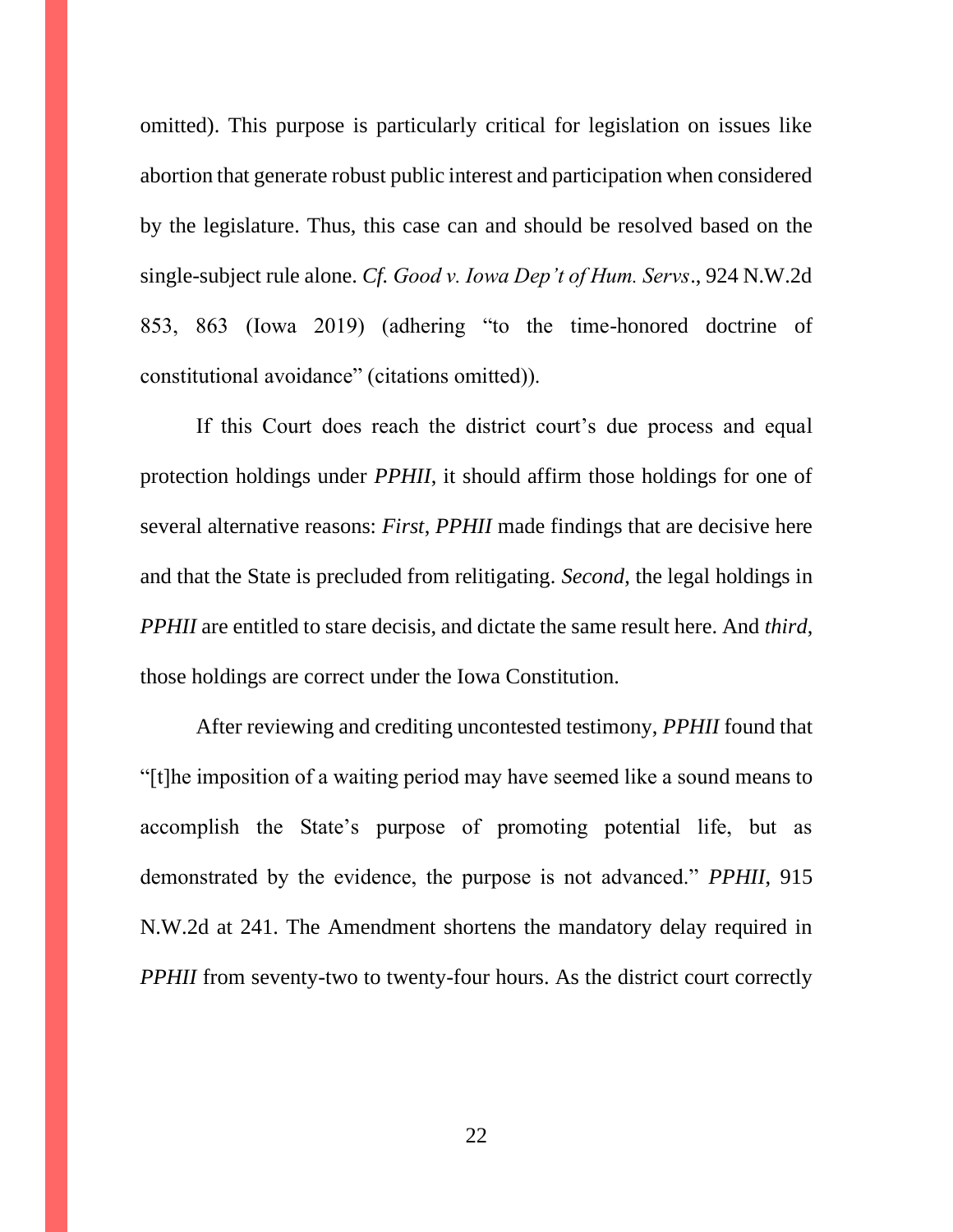reasoned in this case, if a seventy-two hour delay would not change people's minds, it necessarily follows that a twenty-four hour delay would not either.

*PPHII* also found that mandating medically unnecessary trips for abortion patients, most of them low-income, inflicts serious harm: delaying Iowans seeking an abortion, increasing their medical risks and stress, eliminating their opportunity to avoid a more invasive procedure, endangering victims of intimate partner violence (over 10% of Iowa abortion patients), increasing the risk of reproductive coercion, straining their finances to such a degree that some would have to forego basic necessities, and in some cases forcing them to carry to term or driving them to self-induce. *PPHII*, 915 N.W.2d at 225–31. As the district court properly found, the State is precluded from re-litigating these facts.

Further, under principles of stare decisis, "the doctrine that provides stability, predictability, and legitimacy to our law," *Schmidt v. State*, 909 N.W.2d 778, 804 (Iowa 2018) (Waterman, J., dissenting), the Amendment must be struck under *PPHII.* The State has provided no evidence that *PPHII* is outdated or erroneous, let alone so erroneous it merits reversal a mere three years later. Further, the Amendment is invalid either under strict scrutiny or under the federal standard that the State urges. *Cf. Planned Parenthood of the Heartland, Inc. v. Iowa Bd. of Med.*, 865 N.W.2d 252, 254 (Iowa 2015)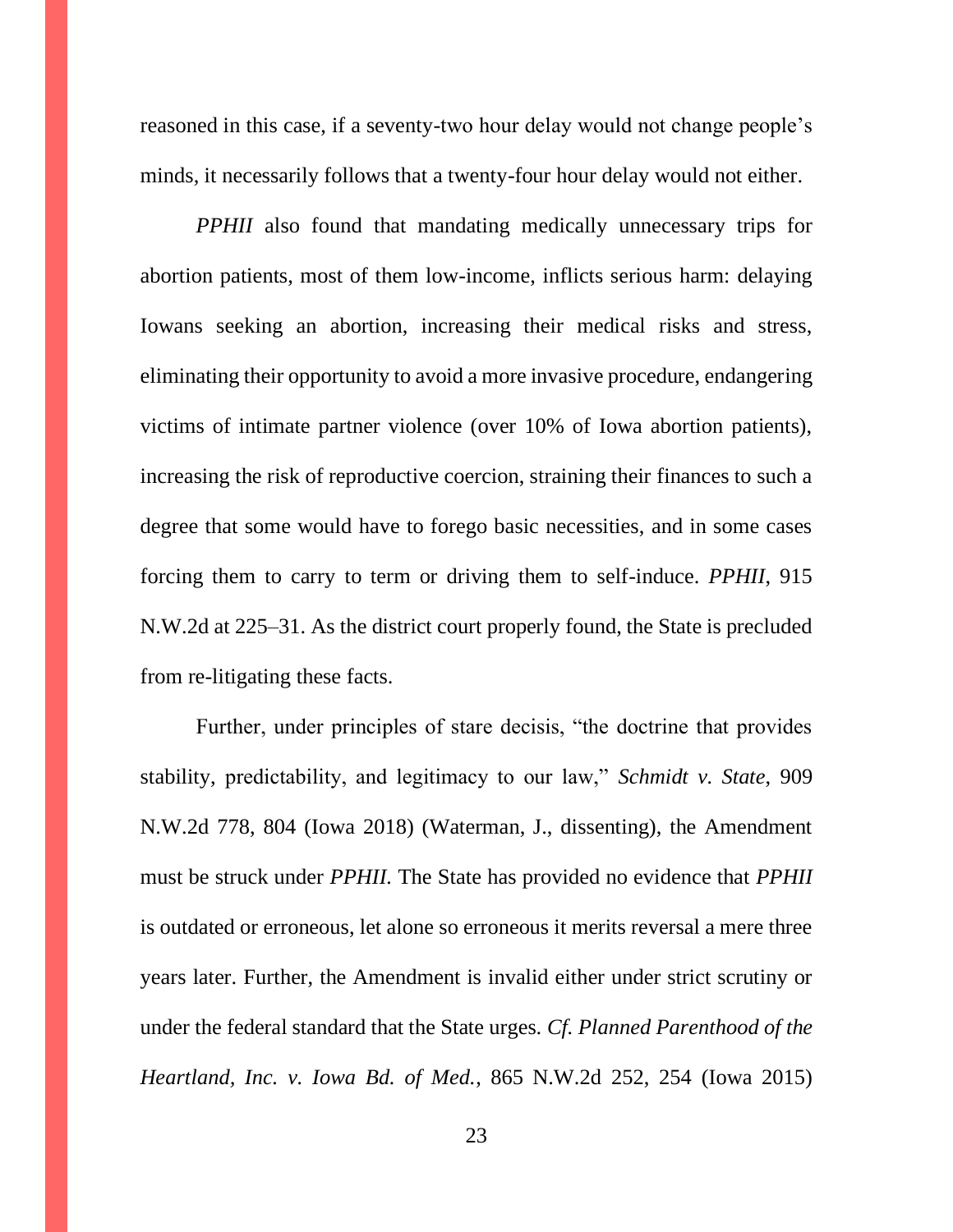("*PPHI*") (declining to reach the question of which standard to apply because the challenged regulation failed either standard). Thus, although *PPHII*'s application of strict scrutiny was correct, and well-grounded in Iowa precedent, this case can be resolved without reaching the question of whether to preserve that standard (as stare decisis would counsel).

For these alternative reasons, this Court should affirm the district court's well-reasoned decision granting Petitioners-Appellees' Motion for Summary Judgment.

## **STATEMENT OF THE FACTS**

#### **I. The Amendment**

The Amendment is virtually identical to the statute invalidated in *PPHII*. Where the prior bill required an extra trip and seventy-two hour waiting period prior to an abortion with only extremely narrow exceptions, the Amendment simply takes the same language and substitutes "twenty-four" for "seventy-two." App.71 ("H-8314"). As with the prior bill, the Amendment applies across the board, with only extremely narrow exceptions for "an abortion performed in a medical emergency," defined as "a situation in which an abortion is performed to preserve the life of the pregnant woman" or "when continuation of the pregnancy will create a serious risk of substantial and irreversible impairment of a major bodily function." *Id*. Physicians who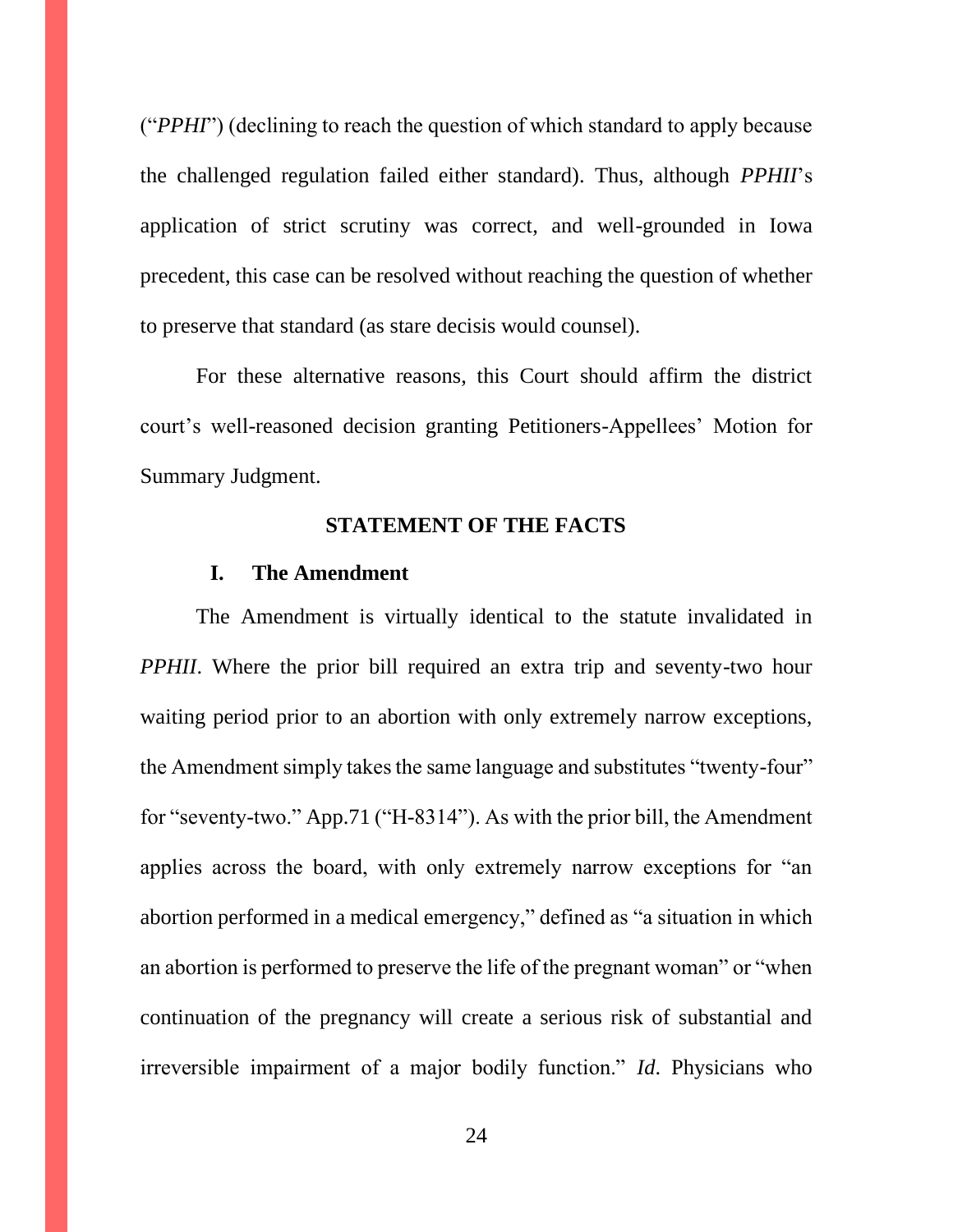violate the Amendment are subject to license discipline by the Board of Medicine. H-8314; Iowa Code §§ 146A.1(3), 148.6(2)(c) (2020).

The Amendment was not passed through the ordinary legislative process, but rather "under highly unusual circumstances." App.561 (quoting Ruling on Pet'rs' Mot. for Temporary Injunctive Relief ("TI Ruling") 14). It was introduced as an amendment to an amendment to an entirely unrelated bill, which restricts the judiciary from mandating the withdrawal of artificial life support from minor children without parental consent. H.F. 594, 88th Gen. Assemb. (Iowa 2020), codified at Iowa Code § 146A.1(1) (2020) ("H.F. 594") (referencing Iowa Code § 144A.2  $(2020)$ ).<sup>2</sup> It was never subjected to any public hearings, and its existence was unknown to voters and many legislators until the Saturday evening it was introduced<sup>3</sup>—the last night of the 2020 legislative session. *See* App.75 ¶¶3–5; *id*. at 77 ¶8; *id.* at 88 ¶15; *id.* at 88–89 ¶¶18–19. The Amendment was voted on at 5:30 a.m. on a Sunday, mere hours after it was first introduced, when, "[a]s Respondents acknowledged, most

<sup>&</sup>lt;sup>2</sup> *Available at https://www.legis.iowa.gov/legislation/BillBook?ga=88&ba=* HF594.

<sup>3</sup> *House Video (2020-06-13)* at 10:34:35 p.m. (Rep. Derry, "we are here debating, at the very end of session, without the benefit of public input"); App.75 ¶4 ("[L]egislators in both chambers were taken by surprise, learning of the contents of the bill only hours before voting on it, and the voters of Iowa were taken completely off-guard[.]").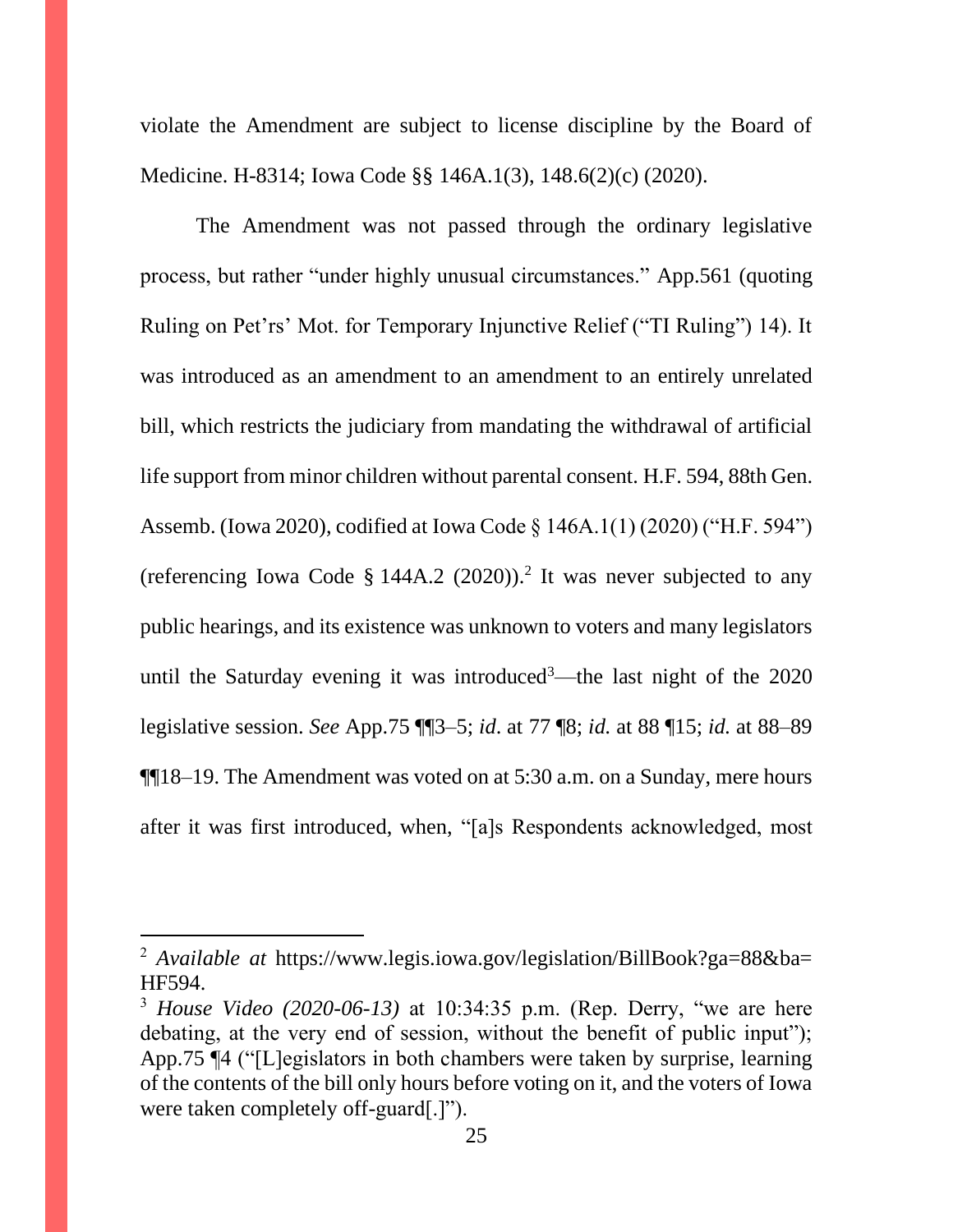Iowans would have been asleep." App.561 (quoting TI Ruling 14).

When the Amendment was introduced, Rep. Meyer objected that it was not germane to H.F. 594.<sup>4</sup> App.78 117. The Speaker of the House immediately concurred. *Id.* at 78–79 ¶¶18–19.<sup>5</sup> Thereafter, the Amendment's sponsor moved to suspend the procedural rules to allow the Amendment to come up for a vote anyway. *Id.* at 79 ¶20. That sponsor later admitted that "Republicans had been looking for a bill to which to attach the waiting-period amendment"<sup>6</sup>—further confirming the arbitrary relationship between the Amendment and H.F. 594.

<sup>&</sup>lt;sup>4</sup> The State asserts that the Speaker did not rule on whether H-8314 was germane to H.F. 594, but rather only on whether it was germane to the preceding technical amendment, H-8312. Appellants' Br. 43–44. The legislative record flatly contradicts this assertion, making explicit that what the representatives agreed was that "an abortion amendment" is not germane to "a . . . limitation on life-sustaining procedure." *House Video (2020-06-13)* at 10:20:40–10:21:20 p.m. (emphasis added).

<sup>5</sup> *See also House Video (2020-06-13)* at 10:20:40 p.m.

<sup>6</sup> Stephen Gruber-Miller & Ian Richardson, *Iowa Legislature Passes Late-Night Bill Requiring 24-Hour Abortion Waiting Period, Sending It to Governor*, Des Moines Register (last updated June 14, 2020), https://www.desmoinesregister.com/story/news/politics/2020/06/13/24-hourabortion-waiting-period-iowa-republicans-last-minute-amendmentlegislature/3148169001/.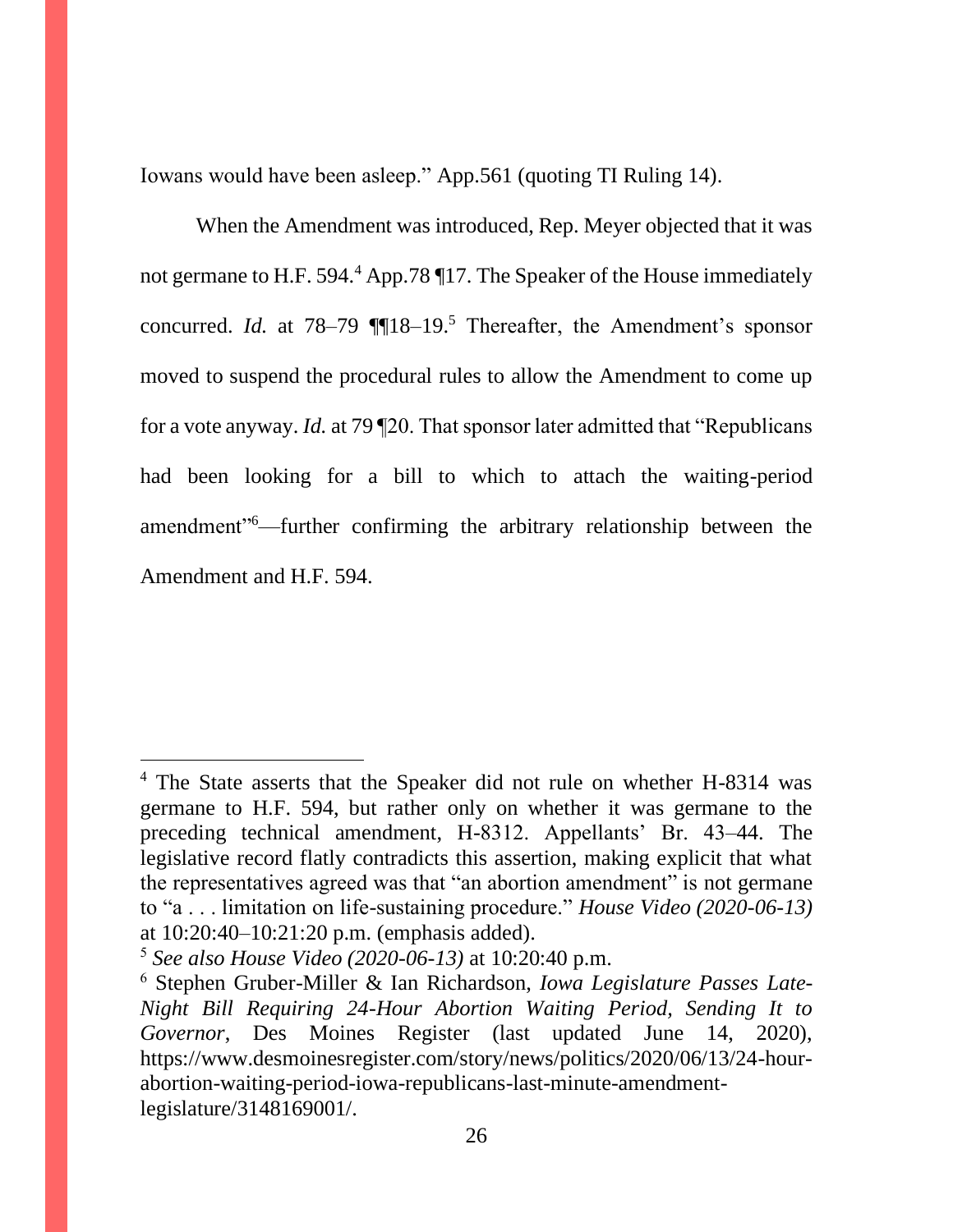Attaching the Amendment to this unrelated bill—a bill on which no action had been taken for over a year<sup>7</sup>—on the last evening of the legislative session circumvented the opportunities for debate that form a core component of Iowa's constitutional legislative process. The Amendment was not posted anywhere, including on the legislative website, until the evening it came up for a vote; no public hearing was ever held; legislators had no opportunity to solicit constituent feedback or to learn about potential ramifications from physicians; and the Amendment was neither debated nor voted on by the relevant committee or subcommittee. App.75 ¶3; *id.* at 77 ¶11; *id.* at 78 ¶¶14– 15; *id.* at 80–81 ¶¶23–30; *id.* at 88–89 ¶¶15–20.

By contrast, five other bills restricting abortion *did* follow normal procedures during that same legislative session—they were introduced into the relevant chamber, assigned to subcommittees, and subjected to hearings. Each bill met with substantial opposition, with Iowans packing hearing rooms seeking to be heard. *See* App.81–82 ¶¶31–32; *id.* at 82 ¶34; *id.* at 87 ¶12; *id.* at 90 ¶24. *None* of those five became law.

<sup>7</sup> Iowa Legislature, *Bill History for House File 594*, https://www.legis.iowa.gov/legislation/billTracking/billHistory?billName=H F%20594&ga=88 (last visited Oct. 21, 2021).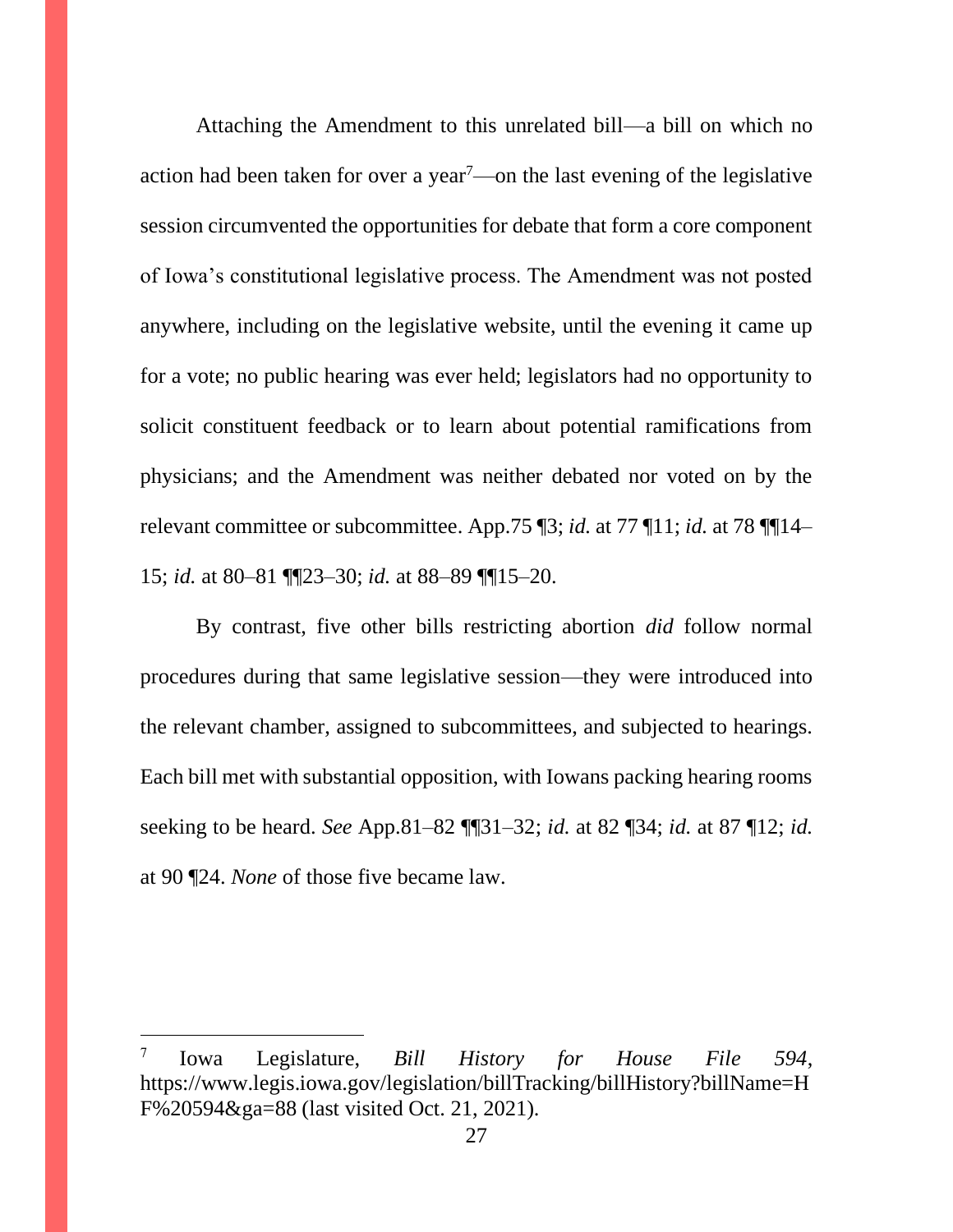### **II. Abortion Services in Iowa**

Petitioners-Appellees Planned Parenthood of the Heartland and Jill Meadows (collectively, "PPH") provide a wide range of health care in Iowa, including cancer screenings, human papillomavirus (HPV) vaccines, annual gynecological exams, pregnancy care, contraception, adoption referral, miscarriage management, and abortion. App.94–95 ¶11. PPH provides two methods of abortion: medication abortion, which uses medication alone to end a pregnancy up to 11 weeks from the patient's last menstrual period ("LMP"), and procedural abortion, in which the uterus is emptied using instruments inserted through the cervix. *Id.* at 94–95 ¶11; *id.* at 95 ¶13; *id.* at 96 ¶16. PPH provides both methods of abortion in Des Moines and Iowa City, and provides medication abortion in Ames, Cedar Falls, Council Bluffs and Sioux City. *Id.*  at 94–95 ¶11.

More than one in four women will have an abortion in their lifetime. *PPHII*, 915 N.W.2d at 214.<sup>8</sup> There are many reasons why:

Sixty percent of abortion patients already have at least one child and many feel they cannot adequately care for another child. Other women feel they are currently unable to be the type of parent they feel a child deserves. Patients frequently identify financial, physical, psychological, or situational reasons for deciding to terminate an

<sup>&</sup>lt;sup>8</sup> Although the term "women" is sometimes used in this brief, not all people seeking an abortion identify as women. *See Reprod. Health Servs. v. Strange*, 3 F.4th 1240, 1246 n.2 (11th Cir. 2021).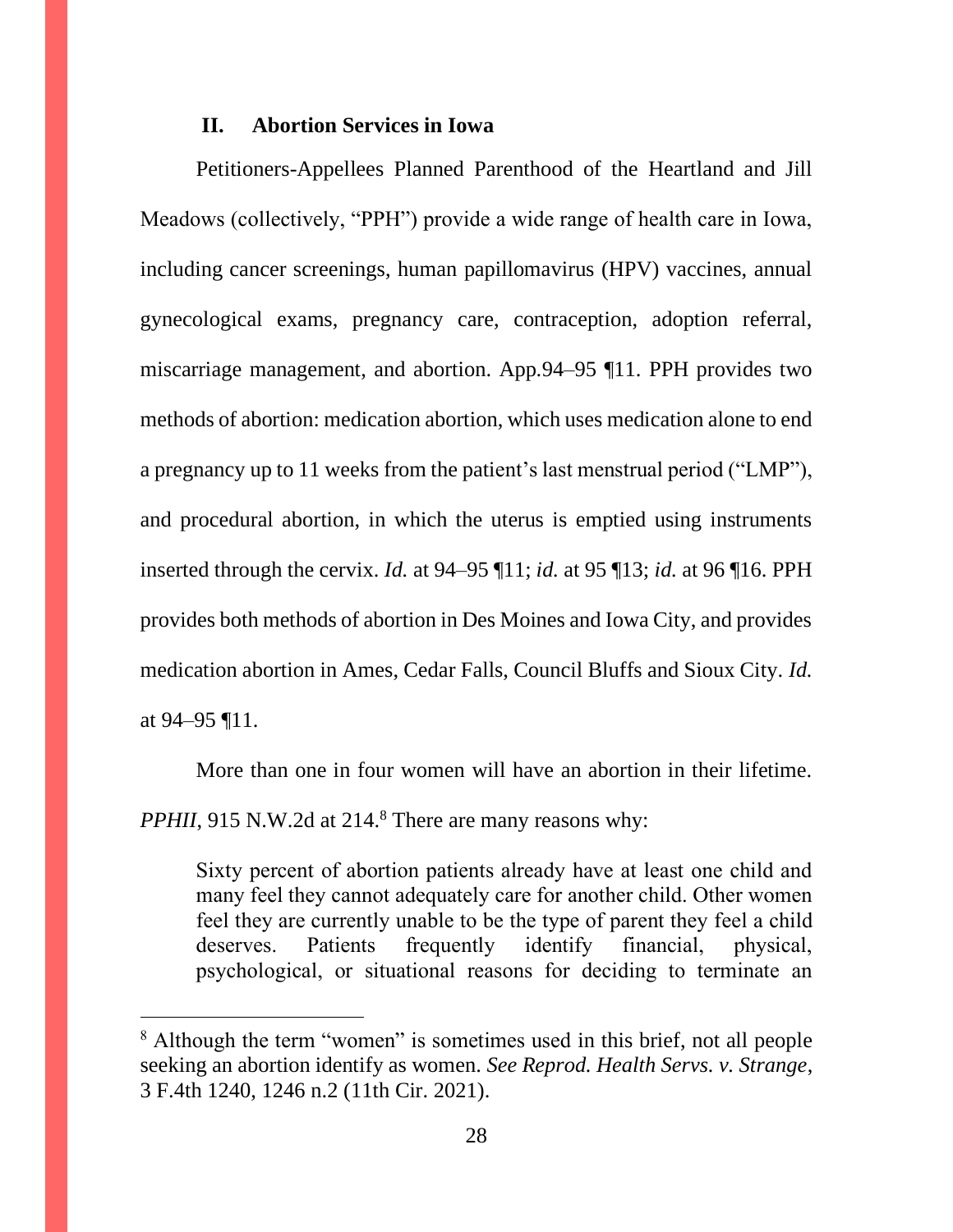unplanned pregnancy. Some patients are victims of rape or incest, and others are victims of domestic violence. Women also present with health conditions that prevent a safe pregnancy or childbirth. Sometimes, women discover fetal anomalies later in their pregnancies and make the choice to terminate.

*Id.* at 214–15.

Many people strongly prefer medication abortion, and for some, it is a safer option than a procedure. *Id.* at 215. Abortion is many times safer than labor and delivery. *Id.* Some people who cannot obtain abortion care at a health center will attempt to self-induce, including by dangerous means. *Id.* at 230–31. An Iowa study found that, even without the barrier of a two-trip law, a significant percentage of patients surveyed at an abortion clinic had attempted self-induction beforehand. *Id.* at 231.

### **III. PPH's Informed Consent Process**

PPH obtains informed consent from patients for any medical care provided, consistent with medical ethics and Iowa law. *PPHII*, 915 N.W.2d at 216–17. Informed consent entails disclosing "information material to a patient's decision to consent to medical treatment," *Est. of Anderson ex rel. Herren v. Iowa Dermatology Clinic, PLC*, 819 N.W.2d 408, 416 (Iowa 2012), including "all material risks involved in the procedure," *Pauscher v. Iowa Methodist Med. Ctr.*, 408 N.W.2d 355, 358 (Iowa 1987). Informed consent is an individualized process, and does not support imposing a mandatory delay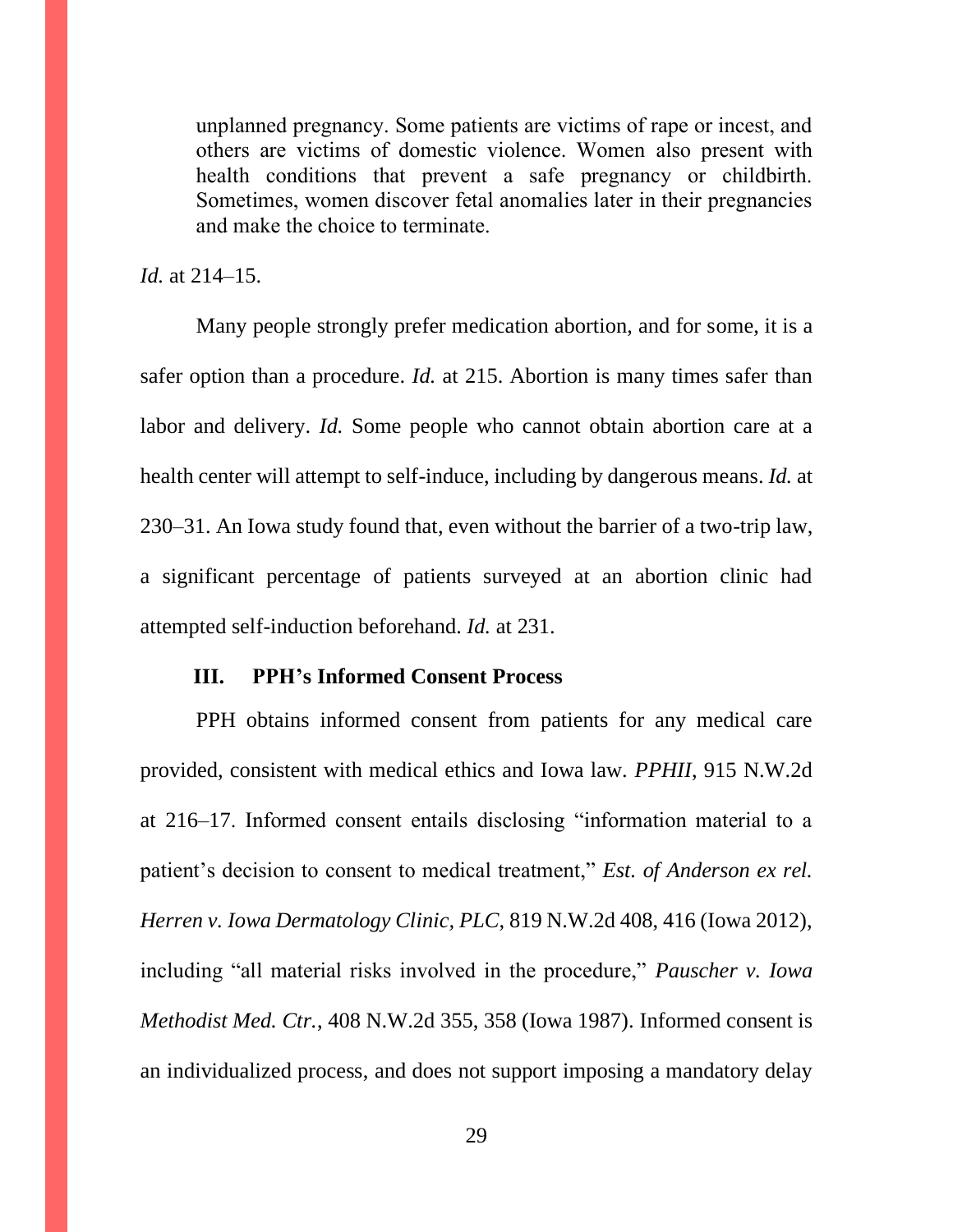on all patients regardless of their individual circumstances and needs. *See* App.97–98 ¶¶20–24; Br. of Amici Curiae Biomedical Ethicists in Support of Pet'rs-Appellants, *Planned Parenthood of the Heartland v. Reynolds ex rel. State*, No. 17-1579 (Iowa Nov. 20, 2017).

"[N]early all patients schedule their abortion appointments after giving considerable thought to their decision and after making a firm decision." *PPHII*, 915 N.W.2d at 217; *see also* App.97–98 ¶22; *id.* at 95 ¶10. PPH uses a comprehensive informed consent process for all patients. "Educators are trained to spend as much time as needed with patients in order to completely assess decisional certainty" and to use open-ended questions to draw out any concerns. *PPHII*, 915 N.W.2d at 216–17. They screen for coercion in *both* directions. *Id.*<sup>9</sup> They provide patients with complete and accurate information about the risks and benefits of abortion. *Id.*; App.97 ¶¶20–21. PPH gives its patients multiple opportunities to ask questions and discuss concerns with

<sup>&</sup>lt;sup>9</sup> It is common for others to coerce a person *not* to have an abortion. App.165 ¶12; *see also PPHII*, 915 N.W.2d at 220 ("Abusers understand a woman is less likely to leave the relationship if she has a child. Abusers may forcibly impregnate women, refuse to wear a condom, or manipulate contraception in order to further their control and dominance.") While the Amendment's sponsors stated concern for women subject to coercion, laws like the Amendment that make abortion care harder to access significantly *increase* the risk that a person will be coerced by others. App.165 ¶12; *cf. PPHI*, 865 N.W.2d at 269 (noting the one-sided nature of the State's stated safety concerns about telemedicine abortion).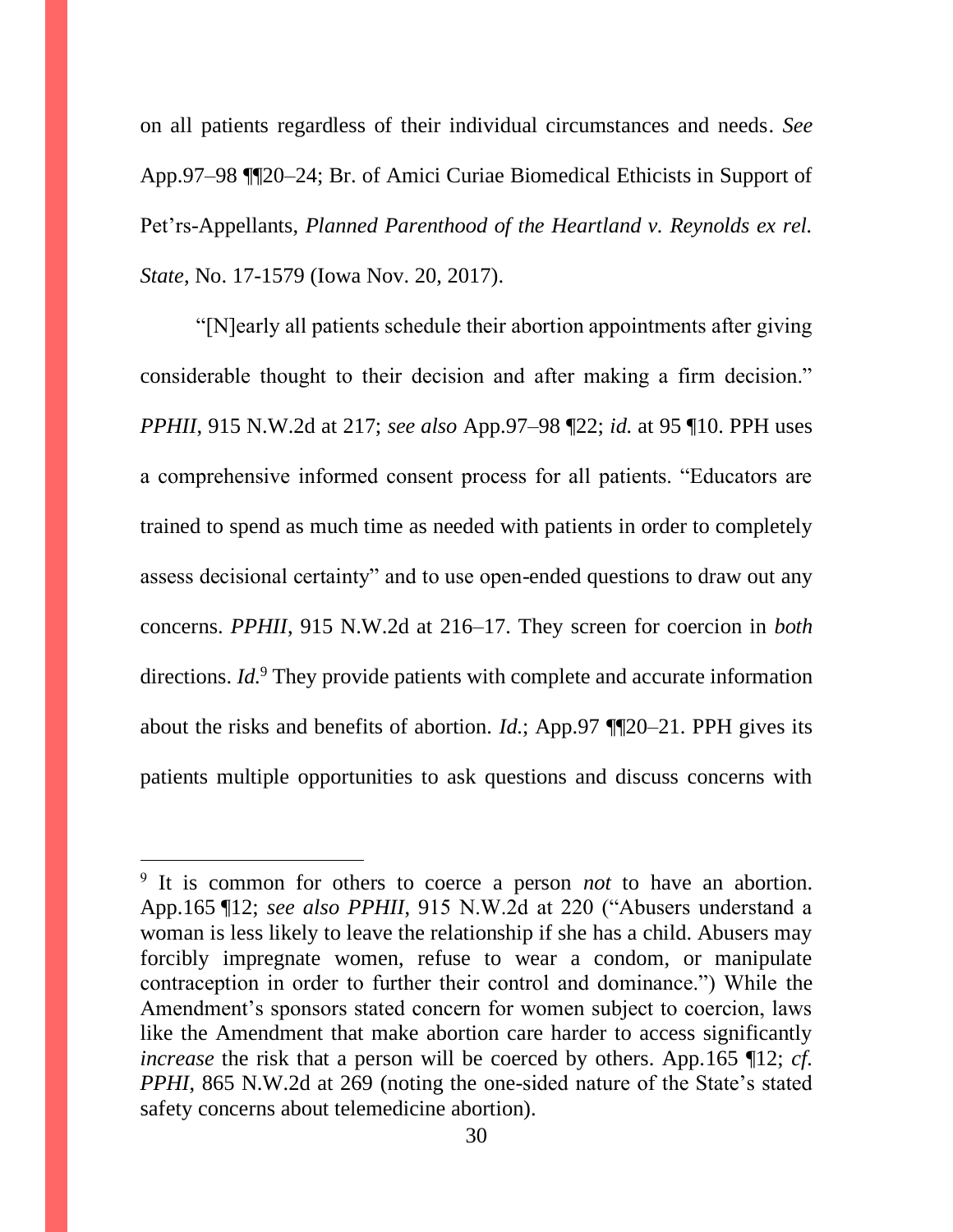their physician prior to an abortion. *PPHII*, 915 N.W.2d at 216–17; App.97

 $\P$ 20.

If a patient is considering options other than abortion, PPH facilitates that consideration:

If a patient expresses any interest in continuing the pregnancy, PPH provides a list of resources for prenatal care, encourages her to begin prenatal vitamins, and can refer patients to obstetricians. PPH has resources for parenting assistance, and educators review all of the information with the patient so she is able to pursue the resources when she leaves the clinic. If a patient expresses an interest in adoption, PPH is partnered with an adoption agency that is willing to travel to meet patients in any PPH health center. If a patient is interested, PPH will facilitate connecting the patient with the agency or will provide additional local resources to pursue adoption. Educators offer patients adoption counseling and can assist patients in creating an adoption plan.

*PPHII*, 915 N.W.2d at 217; *see also* App.97 ¶20. Ultimately, if PPH staff have

concerns that a patient is unsure or may be facing coercion, PPH does not

proceed with the abortion. *PPHII*, 915 N.W.2d at 217; App.98 ¶23.<sup>10</sup>

Consistent with Iowa law, PPH provides an ultrasound to every patient

seeking an abortion and offers to show it to her. Most patients decline. *PPHII*,

915 N.W.2d at 216; App.97 ¶21.

<sup>&</sup>lt;sup>10</sup> As in *PPHII*, the only other Iowa abortion clinic is credentialed by the National Abortion Federation, which sets similar standards. *See* Nat'l Abortion Fed'n, *2020 Clinical Policy Guidelines* at 3–4, available at https://5aa1b2xfmfh2e2mk03kk8rsx-wpengine.netdna-ssl.com/ wp-content/uploads/2020\_CPGs.pdf.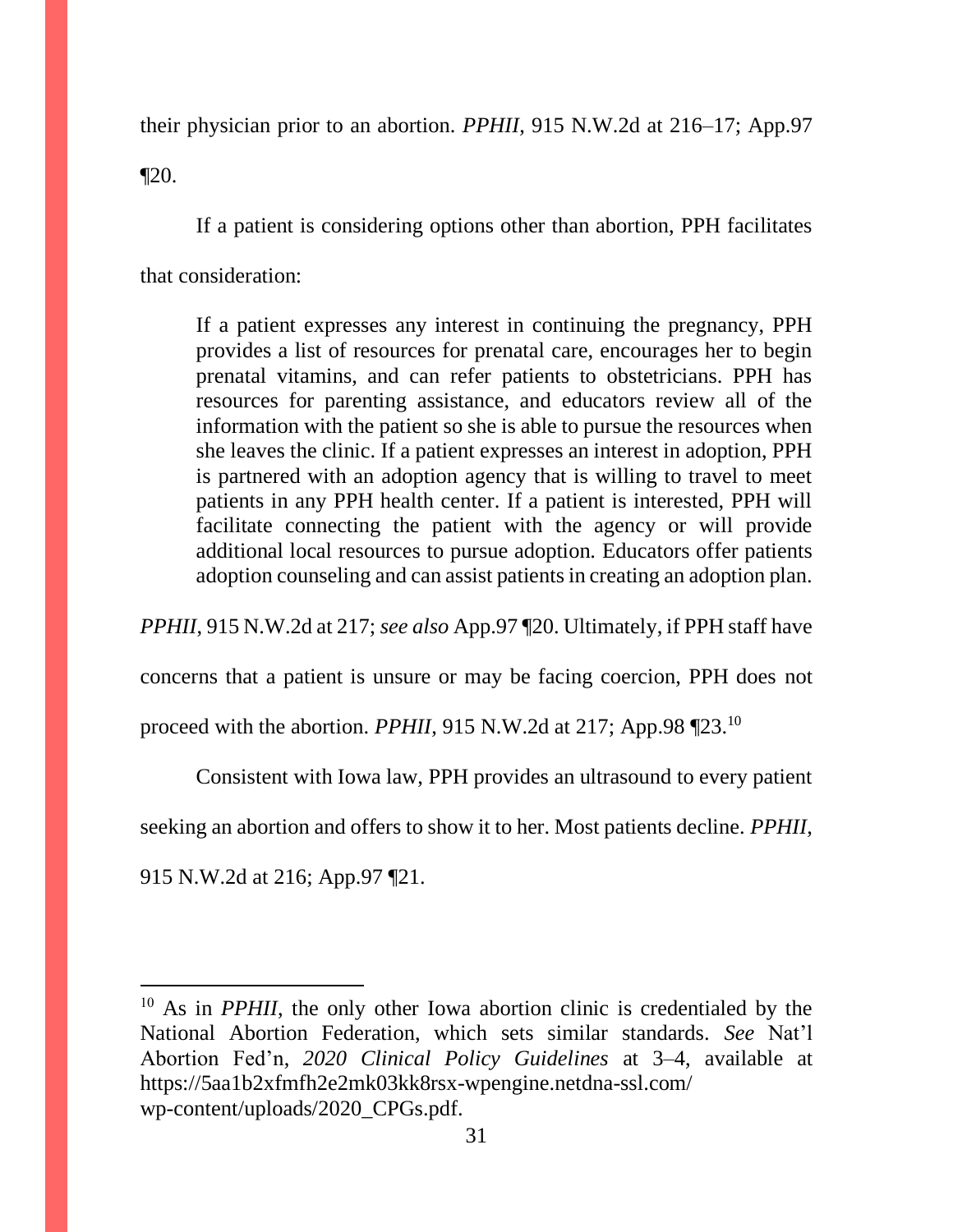#### **IV. The Amendment's Effects on Iowans Seeking an Abortion**

As this Court recently held based on a full trial record, mandatory delay laws do not benefit Iowans seeking an abortion or change their minds about their decision. *PPHII*, 915 N.W.2d at 242–43. As set forth above, Iowans already deliberate on their own, and PPH's informed consent practices are designed to screen for coercion and uncertainty and to facilitate consideration of other options. Research on abortion-related decision-making confirms that mandatory delays do not change patients' minds, and also that people report relief as the overriding emotion experienced after an abortion, in both the short and long terms, as well as confidence that they made the right decision. *PPHII*, 915 N.W.2d at 218; *see also* App.166–67 ¶15 (citing new evidence since 2017). If a mandated seventy-two hour delay does not persuade patients, it necessarily follows that a *shorter* mandated delay would not either.

Rather than helping Iowans, mandatory delay laws harm them by obstructing their efforts to access care. *PPHII*, 915 N.W.2d at 242–43. In one Iowa study, 94% of subjects stated that receiving care as soon as possible was very important to them. *Id.* at 230. Iowans already "travel much farther than the average patient to receive an abortion, which requires greater resources and support." *Id.* at 219.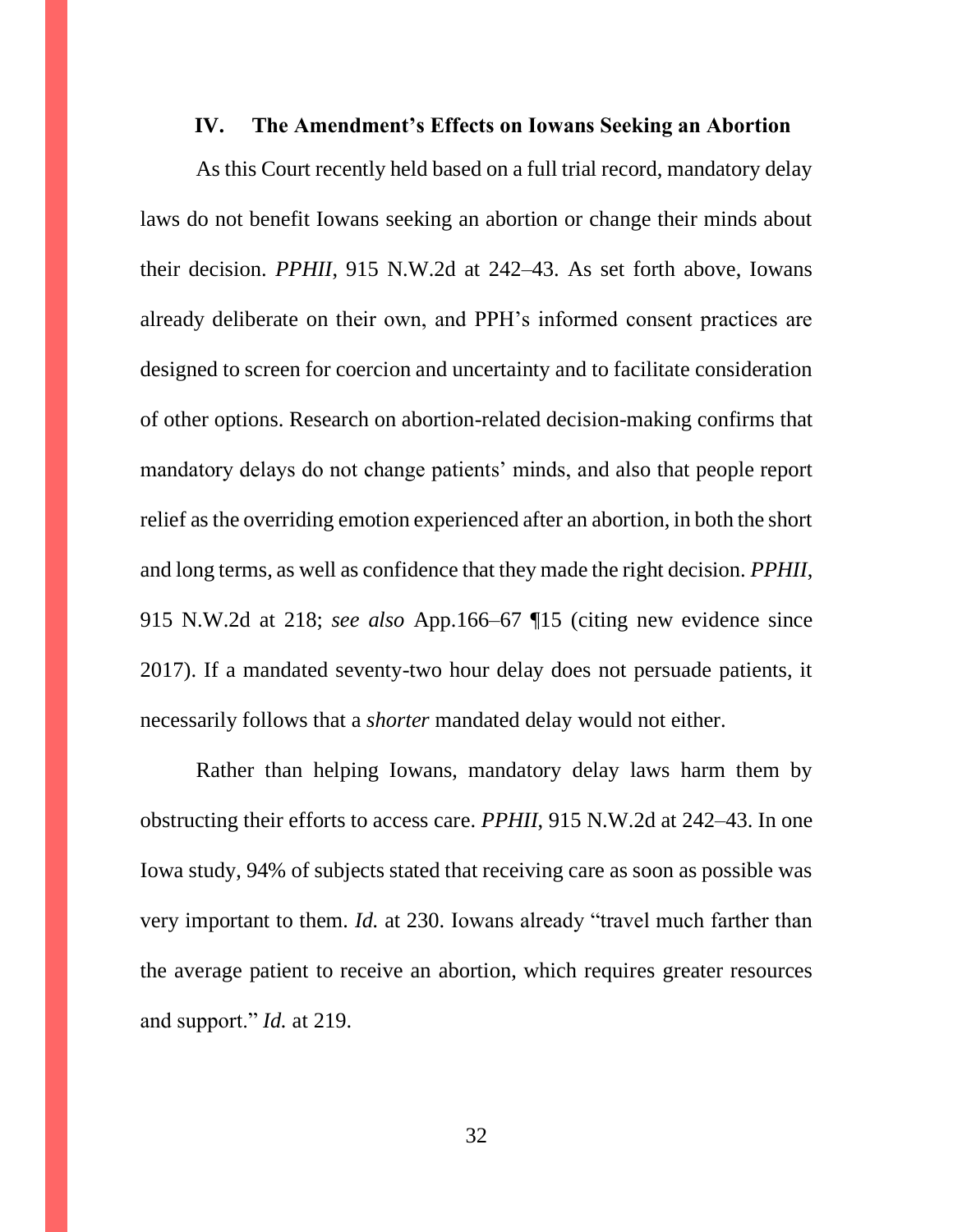As this Court found, most Iowans seeking an abortion struggle with poverty, with limited access to transportation, time off from work, child care, and funds for the procedure itself (which is more costly later in pregnancy). *Id.* at 218–20; App. 348–49 ¶[10–11. "[E]ven with taking advantage of all available social services, half of all PPH patients live day-to-day with no savings and an increasing amount of debt." *PPHII*, 915 N.W.2d at 227. "When a woman living in poverty faces an unplanned pregnancy, she . . . must make difficult decisions about whether to leave bills unpaid or assume debt. *Id*. A mandatory delay and additional trip would exponentially compound these obstacles. *Id.* at 227–29; App.99–100 ¶28; *id.* at 165–67 ¶¶14–15.

To make the extra trip, Iowans would have to take far more time off school and/or work, which would be extremely difficult for many and impossible for some. *PPHII*, 915 N.W.2d at 229. Many would lose wages, have to pay for child care, and incur additional travel costs. *Id*. at 227–28; *see generally* App.85–90; *see also id.* at 99–100 ¶¶27–28; *id.* at 165–66 ¶14. The extra trip in combination with the associated delay would jeopardize Iowans' privacy by increasing the risk that partners, family members, employers, or others discover their circumstances. *PPHII*, 915 N.W.2d at 227, 231; *PPHI*, 865 N.W.2d at 267; App.99–100 ¶28; *id.* at 351 ¶¶15–16. These burdens would be the same whether the state mandated twenty-four or seventy-two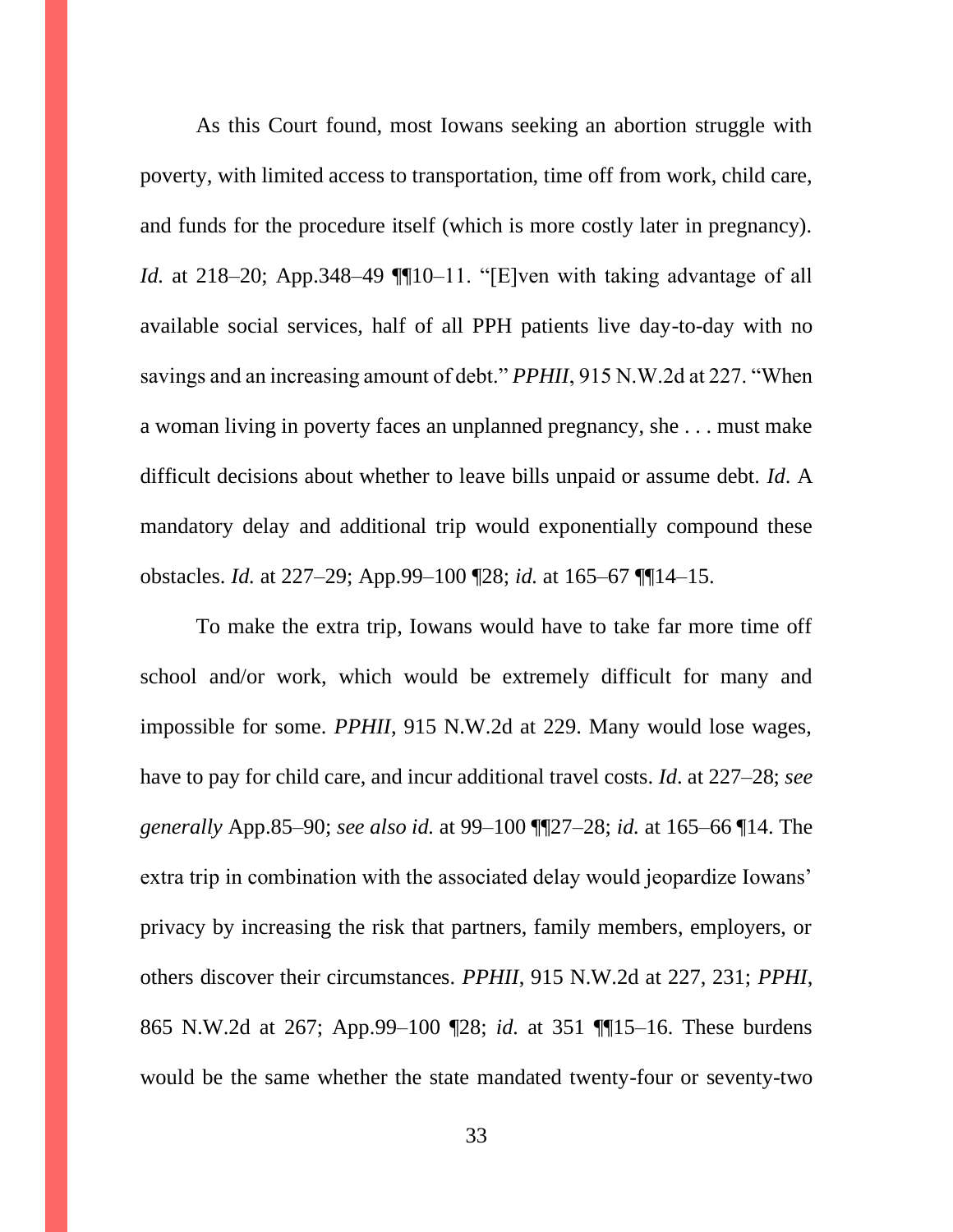hours' delay between visits. App.101–103 ¶¶33–34; *id.* at 165–66 ¶¶13–14; *id.* at 350–52 ¶¶13–17.

As *PPHII* found, because PPH's health centers are already stretched thin, the extra visit requirement would cause additional scheduling delays. *PPHII*, 915 N.W.2d at 222. Due to limited physician availability, PPH can only schedule abortion patients one to two days a week at some health centers, and even less frequently at others. App.102 ¶35. As a result, staff already must schedule patients at least one week out. *Id.* Scheduling an extra appointment per patient would likely further delay patients. *Id.* at 103 ¶37; *PPHII*, 915 N.W.2d at 229 (scheduling additional visits per abortion patient would lead one- to two-week delays between appointments).

These delays would substantially harm Iowans seeking abortion care. While abortion is extremely safe, the later it takes place in pregnancy, the greater the medical risks and costs. *PPHII*, 915 N.W.2d at 229–230; App.98– 99 ¶26; *id.* at 163–64 ¶8. Additionally, the Amendment would prevent a significant number of Iowans—potentially hundreds every year—from obtaining a medication abortion because it would push them past the point where this method is available. *PPHII*, 915 N.W.2d at 230; App.101 ¶30. As *PPHII* recognized, some patients "view medication as a less invasive and more natural procedure and prefer to terminate the pregnancy in the comfort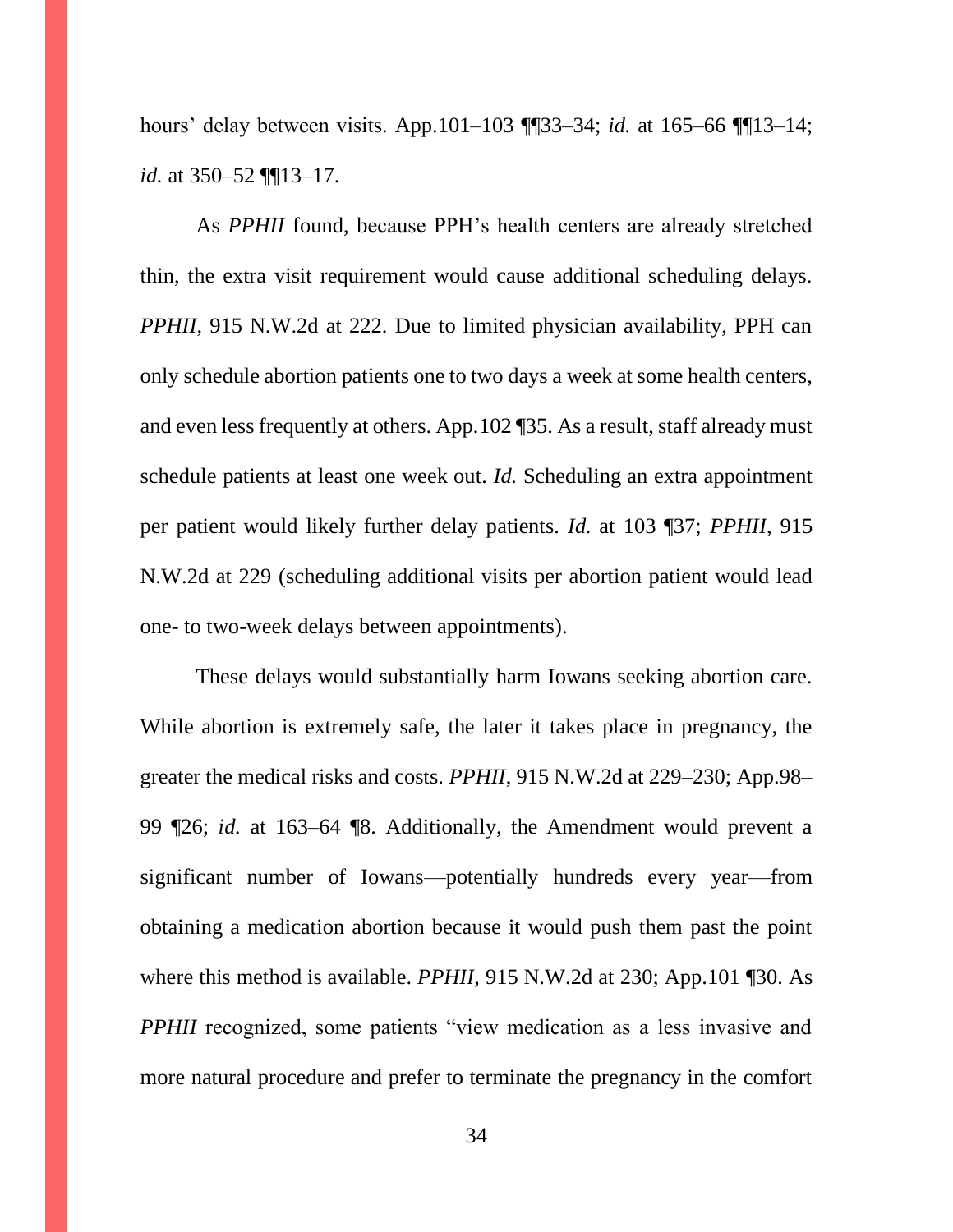of their own homes." *PPHII*, 915 N.W.2d at 215. "Medication avoids needles and surgical instruments inserted into the vagina and cervix, which may be traumatic for victims of sexual assault." *Id.* For some, medication abortion is medically indicated. *Id*.

By making medication abortion unavailable for many Iowans, the Amendment would not only deprive them of a preferred or even safer option, but also force some to travel significantly farther for a surgical abortion. As stated above, PPH only provides surgical abortion in Des Moines and Iowa City. App.94–95 ¶11. Thus, for example, a woman in Sioux City no longer able to have a nearby medication abortion would have to travel approximately 400 miles round-trip to Des Moines for a procedure. *PPHII*, 915 N.W.2d at 228. Research demonstrates that increased travel distances themselves—apart from multiple trip requirements—delay and/or prevent people from obtaining abortions. *Id.* at 229–30; *PPHI*, 865 N.W.2d at 267.

The Amendment would particularly burden the significant percentage of Iowans with abusive partners or family members. *PPHII*, 915 N.W.2d at 231; App.287–89 ¶¶15–18 (detailing how abusive partners monitor and control financially, emotionally, and logistically). Not only do two-trip mandatory delay laws make it harder for abuse victims to access abortion care, but without that access, they and their children are less likely to escape their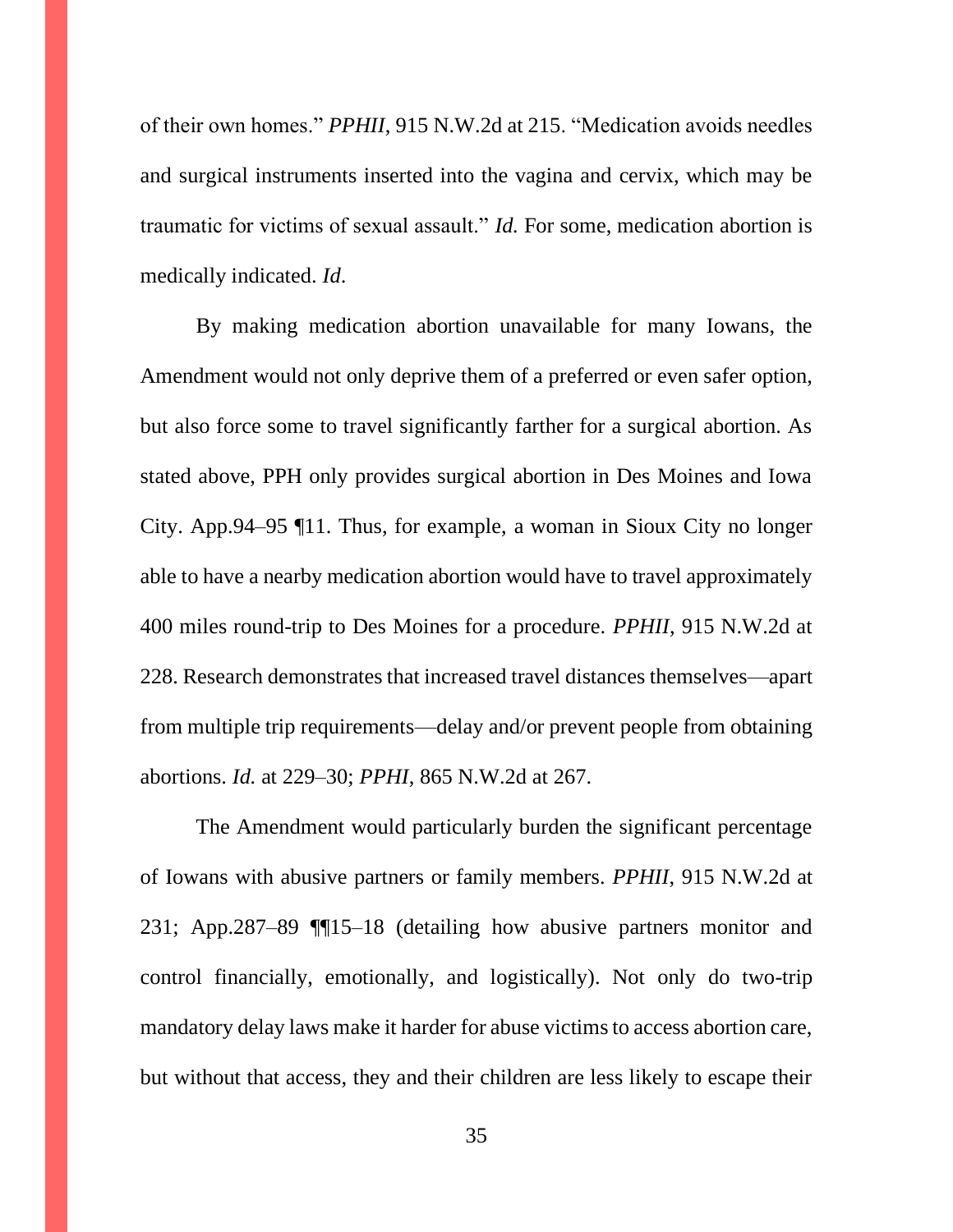abuser. *PPHII*, 915 N.W.2d at 231; App.286–87 ¶¶13–14. Abuse rates have not declined since *PPHII*; to the contrary, experts believe they have increased under the stress of the COVID-19 pandemic. App*.*290–92 ¶¶23–25.

Similarly, forcing people whose pregnancies are the result of rape or incest to comply with the Amendment's requirements would cause them further psychological harm, and could even prevent them from accessing care altogether (which could cause further trauma). *PPHII*, 915 N.W.2d at 220 ("Many rape and incest survivors are extremely distraught, and a pregnancy serves as a constant physical reminder of the assault. For many, termination is an important step in the recovery process."); App.163–64 ¶8; *id.* at 287–90 ¶¶15–21; *id.* at 292–93 ¶27. The Amendment, like the law invalidated in *PPHII*, makes no exceptions for these circumstances. *PPHII*, 915 N.W.2d at 231, 243 (noting that other state mandatory delay laws contain exceptions for rape victims).

Iowans with wanted pregnancies who seek abortions to protect their health would also face grave harms, unless they are at serious risk of losing their lives or impairment of "a major bodily function," Iowa Code §§ 146A.1(2), (6)(a) (a determination their physician must make knowing she could lose her license if the Board of Medicine disagrees, *id.* § 146A.1(3),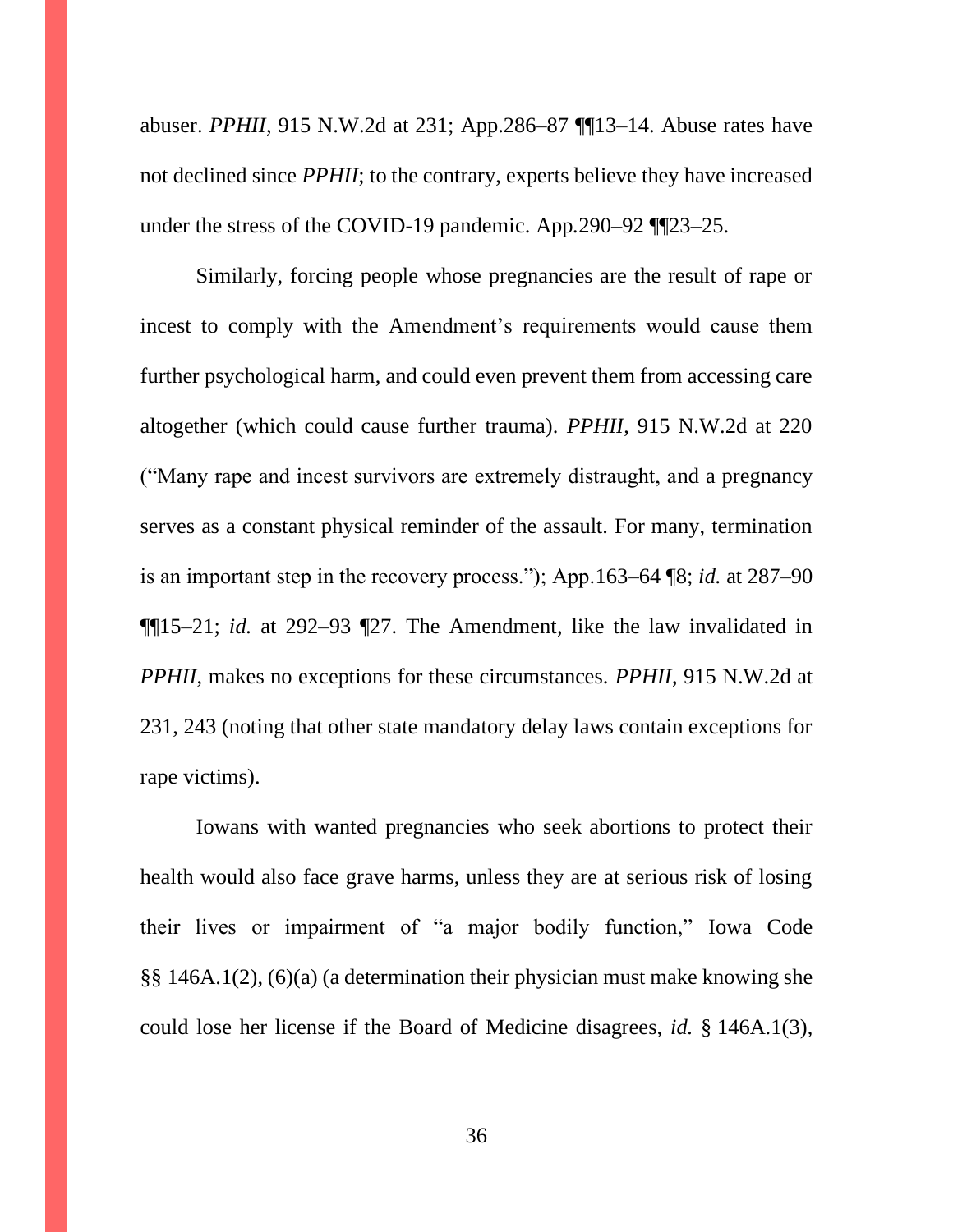$148.6(2)(c)$ . The Amendment would thus impose serious medical risks on people facing complications that threatens their health outside the dangerously narrow confines of the Amendment's exceptions. App.95 ¶12; *id.* at 163–64 ¶8.

And for patients who decide to terminate a wanted pregnancy after receiving a diagnosis of a severe fetal anomaly, the Amendment's requirements would be especially cruel, prolonging an extremely painful experience and interfering with physicians' ability to exercise medical judgment and provide compassionate care. *Id.* at 140; *id*. at 254.

When legal abortion is difficult to access, some people attempt to selfinduce. *PPHII*, 915 N.W.2d at 230–31 (citing 2016 Iowa study surveying abortion patients and finding that: the vast majority disclosed having researched options online, and of those 30% disclosed having researched clandestine home use of misoprostol and 8.6% disclosed prior attempts to selfinduce). Others are forced to carry an unwanted pregnancy to term. *PPHII*, 915 N.W.2d at 229–31; App.101 ¶32; *id.* at 353 ¶¶20–21; *id*. at 164–65 ¶¶11– 12. In turn, they are exposed to increased risks of death and major complications from childbirth; they and their newborns are at risk of negative health consequences, including reduced use of prenatal care and poor maternal and neonatal outcomes; and they and their families are less likely to escape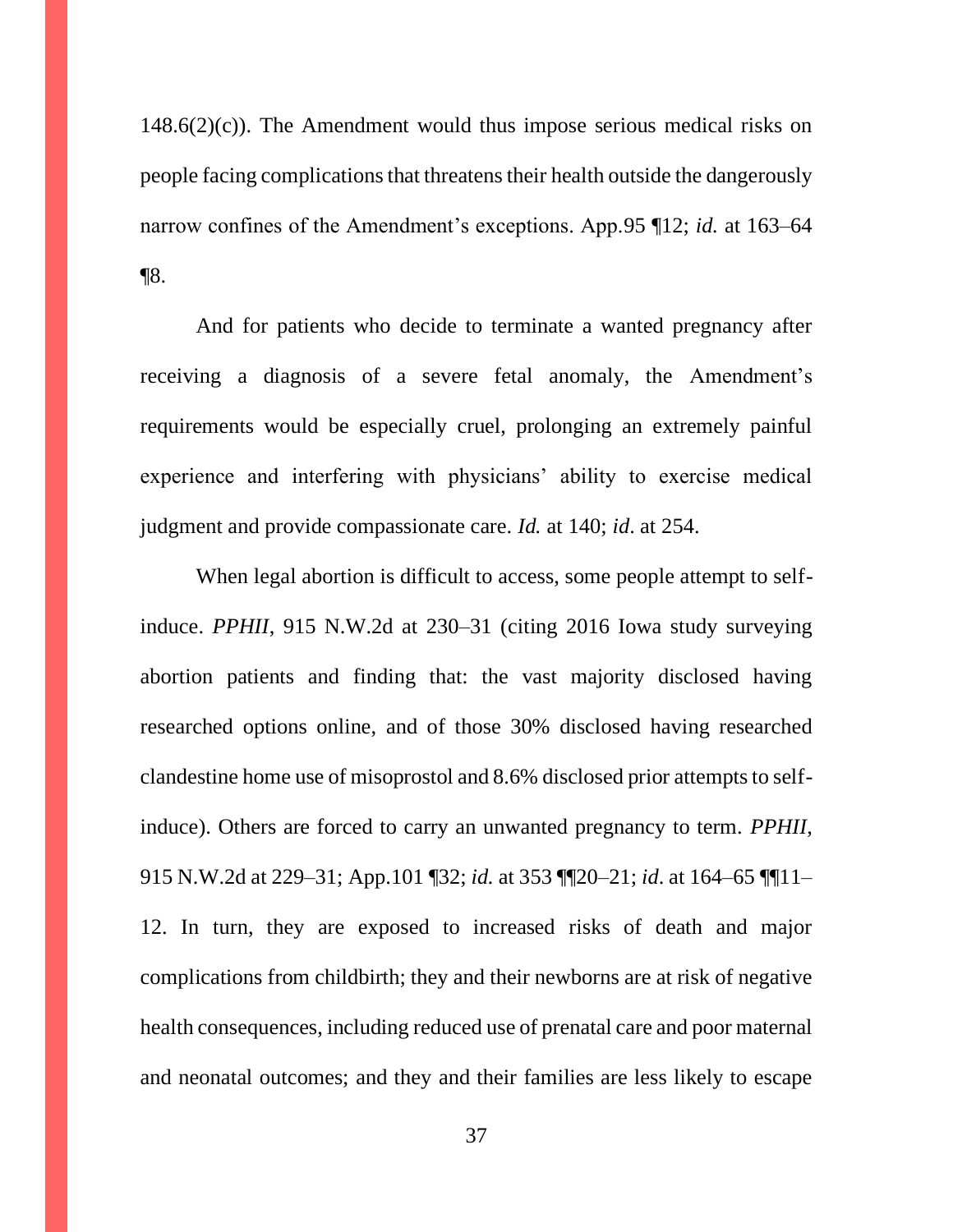poverty and, in some cases, domestic violence. App.201–202 ¶10; *id.* at 251, 252; *see also PPHII*, 915 N.W.2d at 245.

#### **ARGUMENT**

# **I. The District Court Correctly Held That the Amendment Violates the Iowa Constitution's Single-Subject Rule.**

Iowa's Constitution states that "[e]very act" passed by the legislature "shall embrace but one subject, and matters properly connected therewith[.]" Iowa Const. art. III § 29. The Amendment violates this simple precept, commonly known as the "single-subject rule." As the district court properly found, H.F. 594 as amended covers two distinct, unrelated provisions and thus "is clearly, plainly and palpably unconstitutional." App.561.

### **A. Standard of Review, Preservation of Error, and Scope of Review**

PPH agrees that review of constitutional claims is de novo, and that error was preserved on this issue.

# **B. The Text of the Provisions Demonstrates They Are Not One Subject.**

The district court correctly held that the Amendment unconstitutionally violates the single-subject rule because a bill that "addresses circumstances in which a court may require withdrawal of life-sustaining procedures from a minor child over the objection of the parent or guardian . . . is clearly a different subject than a 24-hour waiting period for an abortion." App.561 (quoting TI Ruling 14); *see also* H.F. 594 (prohibiting courts from requiring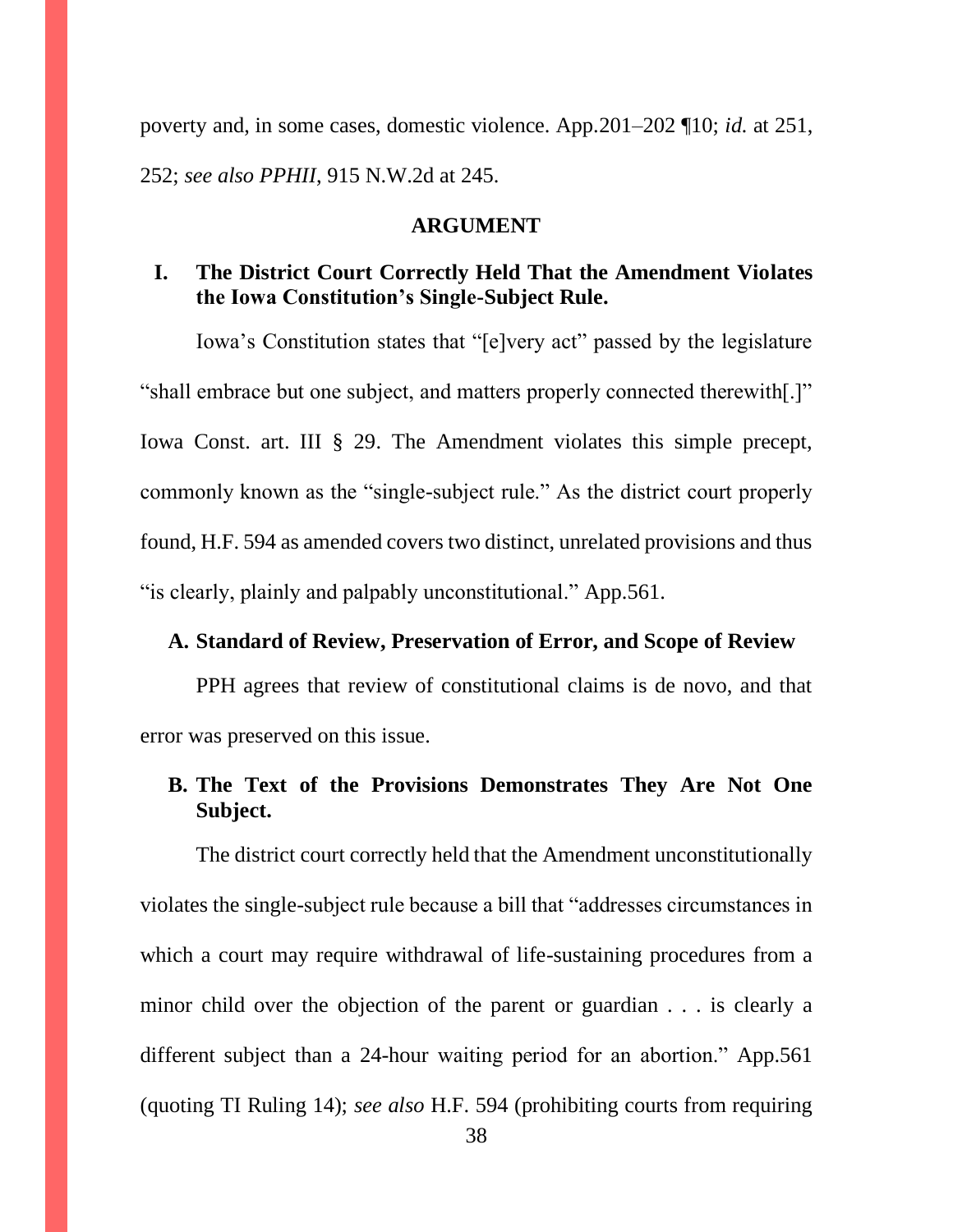the removal of "life-sustaining procedures from a minor child" without parental consent); Iowa Code § 144.A.2 (defining "[l]ife-sustaining procedure" as a medical procedure that "[u]tilizes mechanical or artificial means to sustain . . . a spontaneous vital function" and, "would serve only to prolong the dying process.").

The single-subject rule requires that a bill's provisions must all "fall under some one general idea and be so connected with or related to each other, either logically or in popular understanding, as to be part of . . . one general subject." *Mabry*, 460 N.W.2d at 474 (quoting *Long v. Bd. of Supervisors of Benton Cnty.*, 142 N.W.2d 378, 381 (Iowa 1966)). Yet, there is no relation "either logically or in popular understanding" between (1) prohibiting courts from withdrawing a minor's life support over parental objections, and (2) legislatively mandating that women make medically unnecessary trips to health centers twenty-four hours before obtaining an abortion. These provisions are at odds in both substance and purpose: the first protects private medical decision-making from state interference, while the second explicitly enacts such state interference in individual medical decision-making. Where, as here, a bill "encompass[es] two or more dissimilar or discordant subjects that have no reasonable connection or relation to each other," it violates the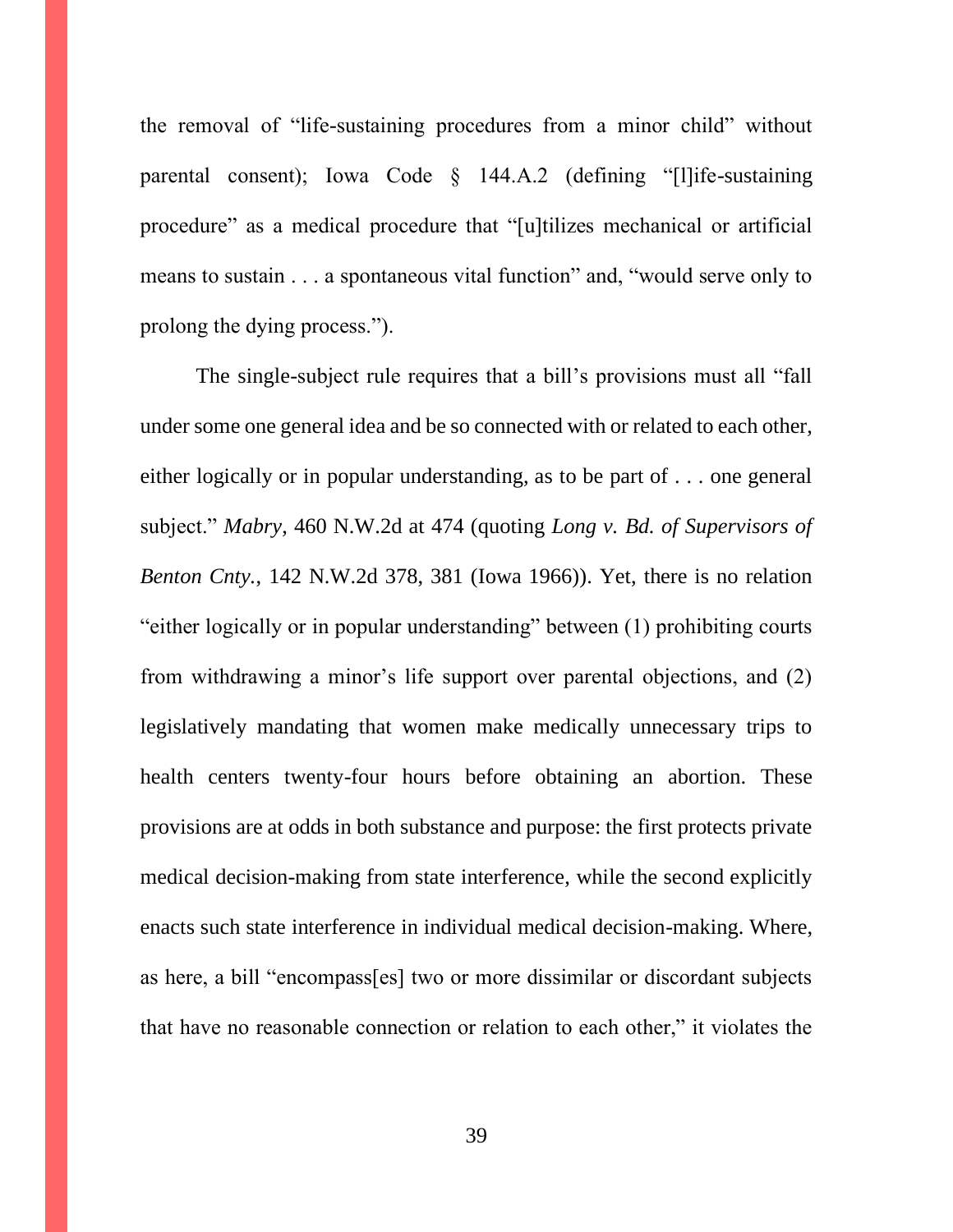single-subject rule. *State v. Iowa Dist. Ct*., 410 N.W.2d 684, 686 (Iowa 1987) (citing *Long*, 142 N.W.2d at 381).

When the Amendment was introduced, a legislator objected that it was not germane to the underlying bill. In response, as the district court noted, the Speaker of the House<sup>11</sup> agreed—*without debate*—that it was not germane, requiring the House to suspend its own rules to permit a vote on the Amendment. App.562; *see also* Iowa H. Journal, 2020 Reg. Sess., at 758–59.

Contrary to the State's contentions, PPH is not arguing that deviation from internal House rules is itself unconstitutional. Rather, the legislature's understanding of the subject matter of provisions under its consideration and of the term "germane" are both undoubtedly relevant to the question at hand whether those two provisions' subject matters are "germane" to each other.<sup>12</sup> In seeking to ignore the House's determination, the State asks this Court to override the legislature's own understanding of these bills and their relationship to each other. *Cf. Griffin v. Pate*, 884 N.W.2d 182, 190–91 (Iowa

 $11$  The State objects that the district court took notice of the party membership of the House Speaker. Appellants' Br. 42 n.12. However, the Speaker's party is noted only to demonstrate that his ruling on germaneness was *not* part of any partisan effort to sink the Amendment. Indeed, Speaker Pro Tempore Wills voted *for* the Amendment. *See* App.562 n.5.

<sup>&</sup>lt;sup>12</sup> The House's germaneness rule is not new and, in fact, predates the singlesubject rule of the Iowa Constitution. *See* H.R. 30, 2d Terr. Sess. (Iowa 1840).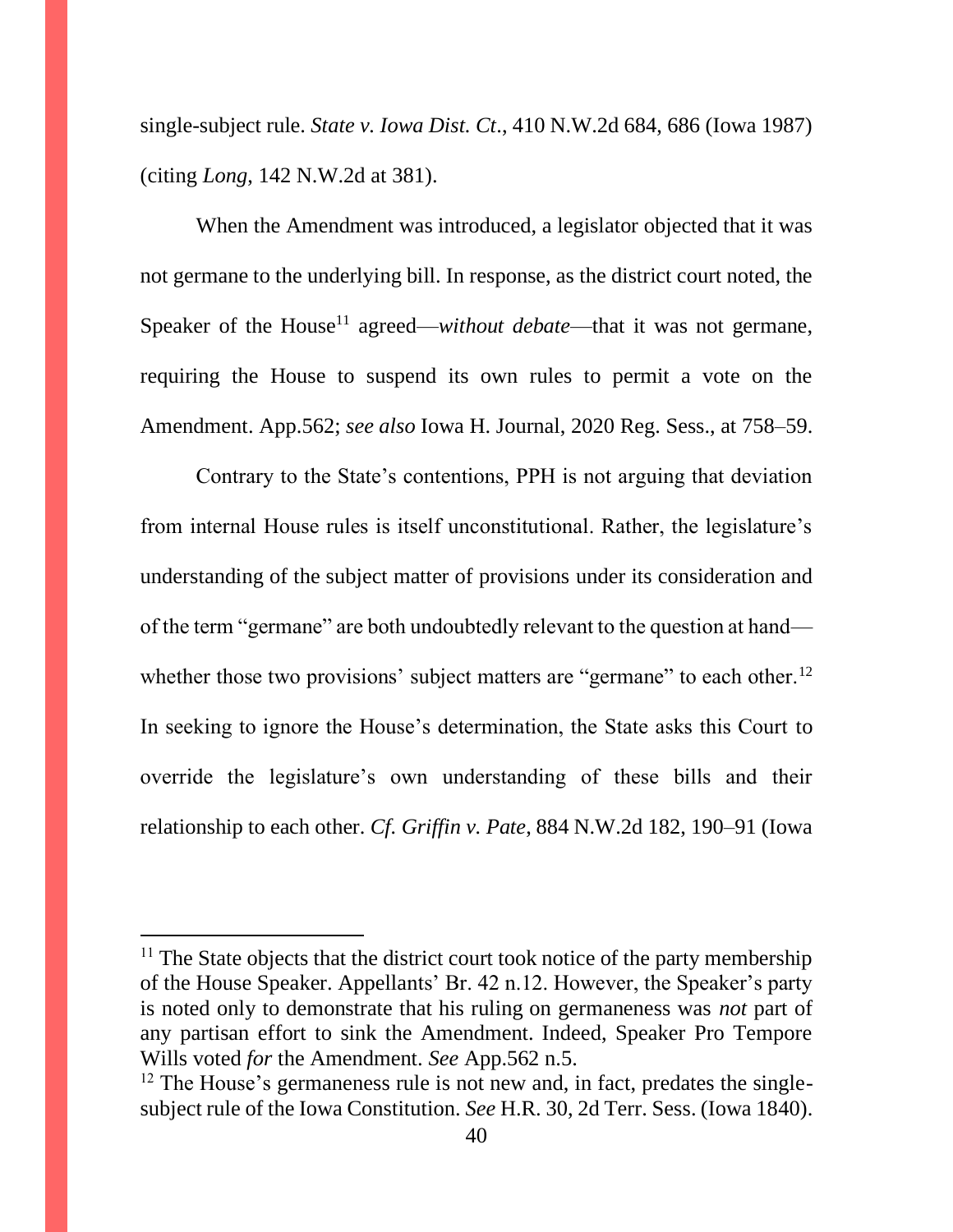2016) (considering legislative history to determine meaning of "infamous" in Iowa Constitution).

# **C. Courts Have Invalidated Bills with More Properly Related Provisions**

This Court has not hesitated to strike down provisions that violate the single-subject rule. Some such cases have involved provisions more plausibly related to their underlying acts than that at issue here.

In *State v. Taylor*, 557 N.W.2d 523, 526 (Iowa 1996), the Iowa Supreme Court struck down a provision relating to weapons trafficking in a bill concerned with juvenile justice. Under the State's theory here, "weapons trafficking" and "juvenile justice" could have been subsumed under some broad umbrella subject, such as "crime" or "weapons." But the Court rejected the State's argument "that *any* weapons law could have an impact on juveniles," noting "[s]uch reasoning would bring within its orbit virtually *any* new crime whether germane to the subject of juvenile justice or not." *Id.* The Court rejected that argument because, like the State's approach here, it would render the constitution's single-subject rule virtually meaningless.

Similarly, in *Giles v. State*, 511 N.W.2d 622, 625-26 (Iowa 1994), the Court struck down a provision affecting procedures for prisoners to challenge state action in a statutory corrections bill. Under the State's theory here, those provisions could both be said to relate to the broad category of "statutory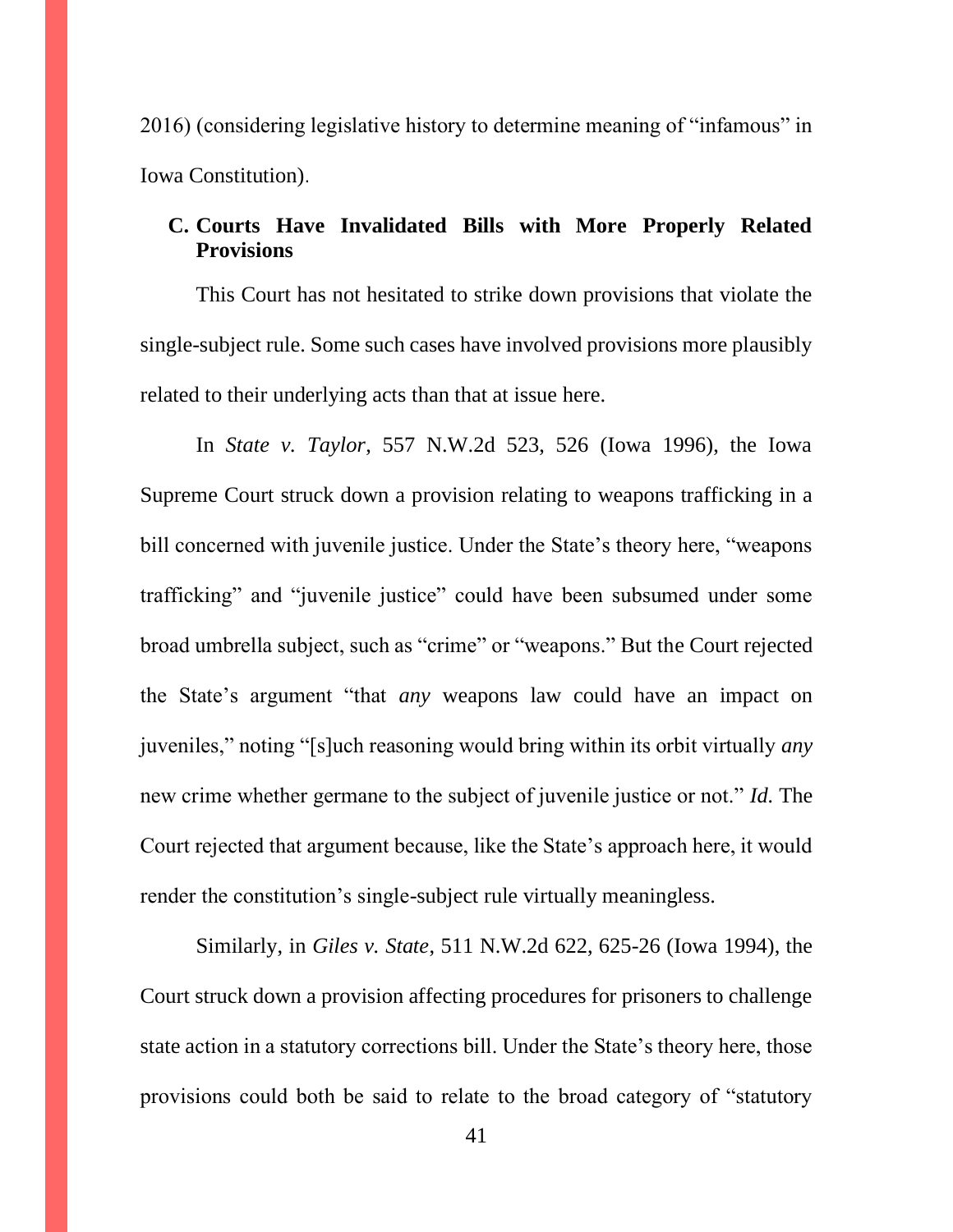revisions." This Court, however, rejected such a contention. *Id.* at 624–25 (striking down provision changing only two words as constituting more than a mere "minor revision" of a "technical defect"). *See also W. Int'l v. Kirkpatrick*, 396 N.W.2d 359, 361, 364–66 (Iowa 1986) (invalidating change in workers compensation appeals process in bill seeking to "adjust and correct earlier omissions and inaccuracies, remove inconsistencies, and reflect or alter current practices").

Like the provisions struck down in those cases, the Amendment fails the Constitution's single-subject rule. Just as a weapons trafficking ban added to a juvenile justice bill in *Taylor* did not broaden the bill's subject to a vague umbrella subject like "crime," 557 N.W.2d at 526–27; and just as the provisions in *Giles* did not broaden the bill's subject to "statutory revisions," 511 N.W.2d at 625; so, too, the amendment of a mandatory delay for abortions does not broaden the subject of a bill relating to judicial authority over lifesupport for minors to a vague umbrella subject like "medical procedures" or "healthcare in general." Appellants' Br. 37. To hold otherwise would not merely afford the single-subject rule a "broad view," Appellants' Br. 33, it would swallow it whole.

Indeed, some of the State's proposed umbrella subjects are broad enough to encompass provisions the Iowa Supreme Court has already held do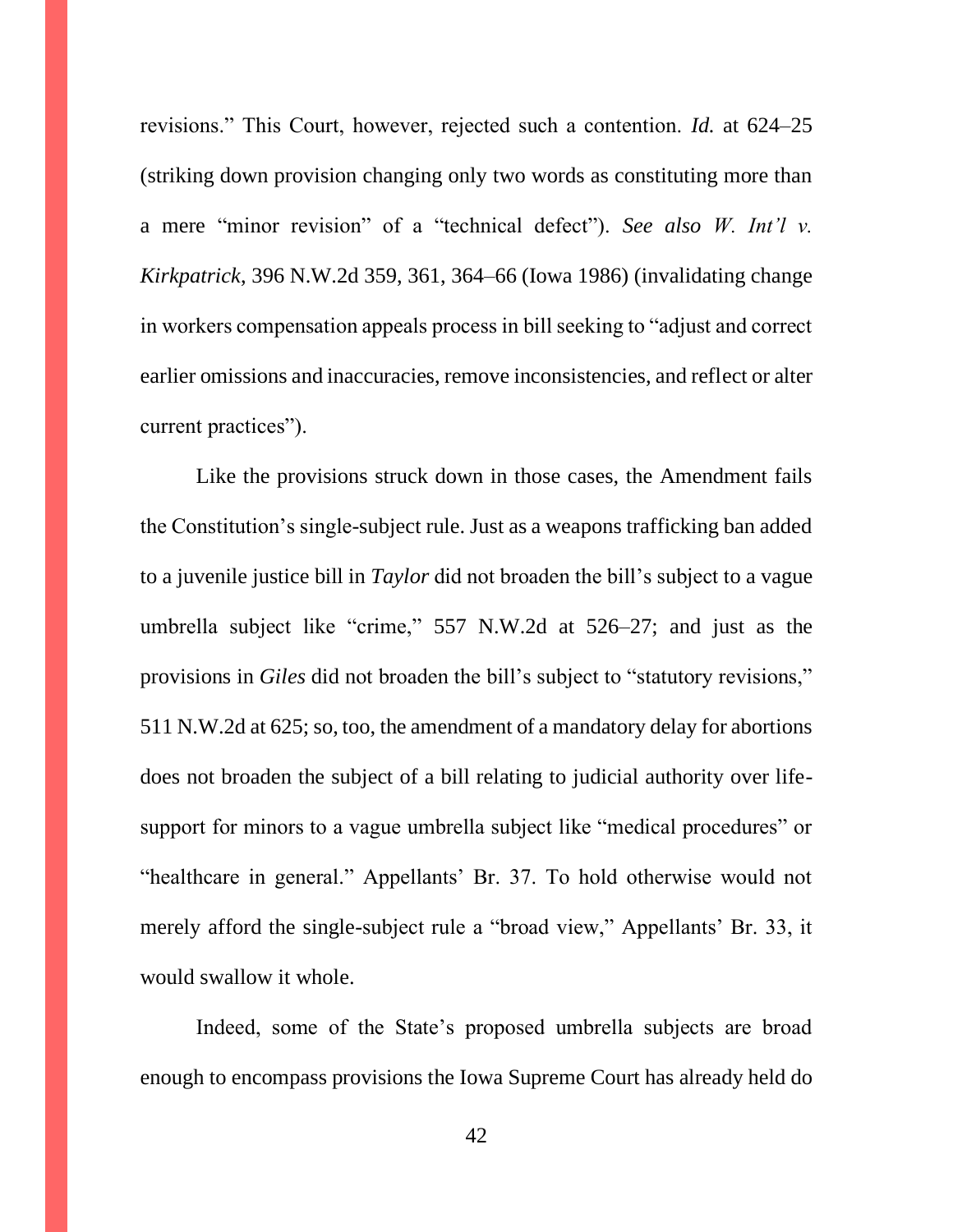not constitute one subject. The State suggests subjects such as "the protection of the health and safety of Iowans" and "protection of human life," Appellants' Br. 37; these would have easily subsumed the provisions in *Taylor* concerning "weapon-free school zones" and weapons trafficking. *See*  557 N.W.2d at 526. Likewise, the State's theory would require a court to uphold the provisions at issue in *Kirkpatrick* because, presumably, any changes to the workers' compensation scheme affects the health and safety of Iowans.<sup>13</sup> *See Kirkpatrick*, 396 N.W.2d at 365–66. Yet, that is not how this Court decided either case, and, for the same reasons, this Court should strike down the Amendment—because the single-subject rule prohibits the legislature from combining provisions not "properly connected" to each other.

Courts in other states have also applied analogous single-subject rules to invalidate provisions more plausibly related than those at issue here. *See Burns v. Cline*, 387 P.3d 348, 355 (Okla. 2016) (finding single-subject violation notwithstanding that "each sub-part relates in some way to abortion"); *c.f. Planned Parenthood of St. Louis Region v. Dep't of Soc.* 

<sup>&</sup>lt;sup>13</sup> The State's proposed subject of "the parent-child relationship" is similarly unpersuasive. Appellants' Br. 37. An amendment to H.F. 594 eliminating child support or mandating preconception parental classes could not conceivably survive a single-subject challenge, though they have far more to do with the "parent-child relationship" than a mandatory delay before obtaining an abortion.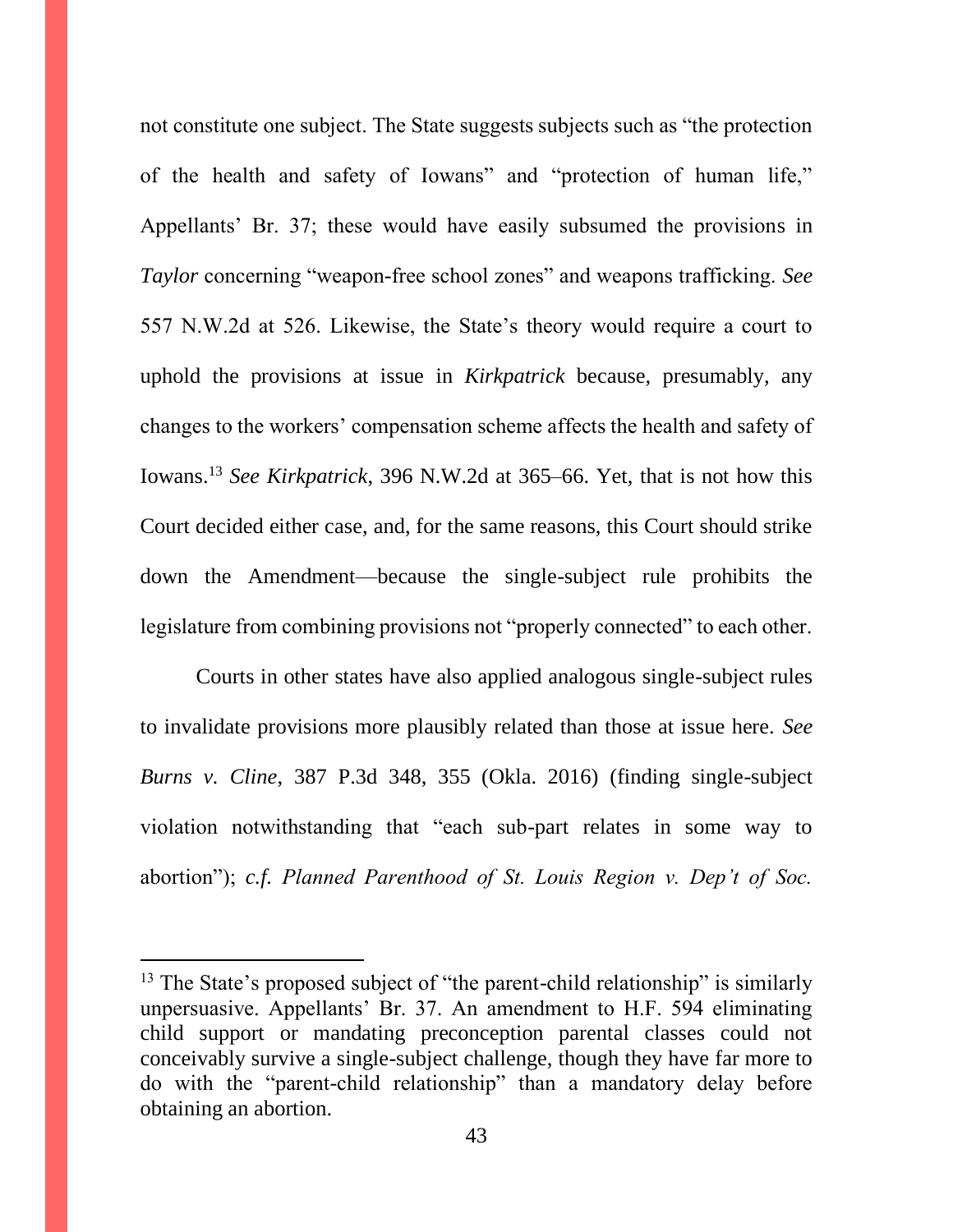*Servs., Div. of Med. Servs.*, 602 S.W.3d 201, 210 (Mo. 2020) (striking down provision prohibiting Planned Parenthood from obtaining Medicaid reimbursements in appropriations bill).<sup>14</sup>

# **D. The Amendment Violates the Purpose of the Single-Subject Rule.**

The State argues that, even when a single-subject violation exists, courts should only intervene "in extreme cases." Appellants' Br. 35 (quoting *Utilicorp United Inc. v. Iowa Utils. Bd.,* 570 N.W.2d 451, 454 (Iowa 1997)). However, as the district court correctly found, the Amendment constitutes precisely such an "extreme case," where the violation is so severe as to be "clearly, plainly, and palpably unconstitutional." App.561. The extent of the constitutional violation is clear both from the text of the Amendment and H.F. 594, as discussed above, and from the degree to which the Amendment subverts multiple purposes underlying the single-subject rule, discussed below.

#### *1. The Single-Subject Rule Exists to Prevent Surprise.*

Iowa's single-subject rule has three purposes: (1) to "keep[] the citizens of the state fairly informed of the subjects the legislature is considering"; (2) to "facilitate[] the legislative process by preventing surprise when legislators

<sup>&</sup>lt;sup>14</sup> Missouri and Oklahoma's single-subject rules are nearly identical to Iowa's. *See* Okla. Const. art. V, § 57; Mo. Const. art. III, § 23.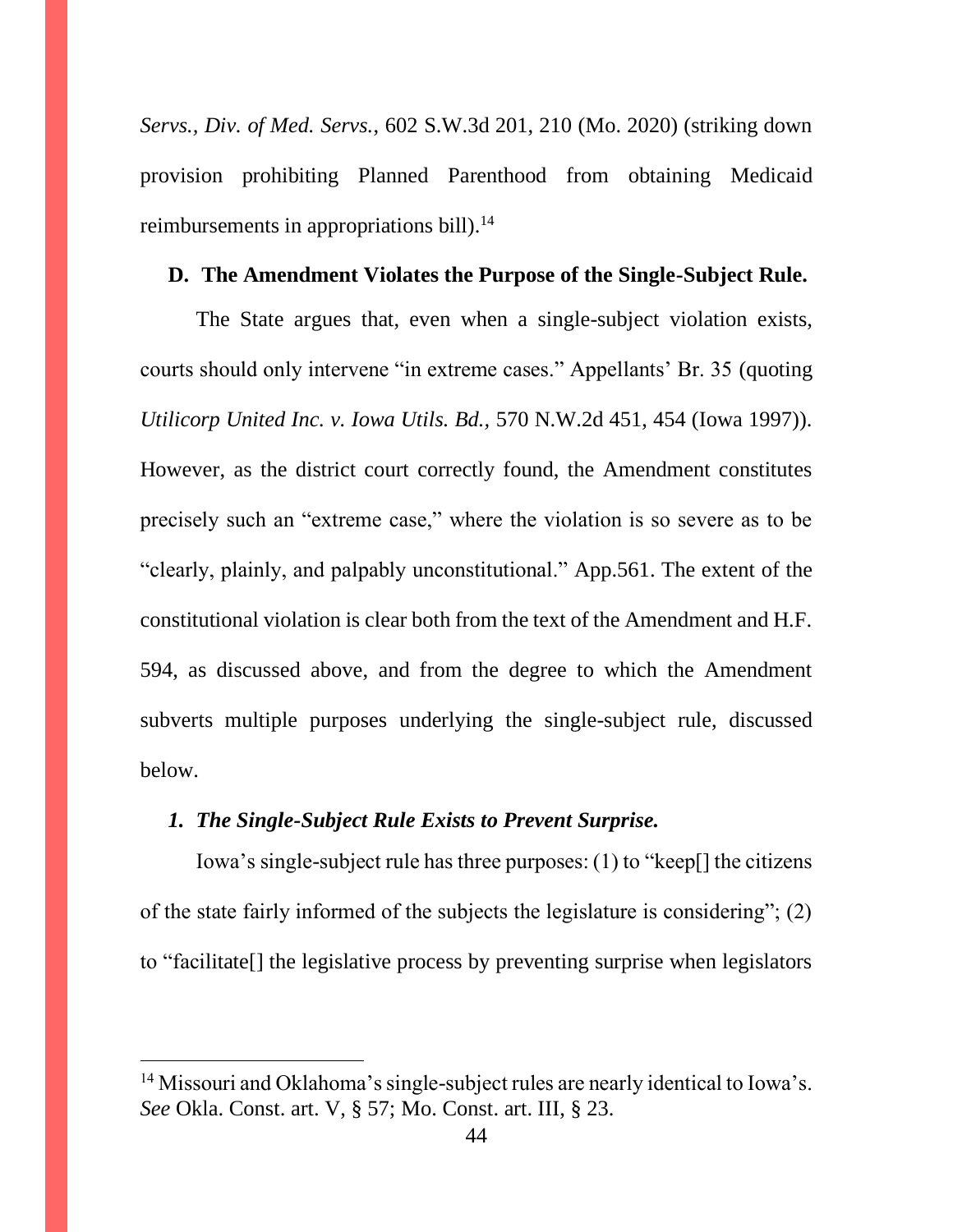are not informed"; and (3) to prevent logrolling. *Mabry*, 460 N.W.2d at 473 (citing William J. Yost, *Before a Bill Becomes a Law—Constitutional Form*, 8 Drake L. Rev. 66, 67 (1958)); *see also Giles*, 511 N.W.2d at 626 ("the single-subject requirement . . . keeps legislators apprised of pending bills<sup>[]</sup> and alerts citizens to matters under legislative consideration"). When two matters are "properly connected" to one another, as the single-subject rule requires, awareness of legislative consideration of one matter provides notice that the other matter may be on the table. *See* Iowa Const. art. III, § 29; *Proper*, Black's Law Dictionary (11th ed. 2019) (defining "proper" as "[b]elonging to the natural or essential constitution of" or "[s]trictly pertinent").

Single-subject rules were passed in the early 19th century in response to legislative abuses, including "[l]ast-minute consideration of important measures, logrolling, mixing substantive provisions in omnibus bills, low visibility and hasty enactment of important, and sometimes corrupt, legislation, and the attachment of unrelated provisions in the amendment process." Richard Briffault, *The Single-Subject Rule: A State Constitutional Dilemma*, 82 Alb. L. Rev. 1629, 1632 (2019) ("Briffault article") (quoting Robert F. Williams, *State Constitutional Limits on Legislative Procedure: Legislative Compliance and Judicial Enforcement*, 48 U. Pitt. L. Rev. 797, 798 (1987)); *see also, e.g., Kincaid v. Magnum*, 432 S.E.2d 74, 79 (W. Va.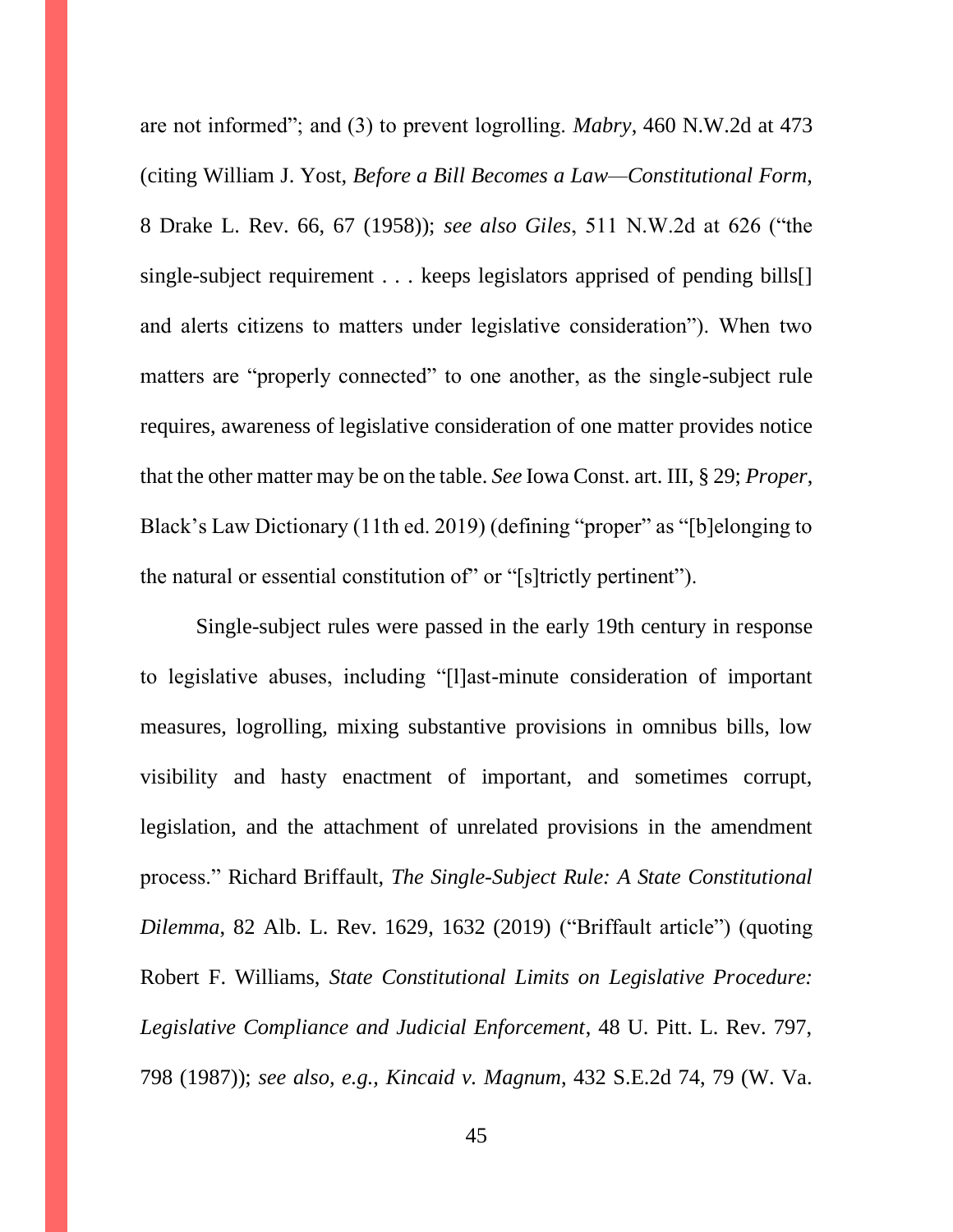1993) (noting member of state constitutional convention "expressed the general purpose of the one-subject rule: 'If you strike out this provision, you can towards the heel of a session, take any bill, whether important or not, and make it an omnibus to carry through all sorts of schemes, tacking them on as amendments.'"); *Ex parte Hallawell*, 155 Cal. 112, 114 (1909) (noting singlesubject rule aims to prevent use of riders that "not infrequently embrace[] illdigested and pernicious legislation"); *Leach v. Pennsylvania*, 141 A.3d 426, 430 (Pa. 2016) (noting single-subject rule aims to prevent "the inclusion at the last minute of unrelated provisions").

The interest in public legislative accountability embodied in the singlesubject rule is central to Iowa's constitutional democracy. *See* W. Blair Lord, *The Debates Of The Constitutional Convention Of The State Of Iowa,* Vol. II at 802 (Jan. 19, 1857) ("If you allow the people to vote upon this question, you get the voice of the people upon the law as it is passed." (Rep. Clarke, of Henry)); *see also* Iowa Const. art. III, § 13 ("The doors of each house shall be open . . . ."); Iowa Code § 17A.1(3) (stating that purpose of Iowa Administrative Procedure Act is to "increase public access to governmental information . . . [and] increase public participation").

This Court and others have recognized that the requirement serves to keep the citizenry apprised of proposed legislation and to ensure an informed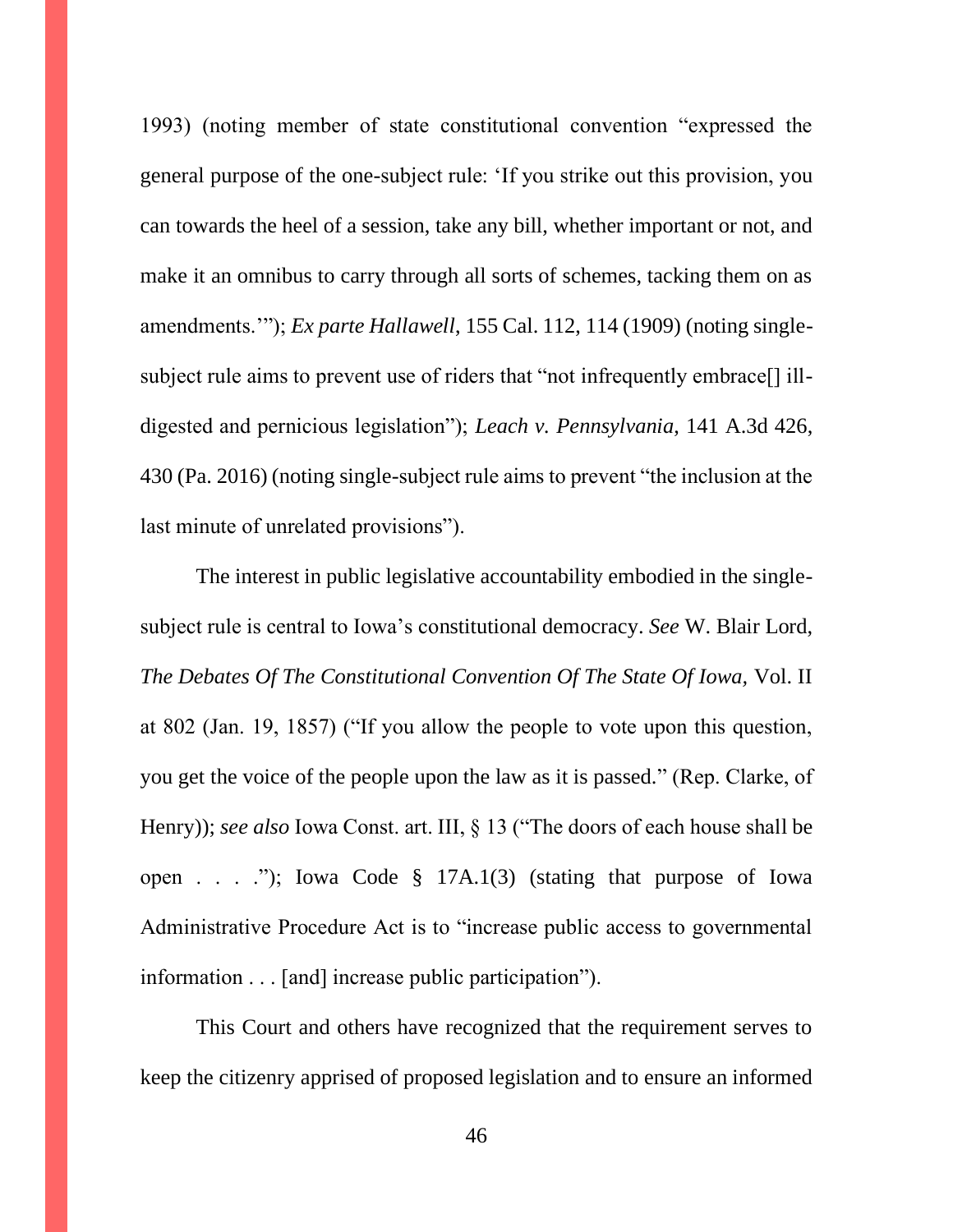and deliberative legislative process. *See, e.g.*, *Mabry*, 460 N.W.2d at 473; *Giles* 511 N.W.2d at 625; *Taylor*, 557 N.W.2d at 525; *Hunsucker v. Fallin*, 408 P.3d 599, 608 (Okla. 2017) ("[T]he public is entitled to be adequately notified of the potential effect of legislation[] and these constitutionally protected public policies have been recognized since statehood."); *Kincaid*, 432 S.E.2d at 79; *People v. Carrera*, 783 N.E.2d 15, 24 (Ill. 2002) ("A[n] . . . important purpose of the single subject clause is to facilitate the enactment of bills through a legislative process that is orderly and informed." (quoting *People v. Reedy*, 708 N.E.2d 1114, 1120 (Ill. 1999))); *Robinson v. Hill*, 507 S.W.2d 521, 524 (Tex. 1974); *Ex parte Hallawell,* 155 Cal. at 114; Briffault article at 1656–57 (noting courts "have emphasized that the troublesome sections of a bill. . . were added at the 'last minute' or 'eleventh hour' [which] underscores the single-subject rule's purpose of making sure that legislators are able to understand and deliberate what they are voting on and that the legislative process is sufficiently transparent so that the broader public can keep track of legislative action." (collecting cases)).

Consistent with these principles, this Court has rejected single-subject challenges where a bills' subjects were sufficiently similar to provide reasonable notice of the subjects under legislative consideration—that is, where the subjects could be considered "properly connected" to each other,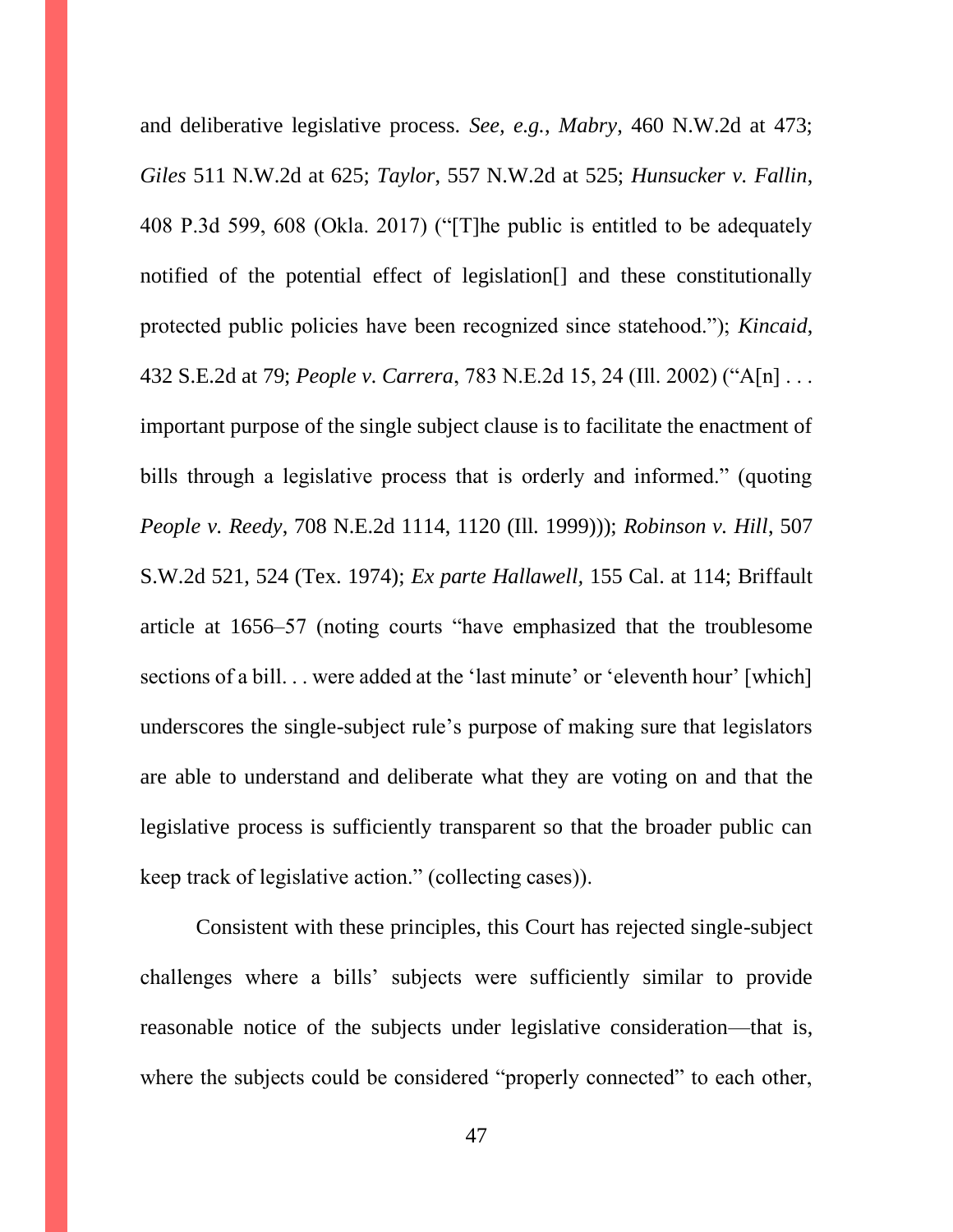*see* Iowa Const. art. III § 29—and upheld challenges when such was not the case. *Compare, e.g.*, *Utilicorp*, 570 N.W.2d at 454–55 (upholding statute where combination of provisions was "eminently logical" and "not surprising"); *Long*, 142 N.W.2d at 382 (upholding provisions concerning compensation and work duties because "'[c]ompensation'. . . implies payment for services to be rendered"); *with, e.g.*, *Taylor*, 557 N.W.2d at 526 (striking down weapons trafficking provision in juvenile justice bill); *Giles*, 511 N.W.2d at 625 (striking down provision replacing "applicant" with "party" in statutory corrections bill, where change affected procedural rules).

# *2. The Amendment's Passage Undermines Legislative Transparency. 15*

As the district court correctly held, "what occurred in the Iowa Legislature on June 13th and 14th, 2020 was exactly such 'tricks in legislation' and 'mischiefs' that the single-subject rule exists to prevent." App.564 (citing *Chi., R.I. & P. Ry. Co. v. Streepy*, 224 N.W. 41, 43 (Iowa 1929)). A bill on a controversial topic of great public debate was voted on in the dead of night, mere hours after it was first introduced, with no prior notice

<sup>&</sup>lt;sup>15</sup> While the Amendment also amended the bill's title, this cannot cure the single-subject defect. As Senators who *defend* the Amendment note, "[t]he title requirement has the primary purpose of guaranteeing reasonable notice is given to legislators and the public of the inclusion of provisions in a proposed bill<sup>[1]</sup>.]" Br. for 10 Iowa State Senators as Amici Curiae 11. Here, the title was changed mere hours before the vote, which can hardly be considered "reasonable notice."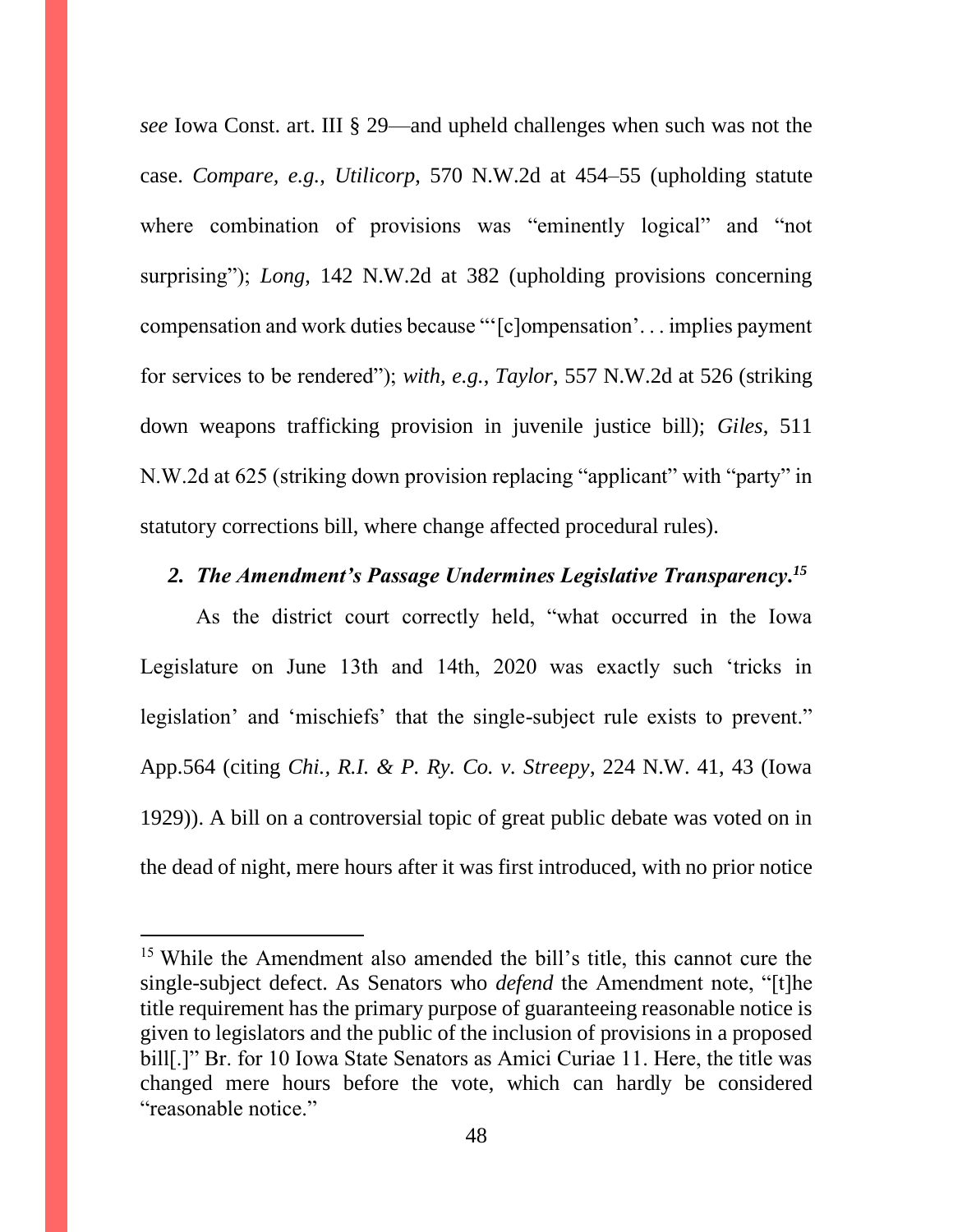to legislators or the public. *See* App.563, citing *PPHII*, 915 N.W.2d at 246 (Mansfield, J., dissenting) ("Abortion is, under any analysis, a polarizing and highly controversial topic."). Virtually no one in Iowa—members of the public, legislative advocacy groups, or *even many legislators*—knew the Iowa legislature intended to vote on such a polarizing subject until that very evening.

In a state where abortion-related legislation typically garners substantial public engagement, this bill was introduced and passed in only a few hours, rendering public engagement impossible. *See* App.80 ¶¶23–24; *id.*  at 82 ¶¶32–33; *id*. at 88–89 ¶¶15–20; *id.* at 562–63. Legislators voted without any time to consider the Amendment's potential effects or to receive feedback from constituents. While the Amendment requires women to undergo a twenty-four hour waiting period ostensibly to ensure they have time to make a considered decision, neither Iowa's legislators nor its citizens were given even a *single daylight hour* to consider the merits of the Amendment before it was voted on at 5:30 a.m. It is this kind of blindsiding that the single-subject rule exists to avoid.

# *3. The Amendment Was Logrolled.*

Among its other purposes, the single-subject rule exists specifically to prevent logrolling. *Mabry*, 460 N.W.2d at 473; *Giles*, 511 N.W.2d at 625;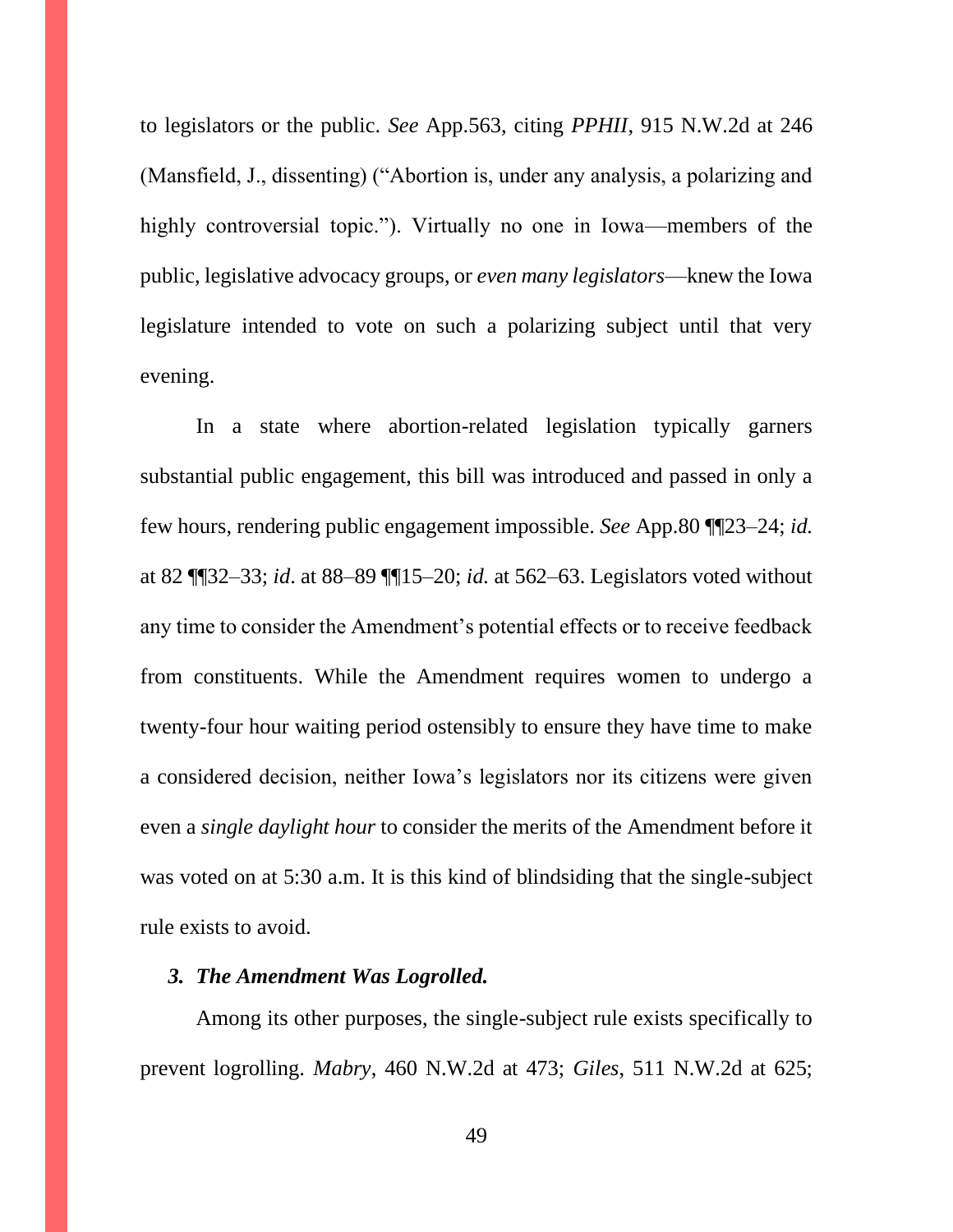*Taylor*, 557 N.W.2d at 525; *Iowa Dist. Ct.*, 410 N.W. 2d at 686. As the district court correctly held, "[l]ogrolling clearly occurred." App.564.

The State disputes this because legislators voted on the Amendment. Appellants' Br. 49–50. Nevertheless, the Amendment unquestionably concerns a controversial topic, App.561; *id*. at 563; *id.* at 87 ¶12; *id.* at 90 ¶24; *id.* at 80 ¶27; *id.* at 81–82 ¶¶31–32; and was attached to an unquestionably uncontroversial bill,<sup>16</sup> *id.* at 561. Had the Amendment not been attached to such a bill, it *could not* have been introduced, let alone passed, at that late stage in the legislative session. *See* H.R. 29, https://www.legis.iowa.gov/docs/publications/HR/1037437.pdf. Moreover, five other abortion-related bills were introduced that session through the appropriate legislative means, including notice to the public and, where the bill made it out of committee, public hearings—and *none of them* became law. App.81–82 ¶31; *id.* at 87 ¶12; *id.* at 90 ¶24.

Because the Amendment was attached to an unrelated bill at the eleventh hour, one cannot know whether the Amendment would have met a similar fate if introduced through appropriate means. What *is* known is that the Amendment's unconstitutional single-subject violation deprived Iowa

<sup>16</sup> *Senate Video (2020-06-13)* at 4:25:21 a.m. (Sen. Bisignano noting "[t]his was filed [as] an amendment to a very good bill, a bill that there are families probably as we speak whose children are on life support").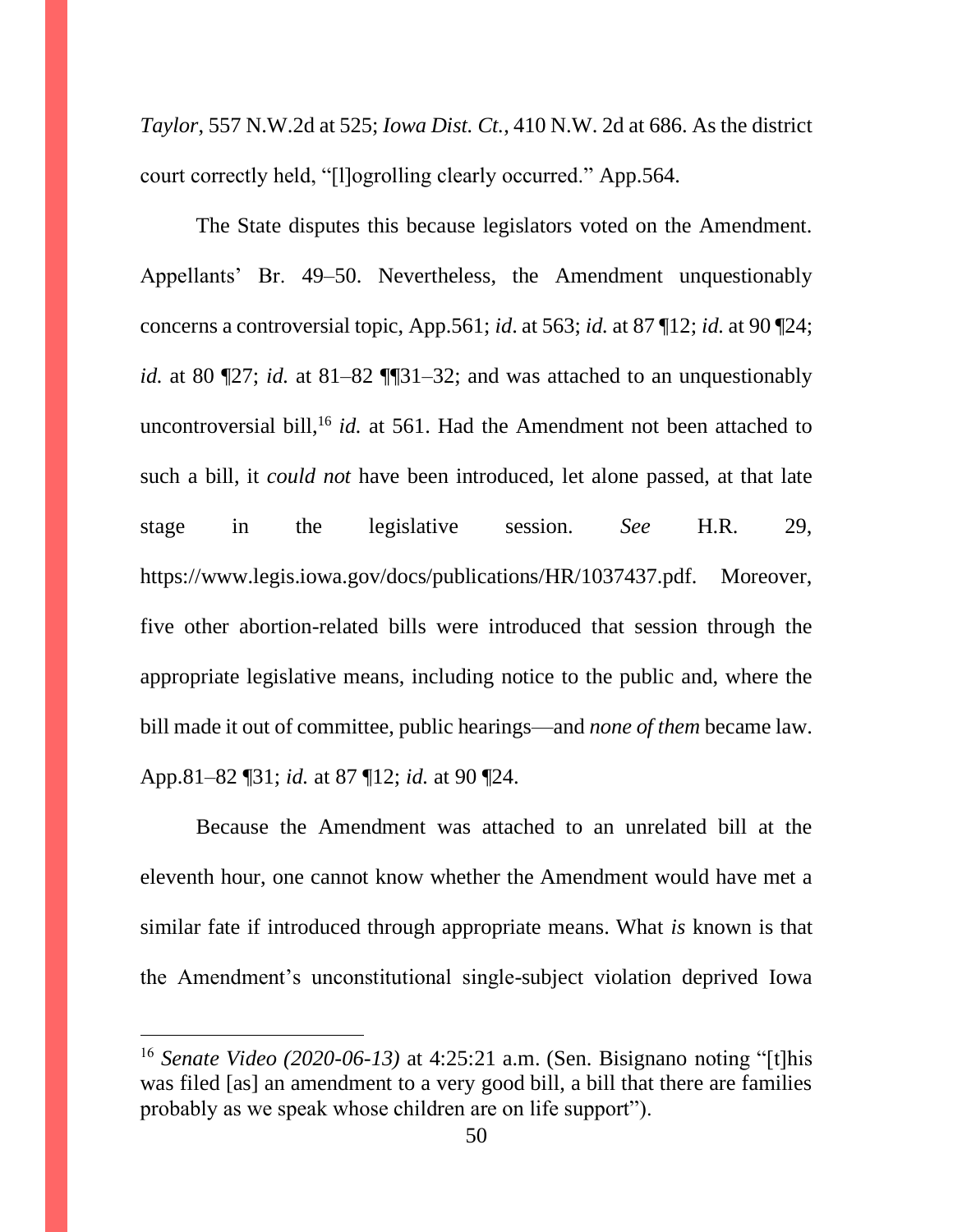voters and legislators of sufficient notice of subjects of legislature action, leaving legislators scrambling to understand the ramifications of a bill they had mere hours to consider and leaving most Iowans to learn of a proposed abortion restriction for the first time *after* it had already been passed. That constitutional violation is reason enough to strike down the Amendment.

# **II. The District Court Correctly Held That the Amendment Violates the Due Process and Equal Protection Clauses of the Iowa Constitution.**

#### **A. Standard of Review, Preservation of Error, and Scope of Review**

PPH agrees that review of constitutional claims is de novo, and that error was preserved on this issue.

#### **B. The State Should Be Precluded from Relitigating** *PPHII***'s findings.**

After a full trial, *PPHII* made extensive findings of fact, which the State is precluded from relitigating. Specifically, this Court found that mandatory delay laws do not change people's minds. *See PPHII*, 915 N.W.2d at 241 ("The imposition of a waiting period may have seemed like a sound means to accomplish the State's purpose of promoting potential life, but as demonstrated by the evidence, the purpose is not advanced. Instead, an objective review of the evidence shows that women do not change their decision to have an abortion due to a waiting period.").

This Court further found that laws requiring Iowans seeking an abortion (who predominantly have low incomes) to make multiple trips to a provider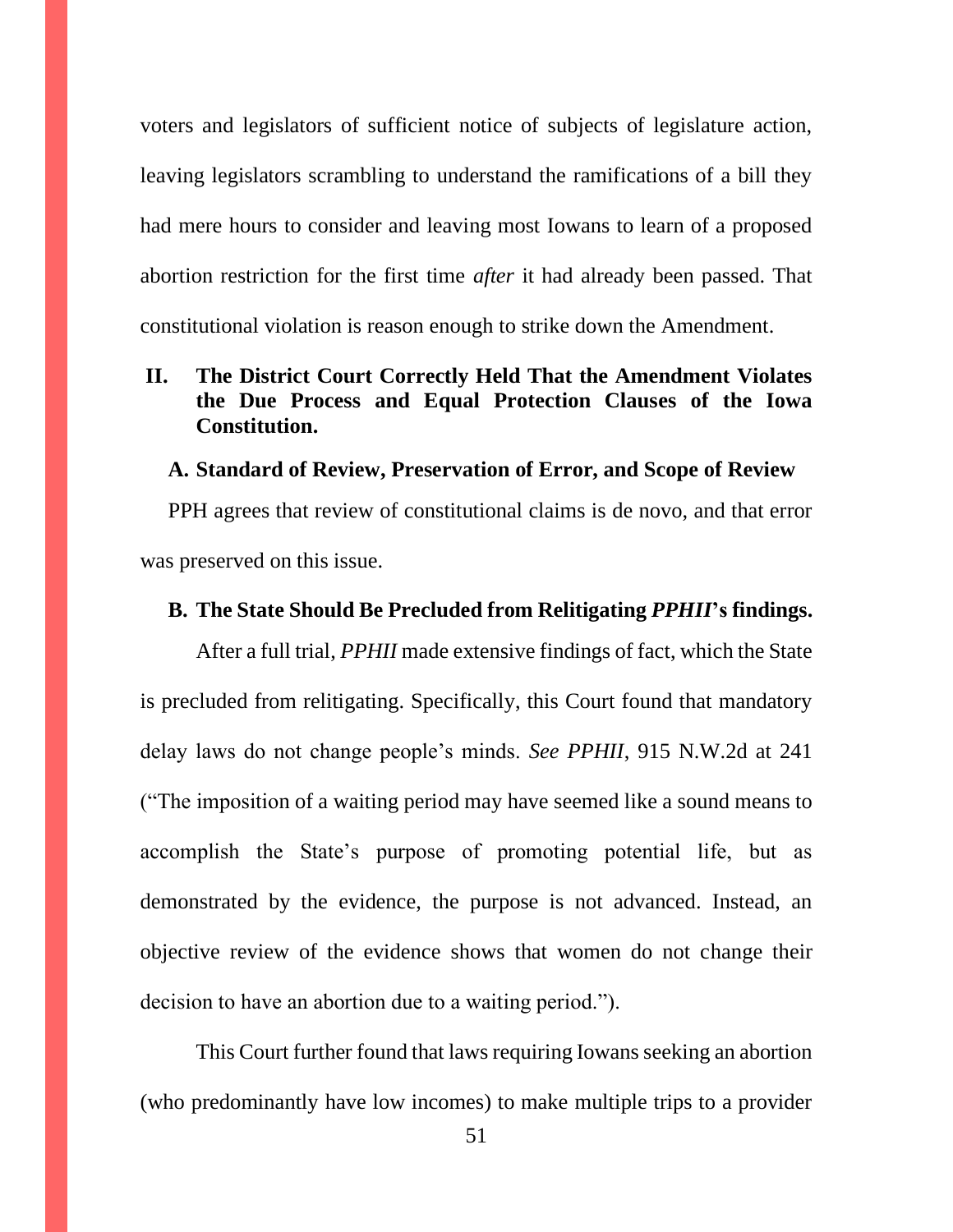before having an abortion impose a range of medical, financial, emotional and social burdens on them. *See*, *e.g.*, *id.* at 242 ("[T]he burdens imposed on women by the waiting period are substantial, especially for women without financial means . . . . Patients will inevitably delay their procedure while assembling the resources needed to make two trips to a clinic."); *see, e.g.*, *id.*  at 243 ("The Act's mandatory delay indiscriminately subjects all women to an unjustified delay in care, regardless of the patient's decisional certainty, income, distance from the clinic, and status as a domestic violence or rape victim."); *cf. id.* at 258 (Mansfield, J., dissenting) (recognizing that "requiring two trips will result in emotional and financial costs. It will make it more difficult for some women to have medication abortions and force them into riskier and more invasive surgical abortions. Inevitably, a 72-hour waiting period will end up being longer than seventy-two hours in many cases.").

Having fully litigated these factual issues previously, the State is precluded from relitigating them—particularly since, as the district court correctly noted, the State did not even attempt to meet its burden to "set forth specific, relevant, evidentiary facts that demonstrate there are any unanswered issues in this case." App.566 (citing *In re Est. of Henrich*, 389 N.W.2d 78, 80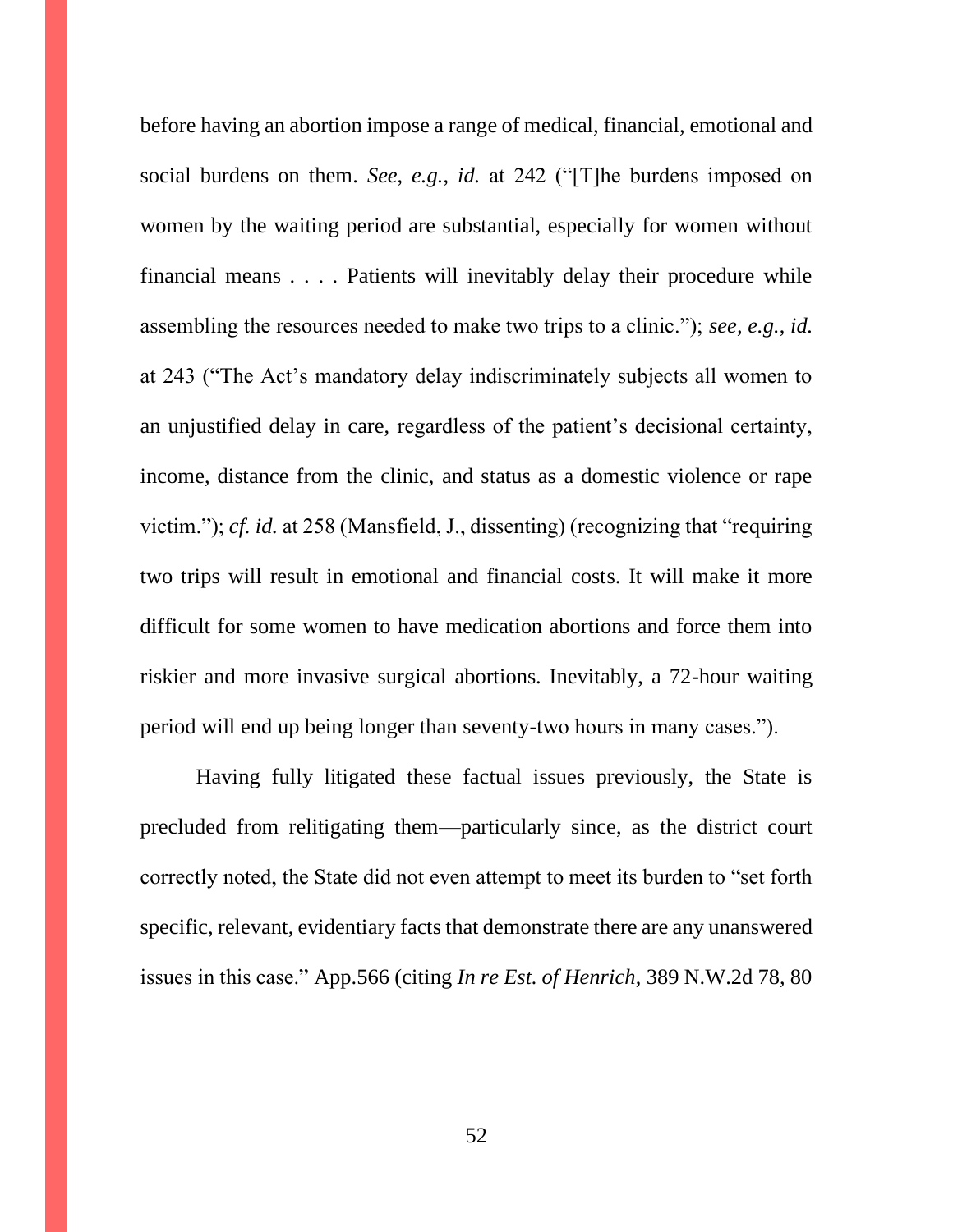(Iowa Ct. App. 1986)).<sup>17</sup> PPH, though not required to, did provide evidence showing the Court's findings in *PPH* have only been reinforced in recent years. App.166–67 ¶15; *id.* at 94 ¶8; *id.* at 285 ¶¶9–10; *id.* at 347 ¶7; *id*. at 29 ¶¶5, 8. Ultimately, at issue here are two statutes with virtually identical language; applied to the same people; justified by the same state interest; and subject to the same constitutional requirements.<sup>18</sup>

The doctrine of issue preclusion "serves a dual purpose: to protect litigants from 'the "vexation of relitigating identical issues with identical parties"'. . . and to further 'the interest of judicial economy and efficiency by preventing unnecessary litigation.'" *Emps. Mut. Cas. Co. v. Van Haaften*, 815 N.W.2d 17, 22 (Iowa 2012) (quoting *Winnebago Indus., Inc. v. Haverly*, 727

<sup>&</sup>lt;sup>17</sup> The State notes the pandemic in passing, but that development only heightens the harms a mandatory delay law would inflict. *see* App.53 ¶22 n.1. The State also notes that Planned Parenthood affiliates have expanded telehealth services, but omits that PPH has used telehealth to provide abortion care in Iowa since 2008, long before *PPHII*. Finally, the State notes that PPH has reopened its Sioux City health center and resumed providing medication abortion services there since *PPHII*; but no portion of *PPHII* turned, even in part, on this clinic having been closed.

 $18$  The State complains that it "has not yet had the chance" to seek discovery regarding whether material facts have changed; in fact, it had seven months to do so. Appellants Br. 59 n.16. Moreover, much of the relevant testimony in *PPHII* came from experts, 915 N.W.2d at 213–232, and nothing prevented the State from developing expert testimony during those seven months. Vague, unsupported complaints about insufficient discovery opportunities cannot carry the State's burden in opposing summary judgment. Iowa R. 1.981(5).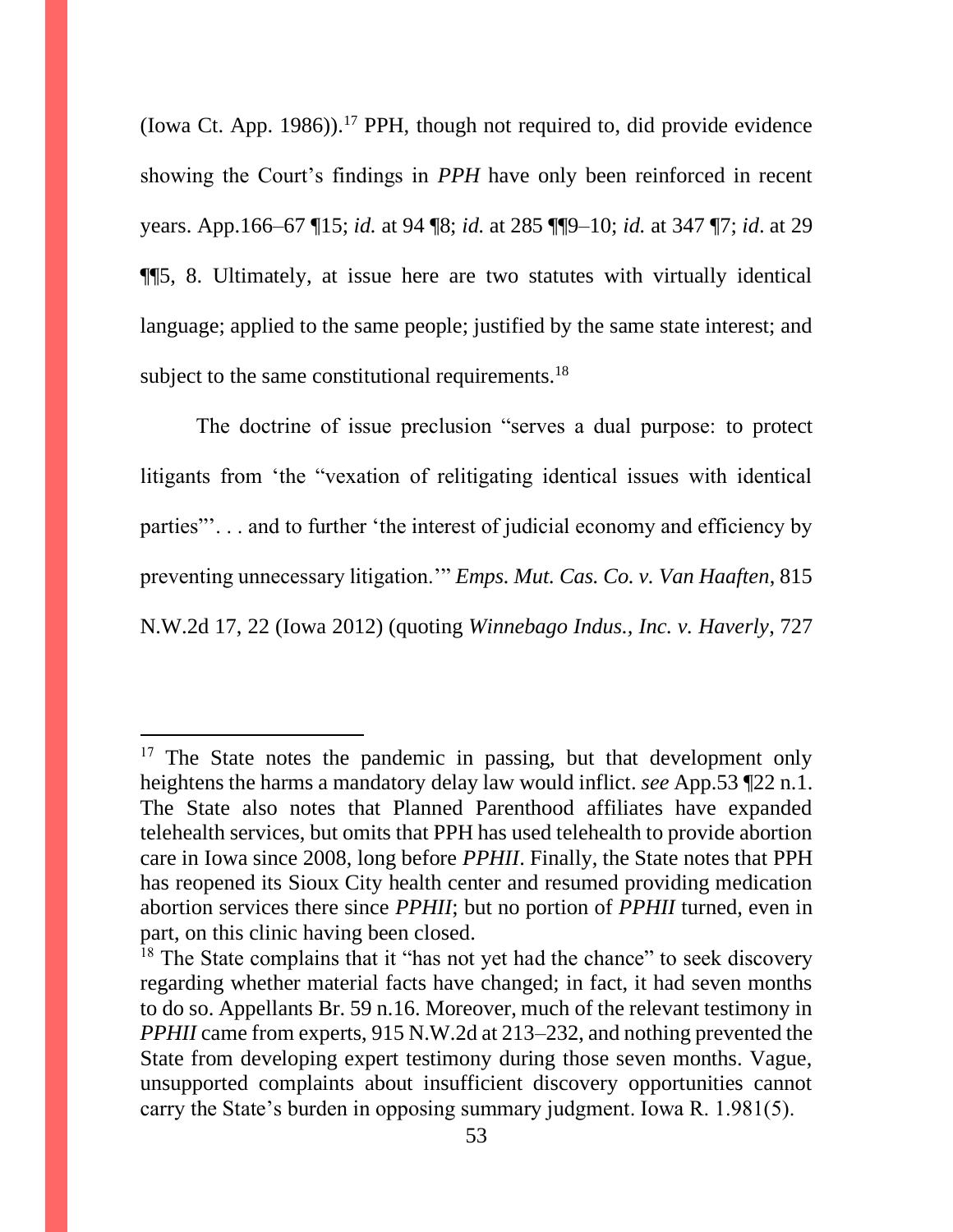N.W.2d 567, 571–72 (Iowa 2006)). The State argues that the standard is "heightened" in cases where issue preclusion is used offensively, App.517, yet the Iowa Supreme Court has "allowed the offensive use of issue preclusion unless the defendant 'lacked a full and fair opportunity to litigate the issue in the first action or unless other circumstances justify affording him an opportunity to relitigate the issue.'" *Emps. Mut. Cas. Co.*, 815 N.W.2d at 27 (quoting *Hunter v. City of Des Moines*, 300 N.W.2d 121, 125 (Iowa 1981)). Neither circumstance applies here.

Nor do the cases the State cites support its position, as each is distinguishable. *See Emps. Mut. Cas. Co.*, 815 N.W.2d at 23–24 (holding issue preclusion *applied* to prior Alford plea because "factual basis" for plea had been determined by trial court); *State v. Seager*, 571 N.W.2d 204, 207–09 (Iowa 1997) (finding that issue preclusion did not apply to prior order suppressing evidence when state used a new search warrant based on new facts); *Amro v. Iowa Dist. Ct. for Story Cnty.*, 429 N.W.2d 135, 140 (Iowa 1988) (finding that issue preclusion did not apply to a second contempt order for alleged violation of different prior court order based on new facts); *Est. of Leonard ex rel. Palmer v. Swift*, 656 N.W.2d 132, 147–48 (Iowa 2003)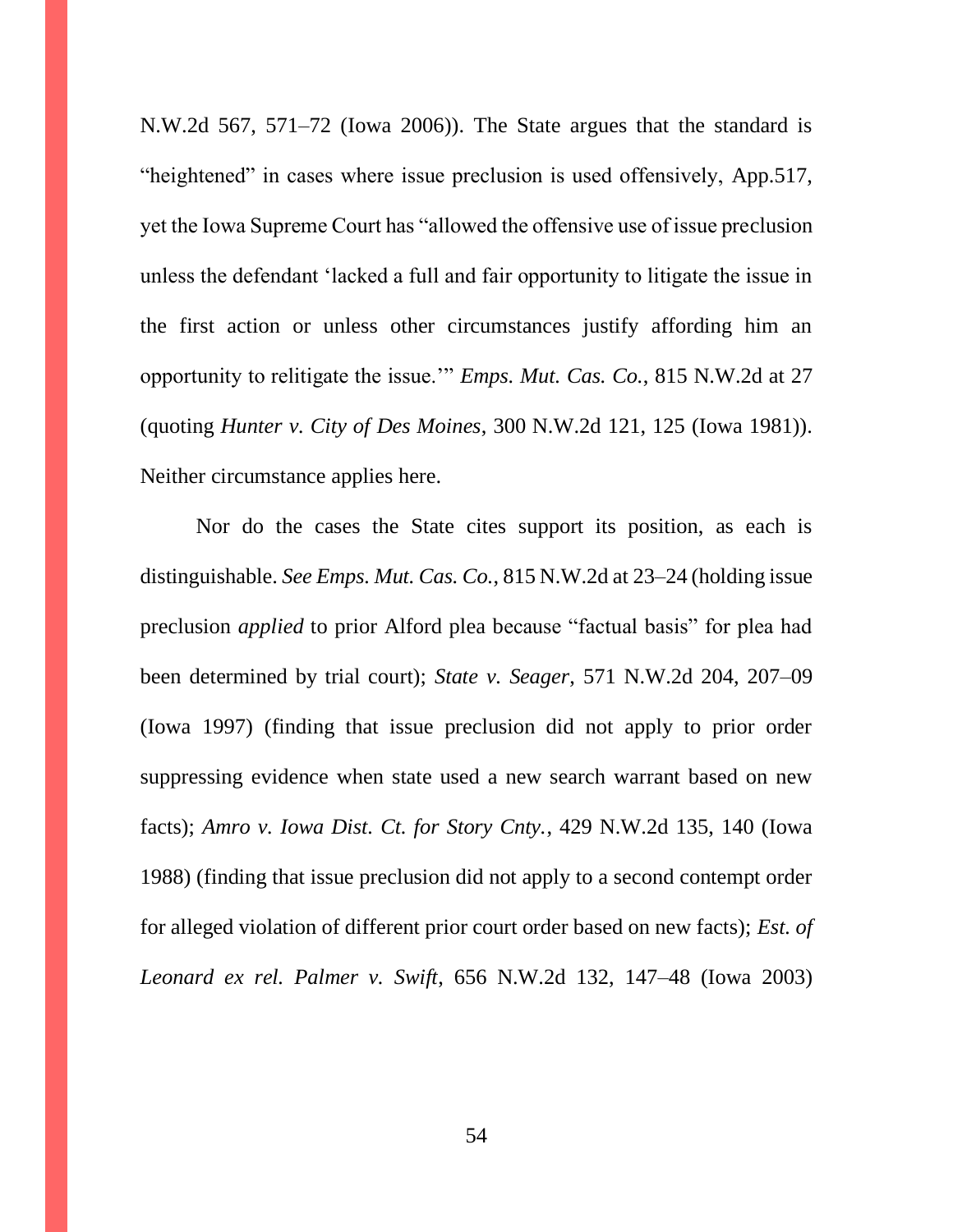(finding that issue of whether conservator acted appropriately was not identical to issue of whether conservator's attorney acted negligently).

Lacking support under Iowa precedent, the State instead relies on *Planned Parenthood of Mont. v. Montana*, 342 P.3d 684 (Mont. 2015). In that case, issue preclusion did not bar the state entirely from defending a challenged parental involvement law because the law differed from a prior, invalid one in ways that went to the heart of the claims at issue. *Id*. at 155–57 (finding that new law applied to a narrower category of younger minors than prior statute and provided more accessible judicial bypass option).<sup>19</sup> The provision at issue here, however, contains the same fundamental constitutional flaw as the seventy-two hour law: it *does not advance* a compelling state interest. *PPHII*, 915 N.W.2d at 241. Nor does it sweep more narrowly; like the seventy-two hour law, it "indiscriminately subjects all women to an unjustified delay in care, regardless of the patient's decisional certainty" or special circumstances heightening her need for immediate care.

<sup>&</sup>lt;sup>19</sup> The other out-of-state cases the State cites, Appellants' Br.  $62-63$ , are also inapposite; in each, the law under review differed materially from the prior law or, as was the case in *Baby Dolls Topless Saloons, Inc. v. City of Dallas*, 295 F.3d 471, 479 (5th Cir. 2002), presented a "special circumstance" because it was based on "considerable [interim] study and fact-finding" by the governmental actor.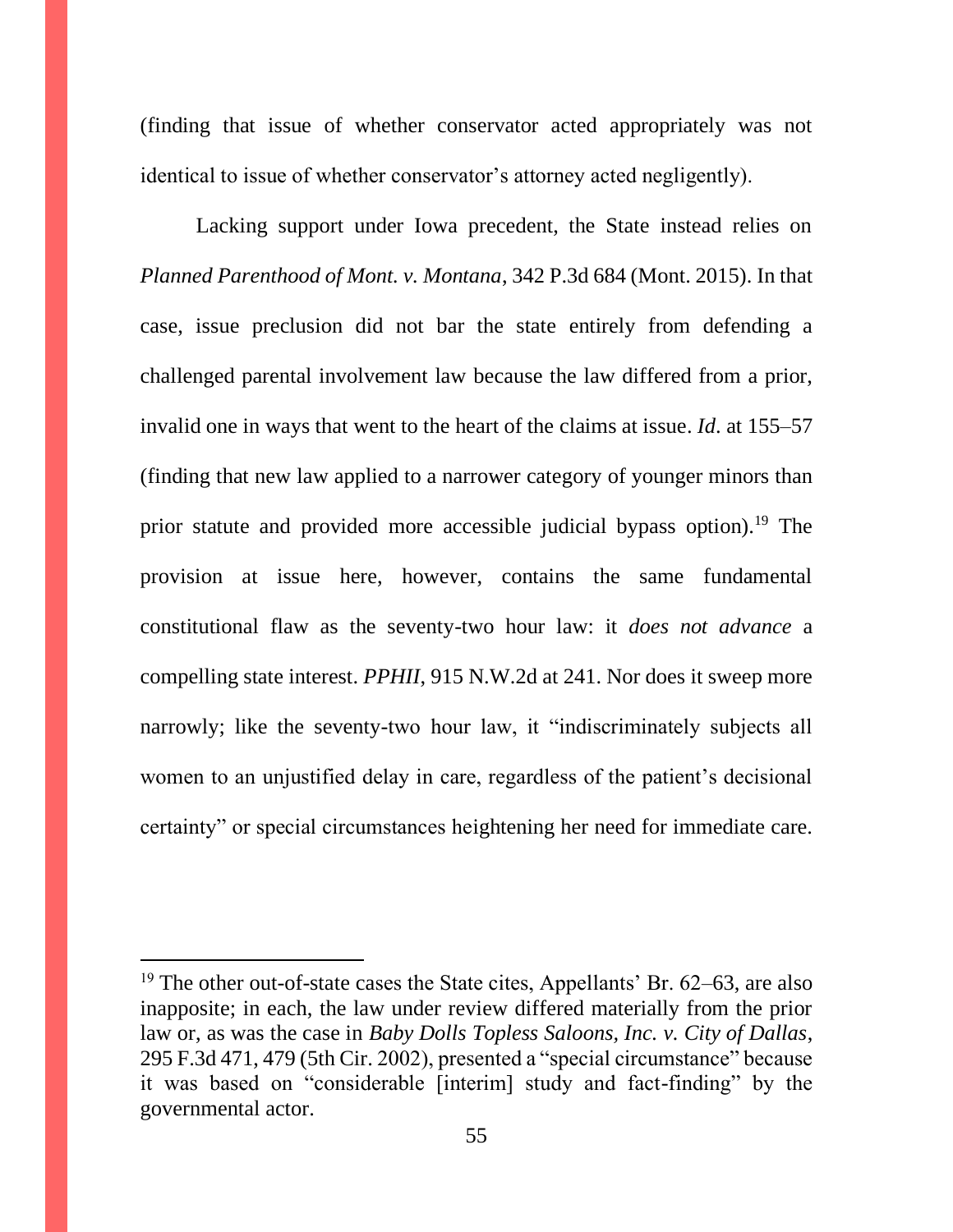*Id.* at 243. The Amendment addresses none of the prior law's constitutional defects.

The State next argues that "[c]ourts should be particularly cautious in applying issue preclusion in constitutional adjudication,", but cites no Iowa cases in support. App.517. In fact, Iowa courts have not shied away from applying issue preclusion to constitutional issues when appropriate. *See, e.g.*, *Penn v. Iowa State Bd. of Regents*, 577 N.W.2d 393, 399–400 (Iowa 1998) (granting summary judgment on constitutional claims based on issue preclusion); *Burns v. Bd. of Nursing of the State of Iowa*, 528 N.W.2d 602, 605 (Iowa 1995) (upholding district court finding that issue preclusion barred constitutional claims).

Finally, the State goes so far as to suggest every "new statute" is immune from issue preclusion. Appellants' Br. 61. But if this were the case, Iowans could *never* obtain lasting constitutional protection.<sup>20</sup> If issue preclusion were as weak a principle as the State suggests, it would offer no protection "from the vexation of relitigating identical issues with identical

 $20$  Iowa law does not generally provide for fee shifting in constitutional cases, *see Baldwin v. City of Estherville*, 929 N.W.2d 691, 700 (Iowa 2019), requiring prevailing plaintiffs to cover the costs of vindicating the rights of all Iowans. If the State could simply re-enact *any* invalidated law, that would eviscerate the protections afforded by the Iowa Bill of Rights for regular Iowans who are unable to finance endless repeat litigation.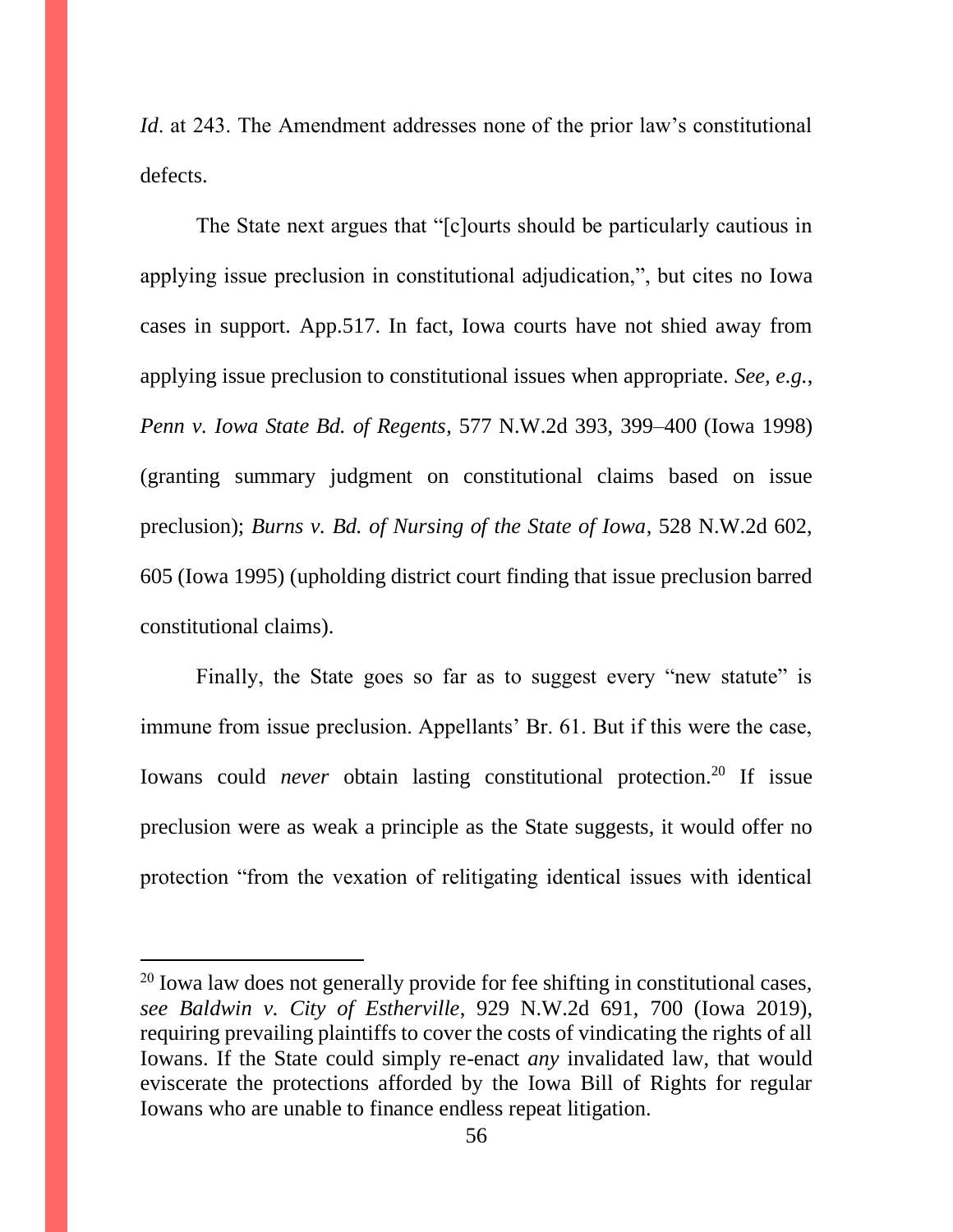parties," and "the interest of judicial economy and efficiency" would be critically undermined. *Emps. Mut. Cas. Co.*, 815 N.W.2d at 22 (internal quotation marks omitted) (quoting *Winnebago Indus., Inc.*, 727 N.W.2d at 571–72).

#### **C. Stare Decisis Counsels Against Overturning PPHII.**

Ultimately, the State seeks not only to relitigate specific *factual* issues decided by *PPHII* on a full trial record but to overturn *PPHII* altogether. To do so would violate core principles of stare decisis.

Stare decisis is "an established rule to abide by former precedents, where the same points come again in litigation; as well to keep the scale of justice even and steady, and not liable to waver with every new judge's opinion." William Blackstone, Commentaries on the Laws of England 69 (1765). It is the principle that recently prompted Chief Justice Roberts to reaffirm *Whole Woman's Health*, 136 S.Ct. 2292 (2016), a four-year-old federal abortion precedent from which he had dissented. *June Med. Servs. L.L.C. v. Russo*, 140 S.Ct. 2103, 2134 (2020) (Roberts, C.J., concurring); *see also Vasquez v. Hillery*, 474 U.S. 254, 265–66 (1986) ("[T]he important doctrine of stare decisis . . . permits society to presume that bedrock principles are founded in the law, rather than in the proclivities of individuals, and thereby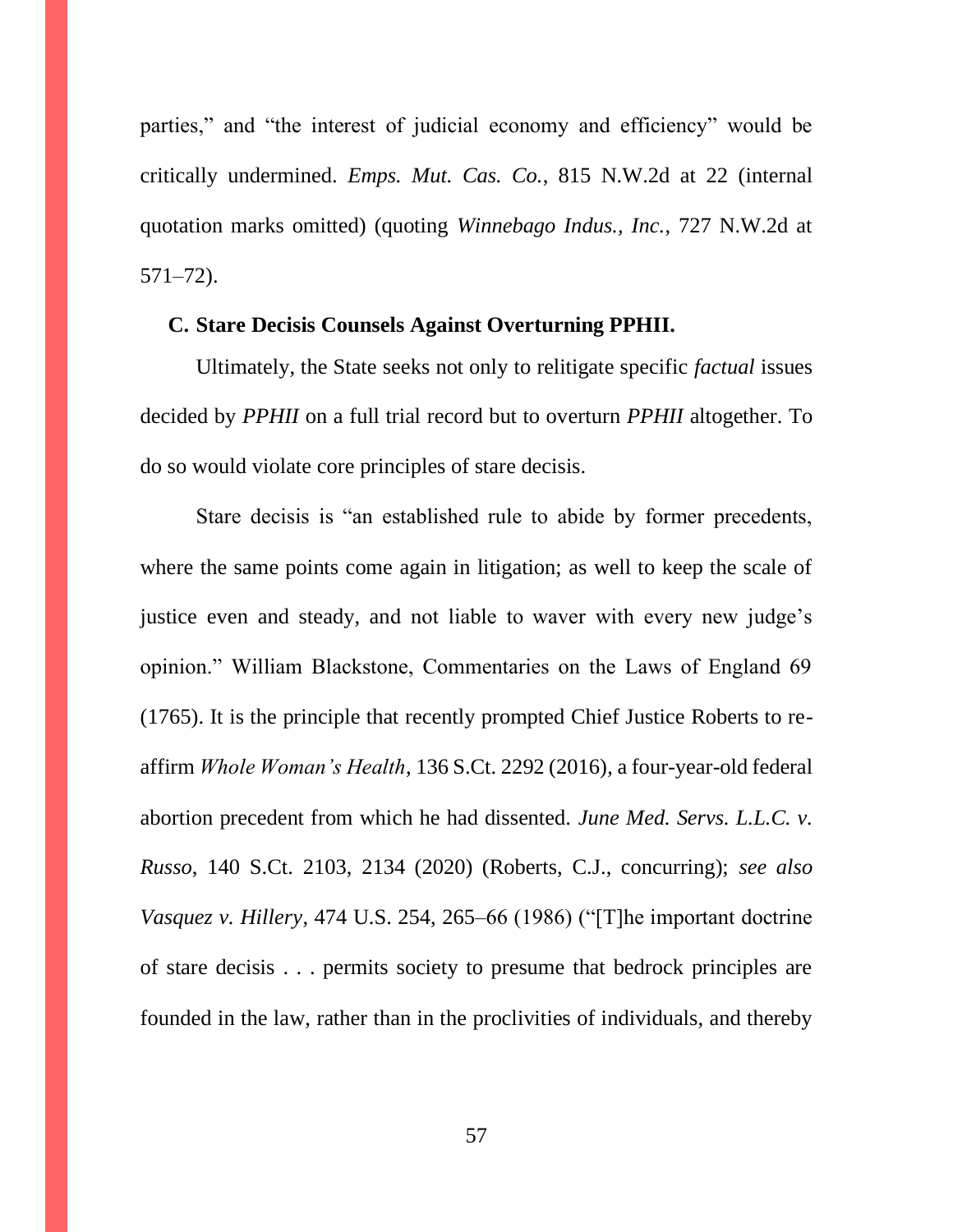contributes to the integrity of our constitutional system of government, both in appearance and in fact.").

This Court has long recognized the value of stare decisis, and has historically set a high bar for abandoning precedent, including constitutional precedent. *See Renwick, Shaw & Crossett v. The Davenport & N.W. Ry.*, 47 Iowa 511, 512 (1877) (finding constitutional question "determined" by precedent, even though the court would decide the issue differently "[i]f the question were a new one"); *Marquis v. City of Waterloo*, 228 N.W. 870, 872 (Iowa 1930); *Goodman v. Henry L. Doherty & Co.*, 255 N.W. 667, 668 (Iowa 1934); *Faber v. Loveless*, 88 N.W.2d 112, 116 (Iowa 1958) ("Ordinarily courts will not inquire into Constitutional questions previously decided where the issues presented are similar to those previously presented and determined." (citations omitted)).

This Court, and its members, have also extolled the value of stare decisis more recently. *See, e.g., State v. Vandermark*, No. 19-2112, slip op. at 14 (Iowa Oct. 22, 2021); *State v. Allen*, No. 19-1509, slip op. at 5–6 (Iowa Oct. 22, 2021); *State v. Williams*, 895 N.W.2d 856, 859 (Iowa 2017) ("Legal authority must be respected; not because it is venerable with age, but because it is important that courts, and lawyers and their clients, may know what the law is and order their affairs accordingly." (quoting *Stuart v. Pilgrim*, 74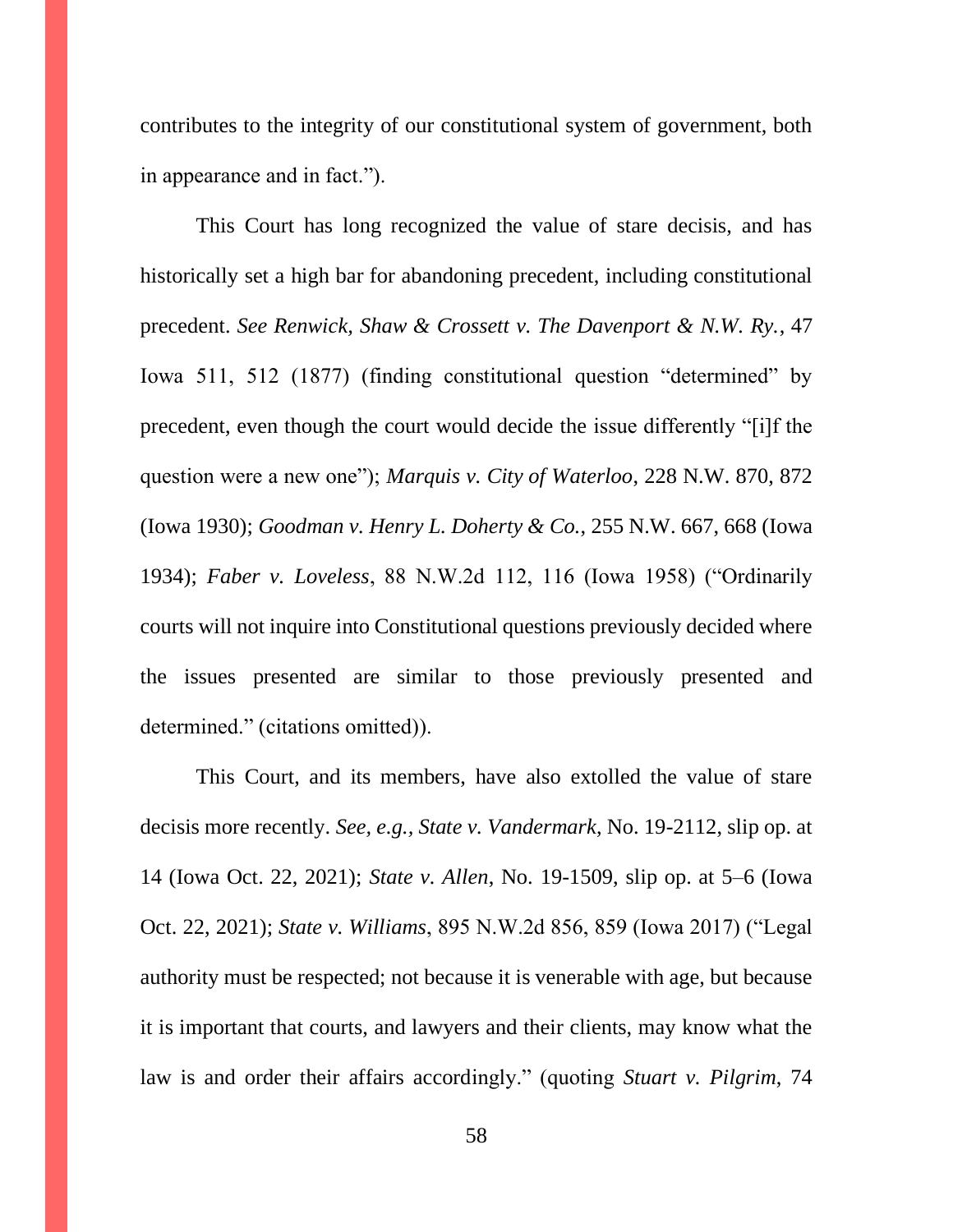N.W.2d 212, 216 (Iowa 1956))); *cf*. *Schmidt*, 909 N.W.2d at 804 (Waterman, J., dissenting) (stressing that stare decisis "provides stability, predictability, and legitimacy to our law," and that it "require[s] the highest possible showing that a precedent should be overruled before taking such a step" (citation omitted)); *cf.* Steven J. Burton, *The Conflict Between Stare Decisis and Overruling in Constitutional Adjudication*, 35 Cardozo L. Rev. 1687, 1697 (2014) ("To the extent possible, the Constitution and precedents interpreting it should form a coherent corpus of law, widely perceived and practiced as such.").

*PPHII* was decided after a full trial. 915 N.W.2d at 214. This Court took great pains to review the evidence and consider the arguments on both sides fully, as well as the full range of relevant precedent. *Id.* at 214–32. Its factual findings were well-supported, and have not been shown to be clearly erroneous. *Cf. June Med. Servs.*, 140 S.Ct. at 2142 (Roberts, C.J., concurring) (noting that *Whole Woman's Health*'s factual basis was not "clearly erroneous"). While two justices dissented from the decision, they twice acknowledged that, even on the less protective federal standard urged by the state, the case would still have been "close" because indisputably "requiring two trips will result in emotional and financial costs. It will make it more difficult for some women to have medication abortions and force them into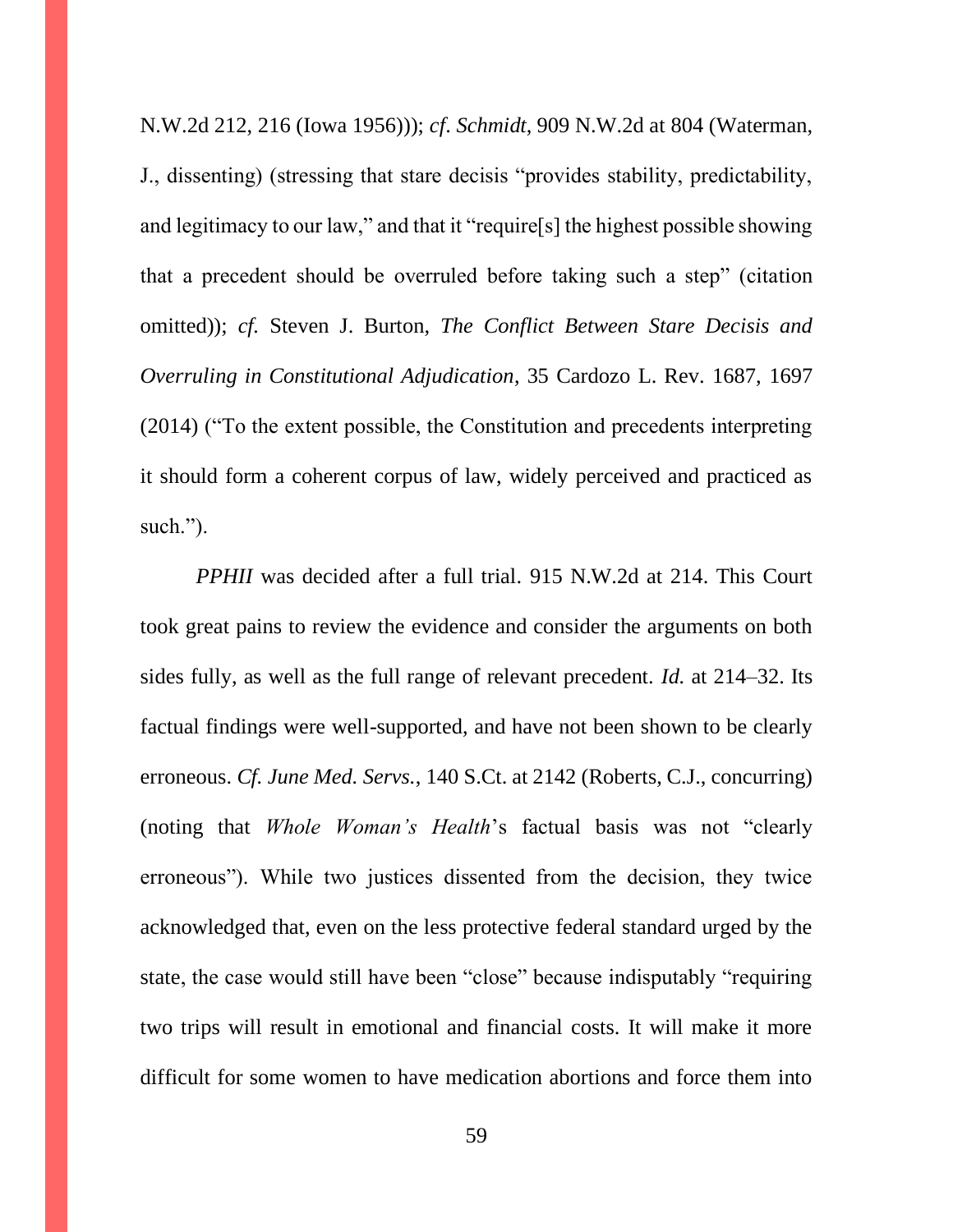riskier and more invasive surgical abortions." *PPHII*, 915 N.W.2d at 255, 258 (Mansfield, J., dissenting). Stare decisis counsels strongly against reversing as "clearly erroneous" a precedent that, a mere three years ago, the dissenters acknowledged decided a "close" issue.

Finally, although *PPHII* itself is relatively recent, it preserved a nearlyfifty-year status quo under which Iowans have been able to obtain abortions without the state forcing them to make additional, medically unnecessary trips (sometimes hundreds of miles) to a provider beforehand. That reliance was apparent on the day the 2017 statute briefly took effect: As health center manager Jason Burkhiser Reynolds testified, patients "were shocked, angry, worried, and confused—almost disbelieving." App.34 ¶4.

Women asked us why the state was imposing this requirement on them, and why the state thought they could not make this decision on their own or had not thought it through already before making an appointment. One said to us: "It hurts that it is a man making a decision for me, it emotionally and physically impacts you." Another described the experience of waiting to end her pregnancy as "having this weight on my chest."

*Id.* ¶13.

Thus, even if *PPHII* had been incorrectly decided, it could not be reversed without grave harm to the stability of the law and to the Iowans who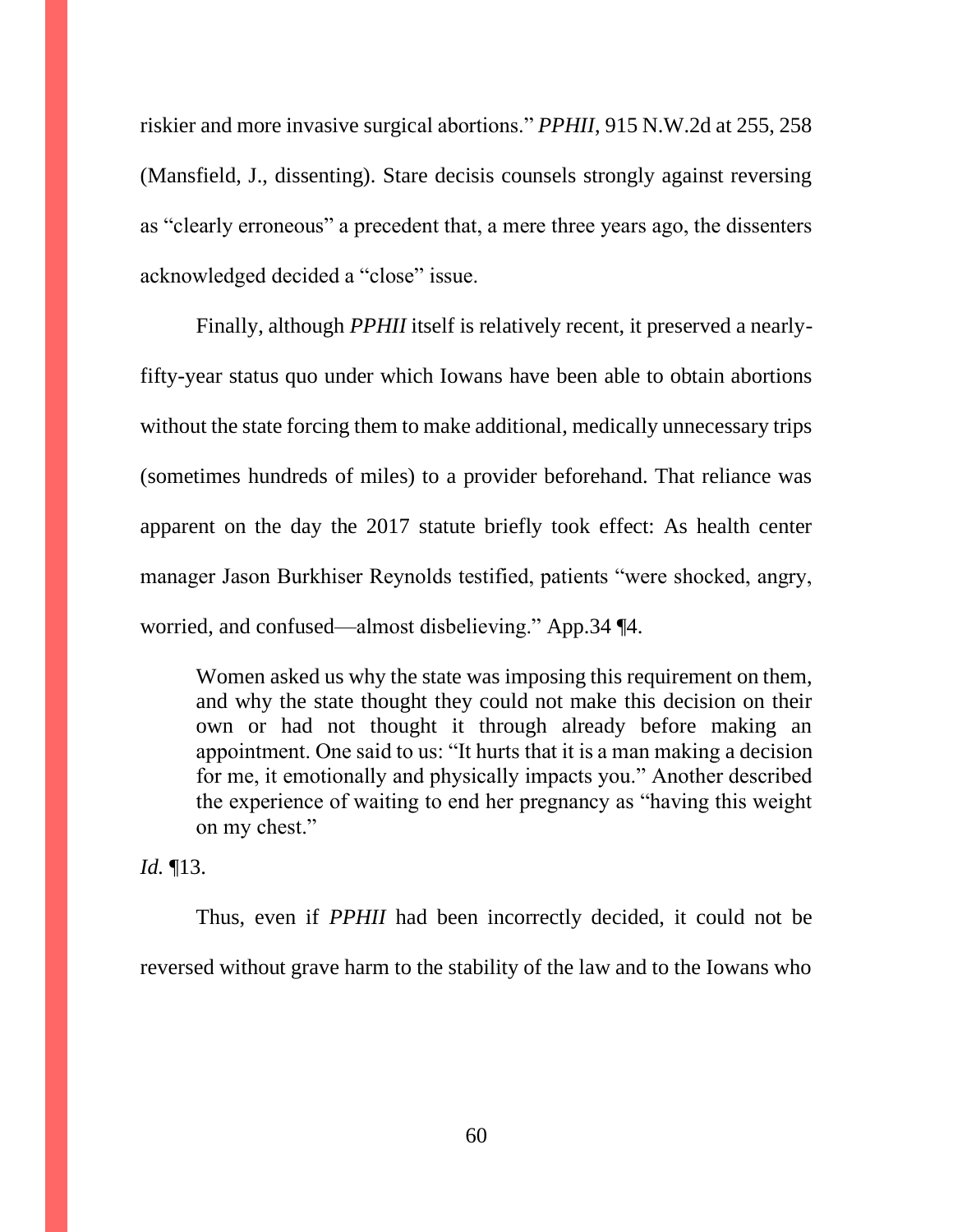have, for nearly 50 years, relied on their ability to obtain safe, legal abortion care without direct state interference.

#### **D.** *PPHII* **Was Correctly Decided.**

Not only should *PPHII* be preserved as a matter of stare decisis, but it was correctly decided. Under strict scrutiny, or even under the intermediate standard of review the State urges, a law that, without justification, imposes significant barriers to exercising a fundamental right cannot stand.

# *1. PPHII Correctly Held that Iowans Have A Fundamental Right to Reproductive Autonomy.*

This Court's holding that reproductive autonomy is a fundamental right under the Iowa Constitution was well-grounded in state precedent and also consistent with federal precedent.

Whether or not to end a pregnancy is among "the most intimate and personal choices a person may make in a lifetime," and is "central to personal dignity and autonomy" and therefore "central to the liberty protected by the Fourteenth Amendment." *PPHII*, 915 N.W.2d at 236 (quoting *Planned Parenthood of Se. Pa. v. Casey*, 505 U.S. 833, 851 (1992)); *see also Plowman v. Fort Madison Cmty. Hosp.*, 896 N.W.2d 393, 410 (Iowa 2017) (in the context of recognizing wrongful birth claim for failure to diagnose a fetal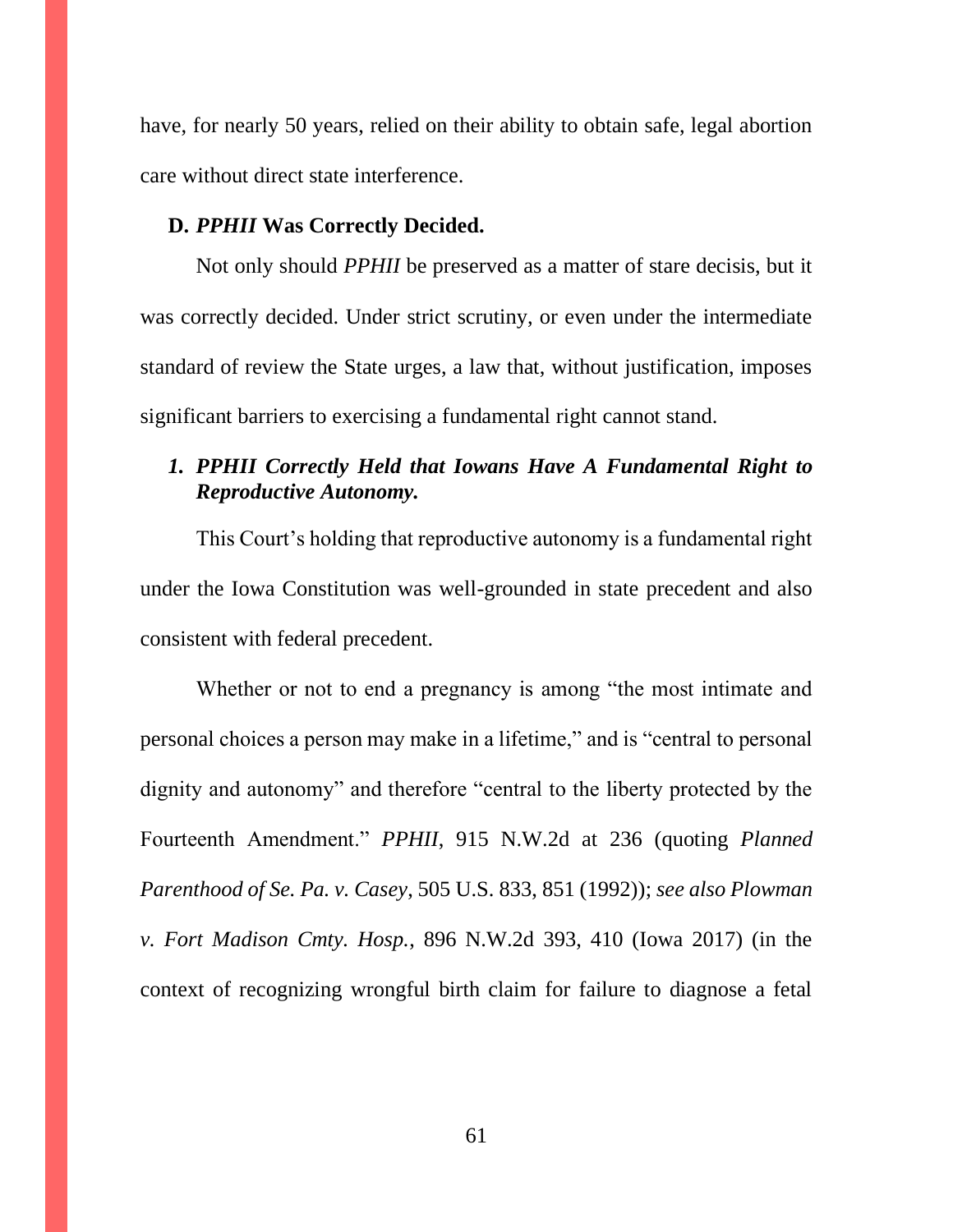anomaly, stating that "[i]t is not this court's role to second-guess that intensely personal and difficult decision").

As this Court recognized in *PPHII*, this decision is uniquely personal for two reasons. *First*, "the mother who carries a child to full term is subject to anxieties, to physical constraints, to pain that only she must bear," and this "suffering is too intimate and personal for the State to insist, without more, upon its own vision of the woman's role, however dominant that vision has been in the course of our history and our culture." *PPHII*, 915 N.W.2d at 236– 237 (quoting *Casey*, 505 U.S. at 852). And *second*, reproduction is lifealtering and creates lifelong obligations, and "[t]he destiny of the woman must be shaped to a large extent on her own conception of her spiritual imperatives and her place in society." *Id*. at 237 (quoting *Casey*, 505 U.S. at 852); *id*. at 249 (Mansfield, J., dissenting) ("[B]eing a parent is a life-altering obligation that falls unevenly on women in our society.").

To state the point conversely, to *compel* pregnancy, childbirth and parenthood *deprives* a person of both physical autonomy over her own body and decisional autonomy over the course of her life. It also subjects people forced to carry unwanted pregnancies to serious medical risk and emotional harm; reduces their chances of escaping poverty or domestic violence; and prevents some from achieving educational, professional, and other life goals.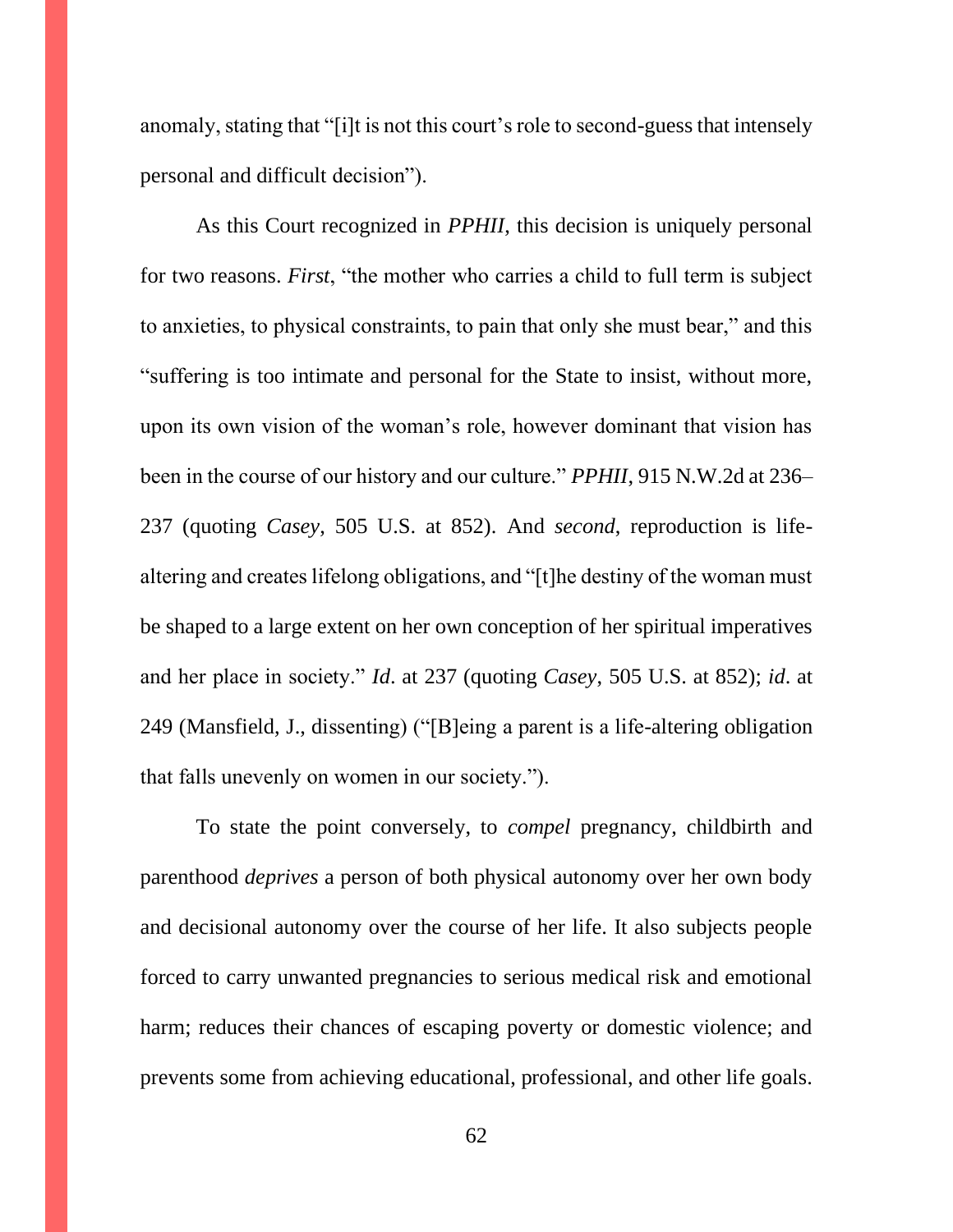*Id.* at 227–31. These are profound harms. *Cf*. *id.* at 249 (Mansfield, J., dissenting) (agreeing that "[a]utonomy and dominion over one's body go to the very heart of what it means to be free." $)$ .<sup>21</sup>

Because of these inescapable facts about pregnancy, childbirth and parenthood, "the liberty of the woman is at stake in a sense unique to the human condition and so unique to the law"—despite whatever moral objections others may have to how she exercises this liberty. *Casey*, 505 U.S. at 852; *see also id.* at 850 ("Some of us as individuals find abortion offensive to our most basic principles of morality, but that cannot control our decision. Our obligation is to define the liberty of all, not to mandate our own moral code."); *PPHII*, 915 N.W.2d at 243–44. Thus, *Casey* and *PPHII* agreed that,

<sup>21</sup> *See also Armstrong v. Montana*, 989 P.2d 364, 377 (Mont. 1999) (emphasizing a woman's "moral right and moral responsibility to decide, up to the point of fetal viability, what her pregnancy demands of her in the context of her individual values, her beliefs as to the sanctity of life, and her personal situation"); *Women of Minn. by Doe v. Gomez*, 542 N.W.2d 17, 27 (Minn. 1995) ("[F]ew decisions [are] more intimate, personal, and profound than a woman's decision between childbirth and abortion," and "this decision is of such great import that it governs whether the woman will undergo extreme physical and psychological changes and whether she will create lifelong attachments and responsibilities."); *Valley Hosp. Ass'n, Inc. v. Mat-Su Coal. for Choice*, 948 P.2d 963, 968 (Alaska 1997) ("A woman's control of her body, and the choice whether or when to bear children, involves the kind of decision-making that is necessary for . . . civilized life and ordered liberty" (internal quotation marks and citation omitted)); *Planned Parenthood of Cent. N.J. v. Farmer*, 762 A.2d 620, 622 (N.J. 2000) (abortion right rooted in women's "personal dignity and autonomy").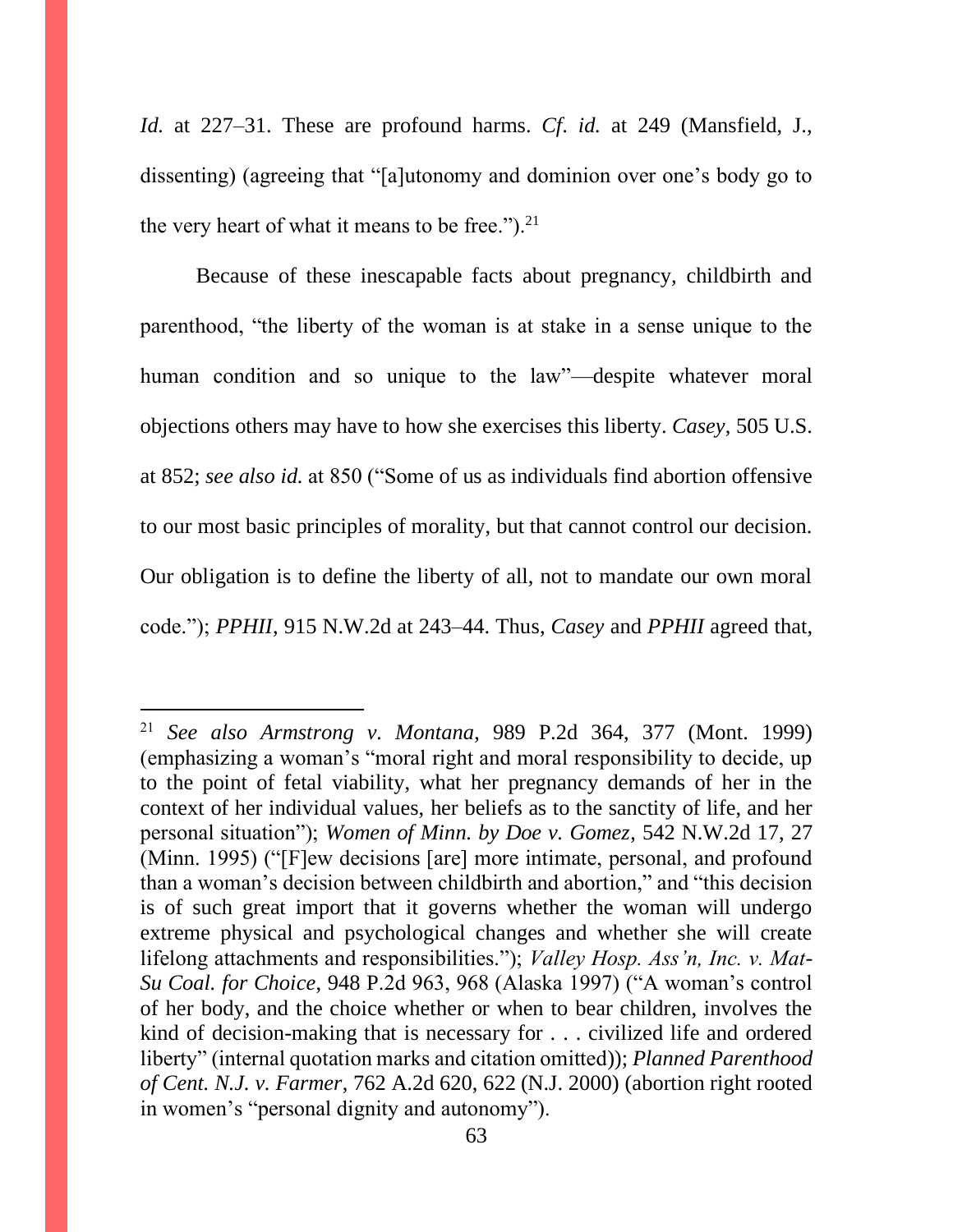however courts weigh an asserted state interest in fetal life, a woman's right to choose must have "real and substantial protection as an exercise of her liberty under the Due Process Clause." *Lawrence v. Texas*, 539 U.S. 558, 565 (2003).

*PPHII*'s recognition that Iowans have a fundamental right to reproductive autonomy is well-grounded in Iowa precedent. This Court has long recognized that Iowans have a fundamental privacy right under the state constitution. *See State v. Pilcher*, 242 N.W.2d 348, 359 (Iowa 1976) ("Before the state can encroach into recognized areas of fundamental rights, such as the personal right of privacy, there must exist a subordinating interest which is compelling and necessary" (citation omitted)); *Howard v. Des Moines Reg. & Trib. Co.*, 283 N.W.2d 289, 301 (Iowa 1979) (citing *Roe v. Wade*, 410 U.S. 113, 152 (1973) and stating that "[t]he right of privacy is a fundamental social value which is also constitutionally protected"); *cf. Sanchez v. State*, 692 N.W.2d 812, 820 (Iowa 2005) (citing with approval federal case law that fundamental liberty interests include "the rights to marry, to have children, to direct the education and upbringing of one's children, to marital privacy, to use contraception, to bodily integrity, and to abortion" (citation omitted)); *State v. Heemstra*, 721 N.W.2d 549, 561 (Iowa 2006) (quoting with approval federal case law characterizing "individual's right of privacy . . . [as] a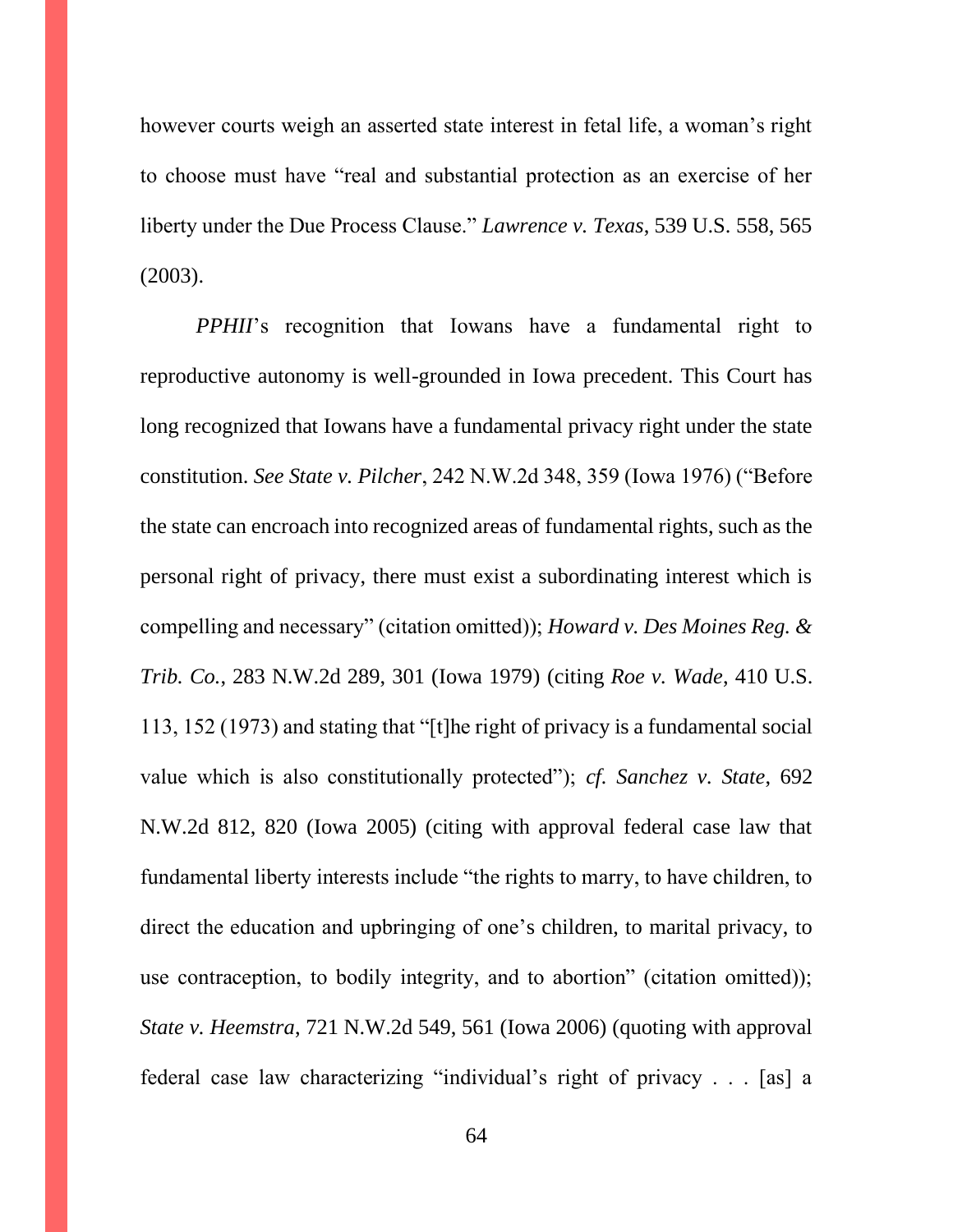fundamental tenet of the American legal tradition" (internal quotation marks and citation omitted)). $22$ 

In arguing that abortion falls wholly outside this well-established line of precedent protecting decisions related to procreation, the State gives a distorted history of abortion in Iowa. Abortion has been common throughout this country's history, and constitutionally protected for almost fifty years. *See*  Br. for Amici Curiae Am. Hist. Ass'n and Org. of Am. Historians in Supp. of Resp'ts, *Dobbs v. Jackson Women's Health Org.*, No. 19-1392, 2021 WL 4341742 (U.S. Sept. 20, 2021). While the Iowa legislature did, in the late 19th century, prohibit abortions performed *later* in pregnancy,<sup>23</sup> this was part of a national prohibition movement that was *not* predominantly motivated by

<sup>&</sup>lt;sup>22</sup> Relatedly, this Court afforded special protections for decision-making related to procreation prior to *PPHII*. *See McQuistion v. City of Clinton*, 872 N.W.2d 817, 832 (Iowa 2015) ("The right to procreate is implied in the concept of ordered liberty and qualifies for due process protection as a fundamental right."); *In re Guardianship of Kennedy*, 845 N.W.2d 707, 714 (Iowa 2014) ("A statutory scheme that empowered a court-appointed actor ... to have an intellectually disabled person sterilized without some form of judicial review would raise serious due process concerns.").

 $23$  The legislature prohibited abortion for "pregnant" women in 1858, but this phasing was understood for decades to apply only after quickening, until a court case reinterpreted it more broadly. James Mohr, *Iowa's Abortion Battles of the Late 1960s and Early 1970s: Long-term Perspectives and Short-term Analyses*, 50 Annals of Iowa 63, 65 (1989). (The term "quickening" referred to the point in pregnancy when the woman could feel fetal movement, a point that varied by woman and centered her own experience, and that generally occurred at the end of the fourth month or beginning of the fifth, *id*. at 63; the overwhelming majority of abortions occur before this point. App.96 ¶17).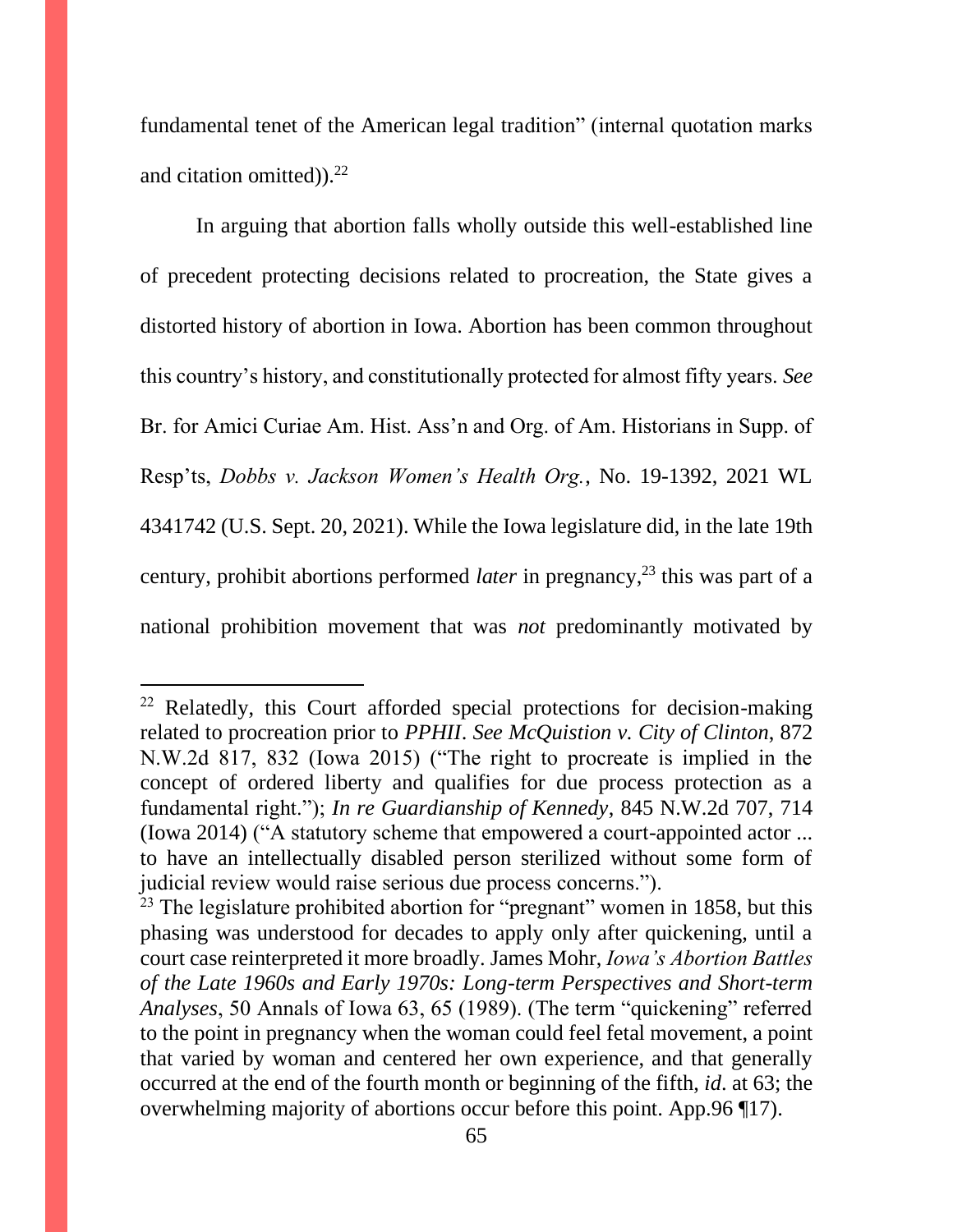concern for fetal life, but rather by various "accidents of history," such as: concerns about the dangers of abortion methods at that time, a belief that all married women had an enforceable *duty* to the State to reproduce, and fear that Catholics would "overwhelm" the Protestant population. *Id.* at 14–26; *Roe,* 410 U.S. at 147–52.

As this Court recognized, that previous abortion prohibition coexisted with laws barring female pharmacists from selling alcohol because it was "common knowledge" that they were not "fitted" to do so, *PPHII*, 915 N.W.2d at 244 (quoting *In re Carragher*, 128 N.W. 352, 354 (Iowa 1910)), and laws barring women from practicing law because their "natural and proper timidity and delicacy" made them "unfit[] . . . for many of the occupations of civil life," *id.* (quoting *Bradwell v. Illinois,* 83 U.S. 130, 141 (1872) (Bradley, J., concurring)). That a society that took it for granted that women were not fit for civil life *also* legally compelled them to carry pregnancies to term cannot possibly answer the question of whether, in 2021, such compulsion is compatible with our contemporary understanding of due process and equal protection. *Cf. Casey*, 505 U.S. at 852 (pregnancy and childbirth entails "suffering [that] is too intimate and personal for the State to insist, without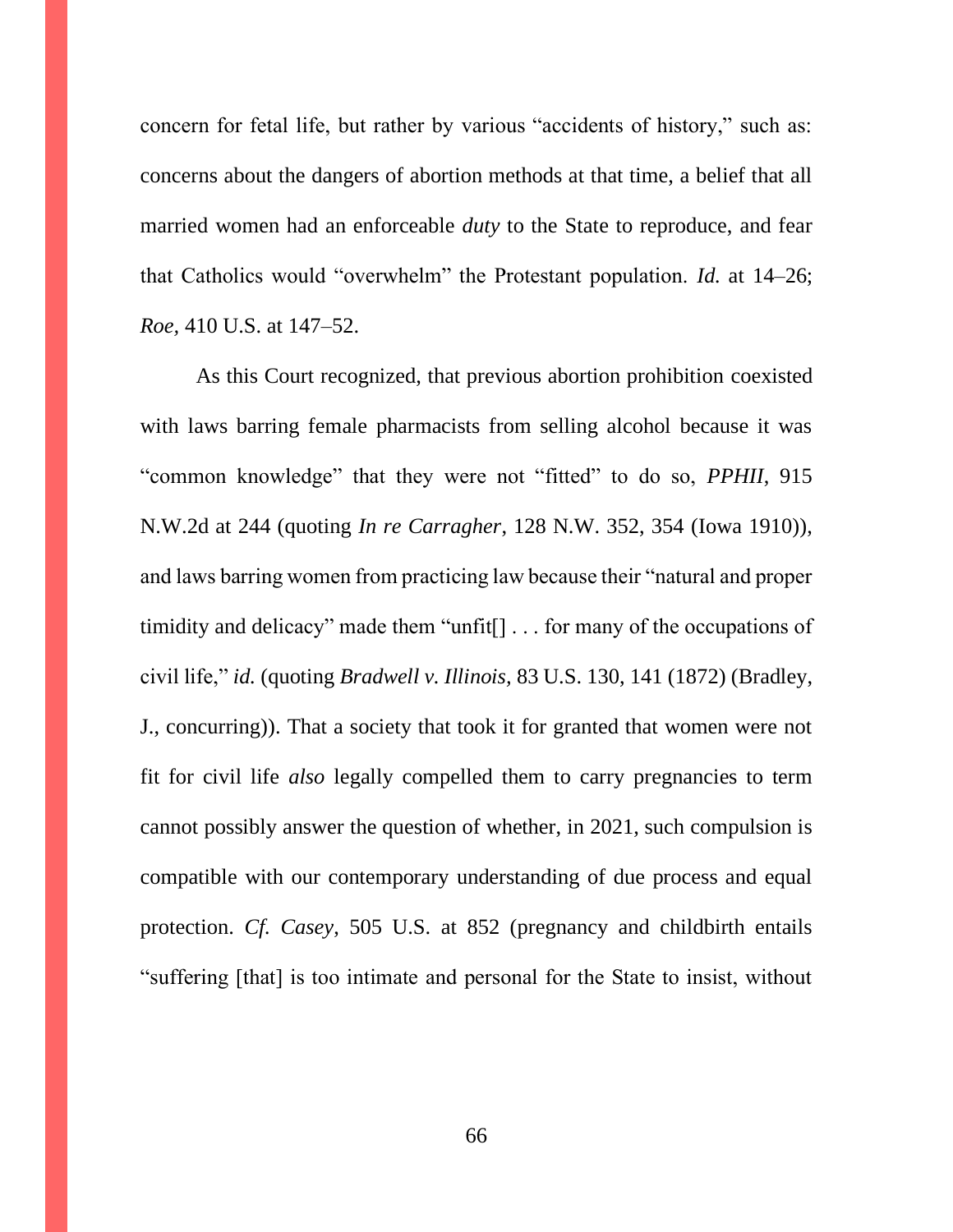more, upon its own vision of the woman's role, however dominant that vision has been in the course of our history and our culture.").

Indeed, as this Court's own precedent on the right to privacy reflects, "substantive due process has evolved and our court has previously indicated that article I, section 9 protects certain rights related to procreation and families." *PPHII*, 915 N.W.2d at 255 n.11 (Mansfield, J., dissenting); *see also Callender v. Skiles*, 591 N.W.2d 182, 190 (Iowa 1999) ("Due process protections, however, should not ultimately hinge upon whether the right sought to be recognized has been historically afforded. Our constitution is not merely tied to tradition, but recognizes the changing nature of society." (citing *Redmond v. Carter*, 247 N.W.2d 268, 273 (Iowa 1976))).

### *2. PPHII Correctly Applied Strict Scrutiny.*

After recognizing that Iowans have a fundamental right to decide whether or not to continue a pregnancy, this Court properly applied strict scrutiny, the usual Iowa standard for protecting such a right. *See, e.g.*, *State v. Groves*, 742 N.W.2d 90, 93 (Iowa 2007); *Hensler v. City of Davenport*, 790 N.W.2d 569, 580 (Iowa 2010); *see also In re J.L.*, 779 N.W.2d 481, 490–91 (Iowa Ct. App. 2009); *State v. Jorgenson*, 785 N.W.2d 708, 715 (Iowa Ct. App. 2009). In relying on Iowa precedent rather than adopting the federal standard, the Court followed a long tradition of treating federal precedent as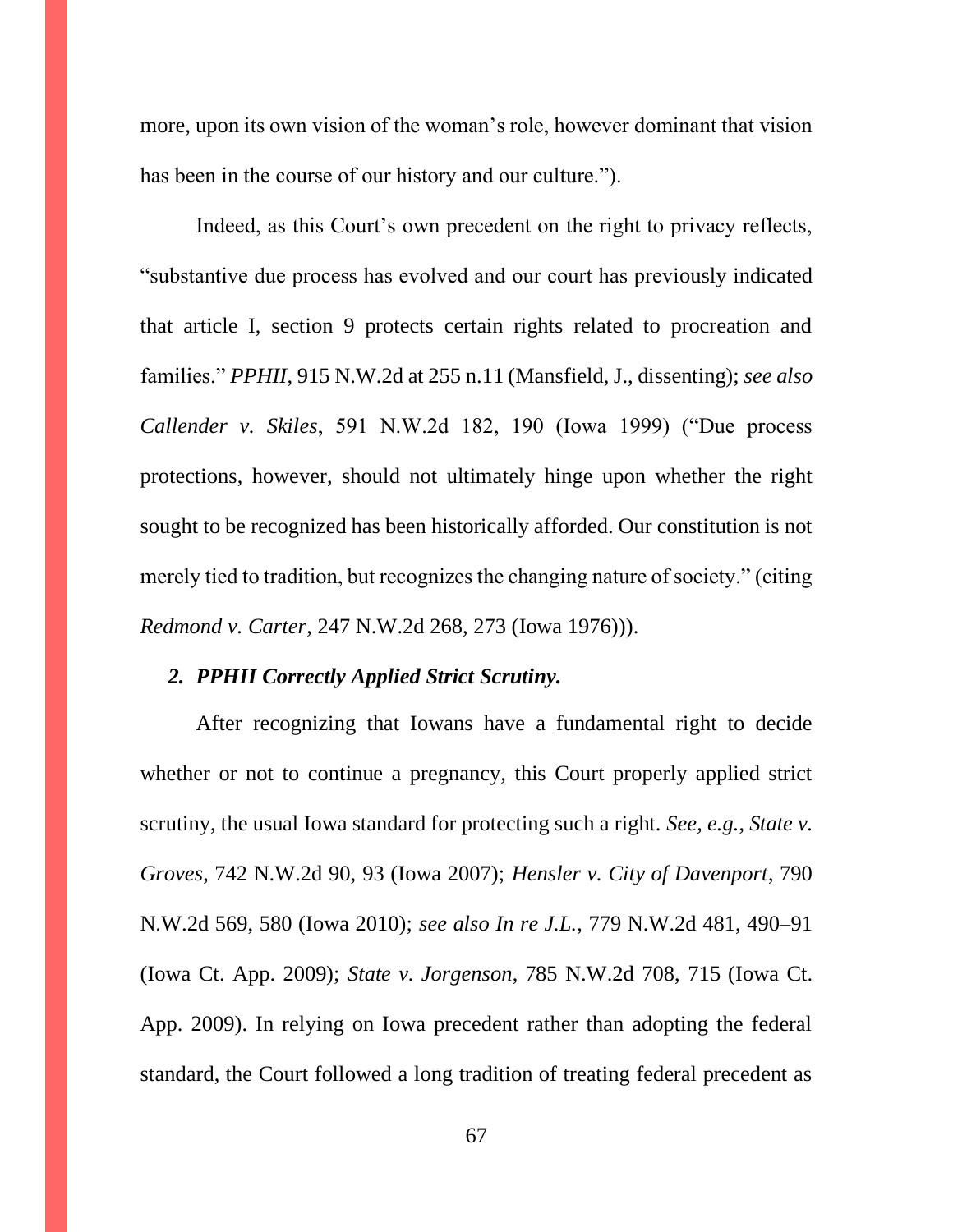"no more binding upon our interpretation of . . . [the Iowa Constitution than is a case decided by another state supreme court under [an analogous] provision of that state's constitution." *State v. Ochoa*, 792 N.W.2d 260, 267  $(Iowa 2010).<sup>24</sup>$ 

Contrary to the State's suggestion, this Court's approach did not dismiss or disrespect the State's interest in favoring childbirth over abortion. Rather, this Court properly reasoned that, given the fundamental individual interest at stake, courts had to meaningfully inquire into whether the State's interest (which this Court recognized as compelling) was in fact *served*: "[t]he State has a legitimate interest in informing women about abortion, but the means used under the statute enacted does not meaningfully serve that objective." *PPHII*, 915 N.W.2d at 212.

As set forth above, this Court's conclusion that the 2017 mandatory delay law did not, in fact, advance fetal life was not offhand; to the contrary, it was grounded in careful factual analysis based on a voluminous trial record. *See* Facts § IV & n.11 above. This Court further correctly found that, even if the 2017 mandatory delay law had advanced the State's asserted interest, it would still sweep too broadly (and more broadly than mandatory delay laws

 $24$  As this Court has recognized, many state courts have rejected the federal standard in favor of greater protection for abortion. *PPHI*, 865 N.W.2d at 262 n.2 (collecting some of these cases).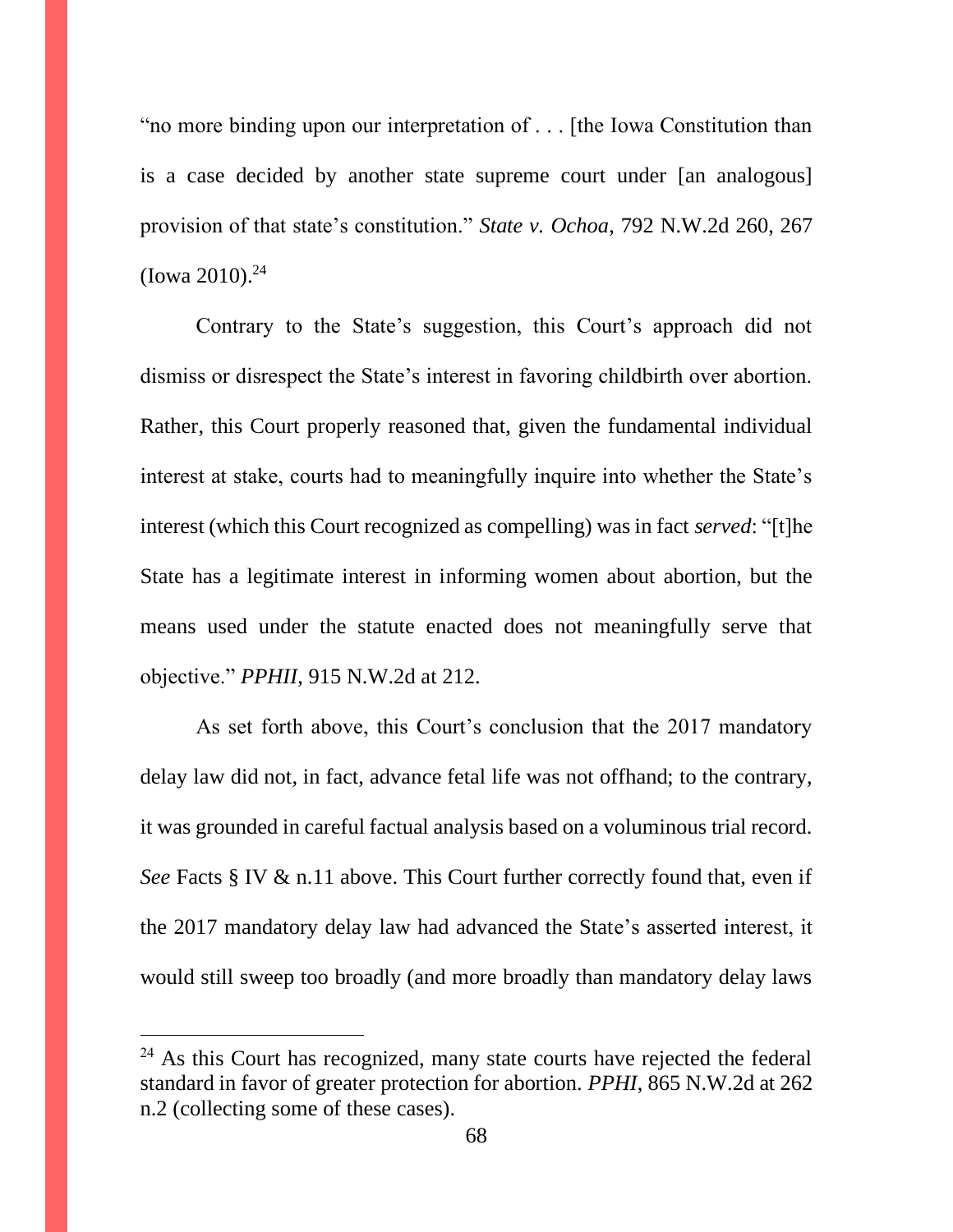in other states) because: it would apply to all women "regardless of the patient's decisional certainty, income, distance from the clinic, and status as a domestic violence or rape victim," *PPHII*, 915 N.W.2d at 243; "Unlike mandatory delay statutes in other states, the Act does not provide an exception for rural women who live far from health centers," *id.*; and it provides no exception for rape, incest, domestic violence or trafficking victims, *id*.; *cf. id.* at 258 n.14 (Mansfield, J., dissenting) ("I might agree with the majority that a 72-hour waiting period ought to have an exception for victims of rape."). (Like the Amendment, the 2017 law also provided no exception for Iowans who had been diagnosed with a lethal or severe fetal anomaly, or for those with a health indication falling short of a dangerously narrow emergency exception, *see*  Facts § IV above.) This analysis was solidly supported by the record, and correct.

Thus, *PPHII*'s application of strict scrutiny was proper, and should be reaffirmed. The State does not even attempt to argue that the Amendment would survive such review, and clearly it would not. *See* Facts § IV above.

# *3. Alternatively, Both the 2017 Mandatory-Delay Law and the Amendment Would "Unduly Burden" Iowans Seeking an Abortion.*

The State urges this court to overturn *PPHII* and hold that the proper standard for reviewing abortion restrictions under the Iowa Constitution is the less protective "undue burden" standard applied by federal courts. But the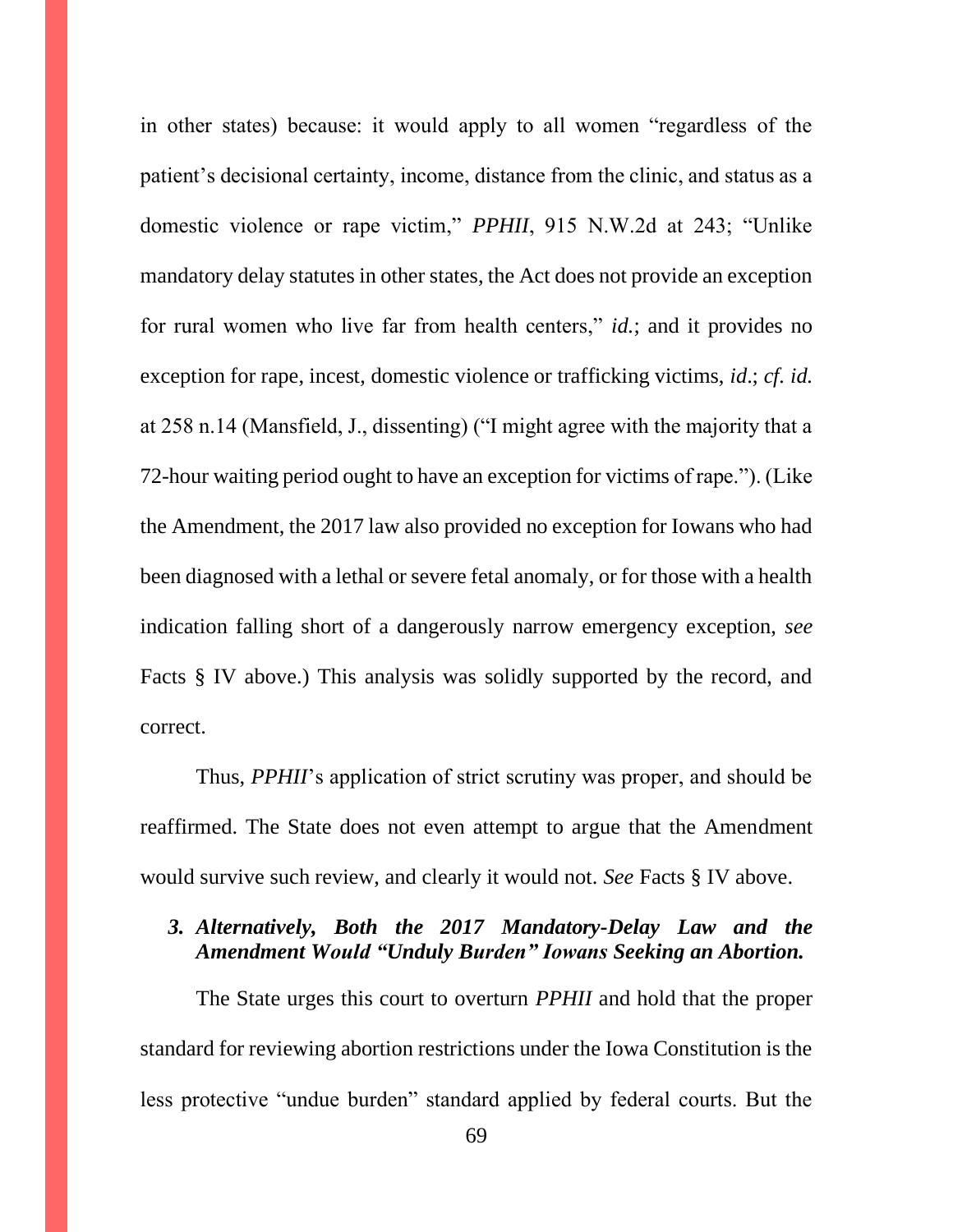2017 mandatory delay law and the Amendment would also fail the federal standard.

The undue burden standard "requires that courts consider the burdens a law imposes on abortion access together with the benefits those laws confer." *Whole Woman's Health*, 136 S.Ct. at 2309 (citations omitted).<sup>25</sup> This is so regardless of the state interest asserted. *Id.* (construing *Casey* as having balanced benefits and harms in its consideration of restrictions defended as further an interest in fetal life); *Whole Woman's Health v. Hellerstedt*, 231 F. Supp. 3d 218, 228–29 (W.D. Tex. 2017) (applying balancing test to law

 $25$  Federal courts are divided as to whether Justice Roberts' recent lone concurrence in *June Med. Servs.*, 140 S.Ct. at 2133–42, overruled this balancing test and replaced it with a test requiring only that a challenged restriction: 1) be "reasonably related" to a valid state interest and 2) not impose a substantial obstacle on individuals seeking an abortion. *See generally Planned Parenthood of Ind. & Ky., Inc. v. Box*, 991 F.3d 740, 742– 52 (7th Cir. 2021) (laying out arguments on both sides before concluding that balancing remains the standard); *but see Hopkins v. Jegley*, 968 F.3d 912, 915 (8th Cir. 2020) (per curiam) (combining concurrence and dissenting opinions into new holding despite U.S. Supreme Court's contrary advice in *Marks v. United States*, 430 U.S. 188, 193 (1977)). The Seventh Circuit's approach better accords with ordinary rules of precedent, but if this Court adopts the standard Roberts proposes, it should apply that standard consistent with its prior recognition that "[a] standard that only reviews the burdens of the regulation fails to guarantee that the objective of the regulation is, in fact, being served and is inconsistent with the protections afforded to fundamental rights." *PPHII*, 915 N.W.2d at 240. And the Amendment would be invalid even under the Roberts standard because the evidence in *PPHII*, which has not changed, shows that a mandatory delay law is not reasonably related to fetal life *and* that it imposes a substantial obstacle on Iowans seeking an abortion. *See* Facts § IV above.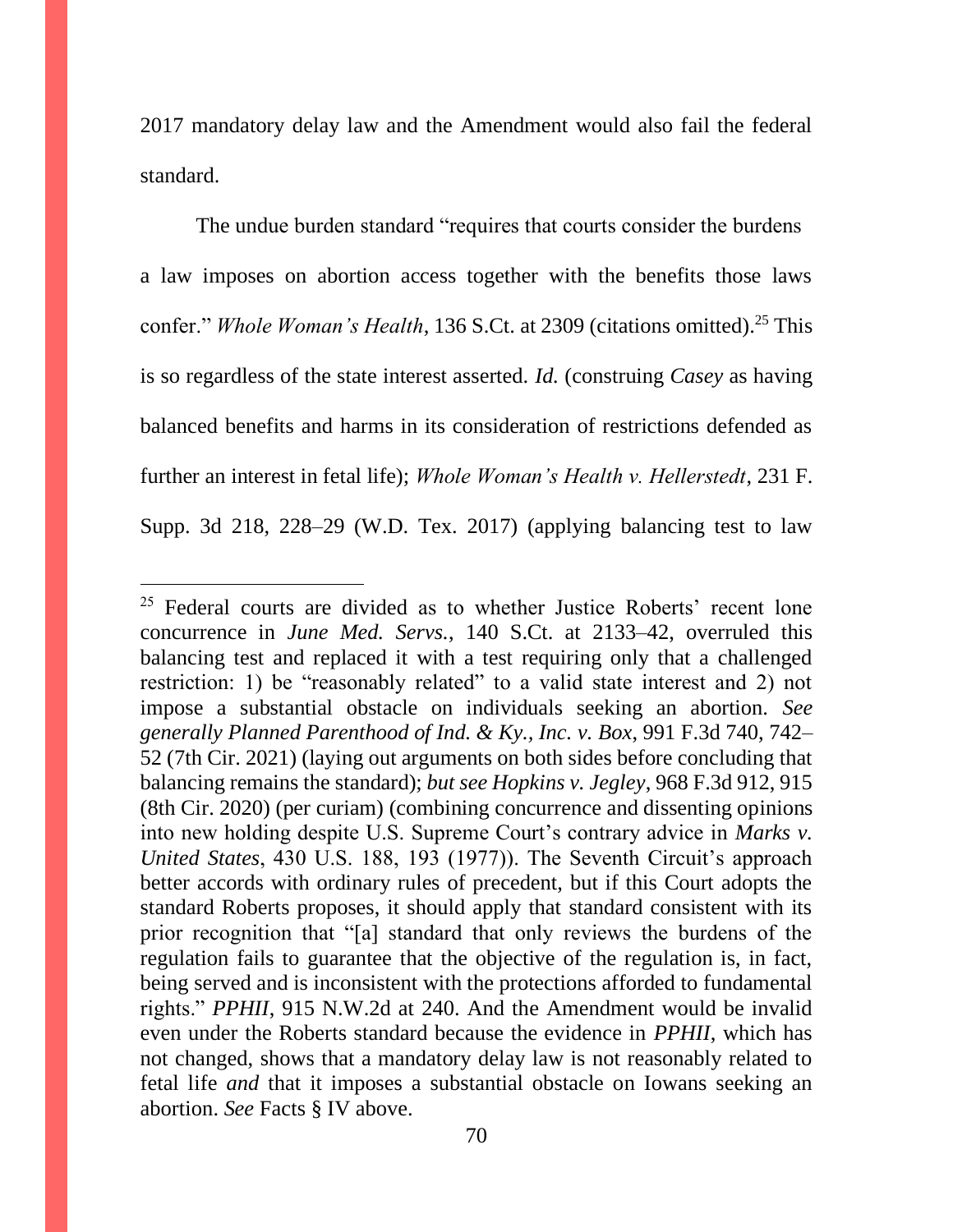passed for the asserted purpose of "expressing the State's respect for life" (citation omitted)); *W. Ala. Women's Ctr. v. Miller*, 217 F. Supp. 3d 1313, 1346–47 (M.D. Ala. 2016) (same); *but see PPHII*, 915 N.W.2d at 240 (in dicta, reading *Casey* as applying a different test when considering laws justified as advancing fetal life).

This analysis is highly context-specific. *Whole Woman's Health*, 136 S.Ct. at 2310–14; *Casey*, 505 U.S. at 885–87 (upholding mandatory delay law as a "close[] question," "on the record before [it]"). It requires the State to demonstrate a *link* between the legislation it enacts and its asserted interest. *See generally Whole Woman's Health*, 136 S.Ct. at 2309 (it "is wrong to equate the judicial review applicable to the regulation of a constitutionally protected personal liberty with the less strict review applicable where, for example, economic legislation is at issue" (citations omitted)); *id.* at 2311–12 (noting the absence of any evidence from the State demonstrating a problem the challenged statute would solve); *cf. PPHI*, 865 N.W.2d at 264–69 (closely examining the evidence on safety and burden). And any "means chosen by the State to further the interest in potential life must be calculated to inform the woman's free choice, not hinder it." *Casey*, 505 U.S. at 877.<sup>26</sup> As set forth at

<sup>&</sup>lt;sup>26</sup> As stated above in Facts § IV, note 11, recent evidence demonstrates that mandatory delay laws in fact hinder a woman's free choice by increasing the risk that she will be coerced by others into continuing her pregnancy.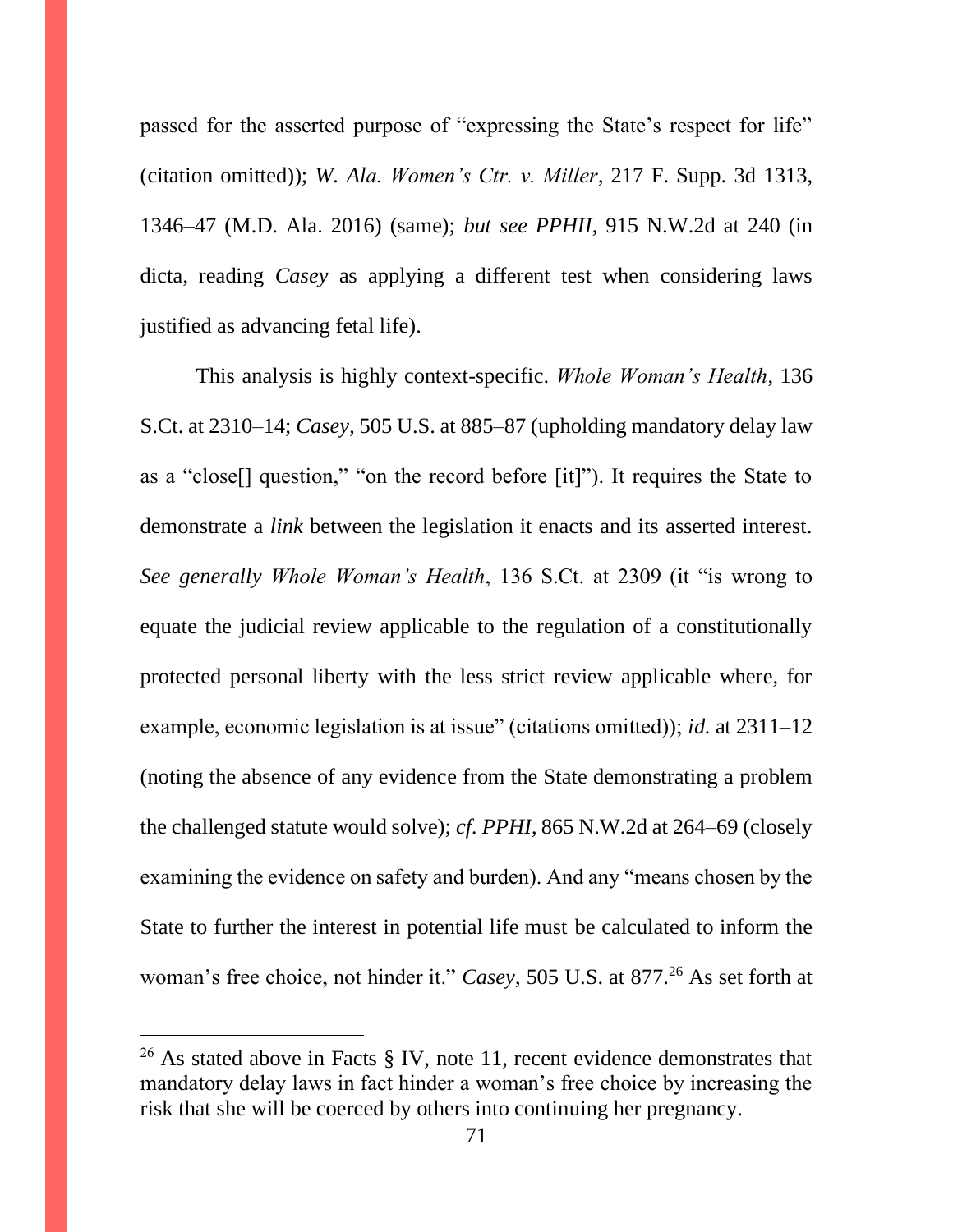Facts § IV & Argument § II.A above, the Amendment does *not* advance the State's interest in potential life, thereby leaving one side of the scale empty.

The "burden" side of the scale takes into account the broad range of harms abortion restrictions cause, such as: delay, and its effect on medical risk and on whether a patient has access to medication abortion; the need for additional travel and its effects on vulnerable populations, such as those with the fewest financial resources; risks to patient confidentiality, particularly in the context of domestic abuse; lack of individualized attention and emotional support; longer wait times and increased crowding. *Whole Woman's Health*, 136 S.Ct. at 2302, 2312–13, 2318; *Casey*, 505 U.S. at 885–86, 894; *Planned Parenthood of Ariz. v. Humble*, 753 F.3d 905, 915 (9th Cir. 2014); *Planned Parenthood of Wis., Inc. v. Schimel*, 806 F.3d 908, 920 (7th Cir. 2015); *Planned Parenthood Se., Inc. v. Strange*, 33 F.Supp.3d 1330, 1357–58 (M.D. Ala. 2014). This Court correctly found that the 2017 mandatory delay law would impose "substantial" burdens and "hardships" on Iowans, *PPHII*, 915 N.W.2d at 225–31, 242–43, and the Amendment would be no different in this respect, *see* Facts  $\S$  I above.<sup>27</sup> Thus, even if this Court applied the undue

<sup>&</sup>lt;sup>27</sup> The State suggests perhaps it might be able to build a different record today than in 2017, but it had seven months to serve discovery and chose not to, and did not submit *any* specific evidence to meet its burden for resisting a motion for summary judgment. *Contrast* App.73–443 (PPH providing specific factual evidence from six witnesses).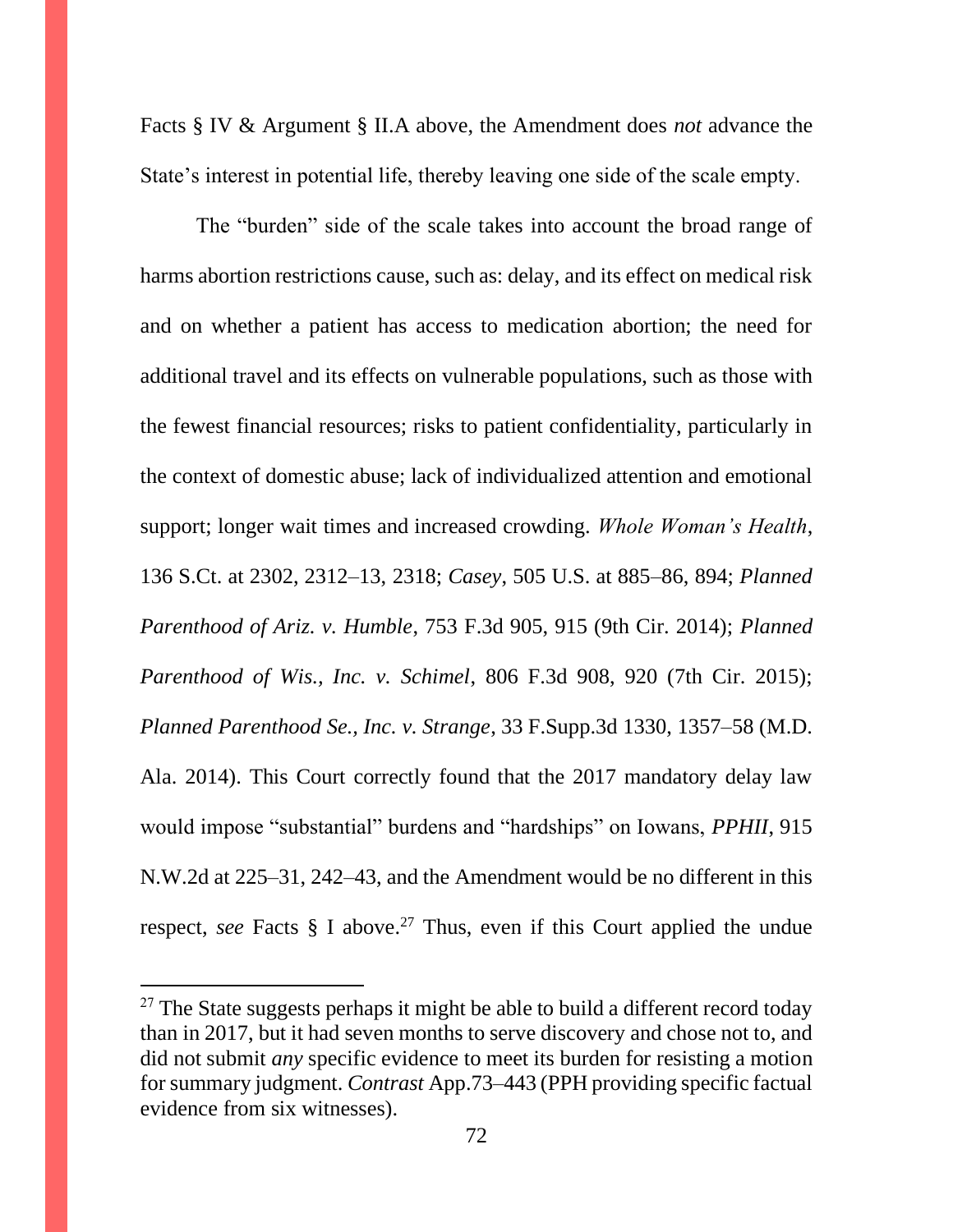burden test, that would not have altered the outcome in *PPHII*, nor should it alter the outcome here.

That *Casey* upheld a 1992 mandatory delay requirement "on the record before [it]" does not alter this conclusion. 505 U.S. 885–87. As this Court has held, the burden inquiry is "context-specific." *PPHI*, 865 N.W.2d at 268–69 (unanimously rejecting argument that *Casey* stated per se approval for particular restrictions, and explaining that it rather "turned on the evidence and record in that case"); *see also Humble*, 753 F.3d at 916 (distinguishing *Casey*, and noting that "[a]lthough there may be cases in which additional travel time does not in itself rise to the level of an undue burden, this factor must be evaluated on a case-by-case basis and balanced against the strength of the state's interest" (citation omitted)); *cf. PPHII*, 915 N.W.2d at 255 (Mansfield, J., dissenting) (noting that federal courts have invalidated waiting periods under the *Casey* standard). Even *Casey* found the burdens imposed by Pennsylvania mandatory delay law "troubling," and its constitutionality a "close[] question," 505 U.S. at 885–86.

That *Casey* was record-dependent is critical, because the record in *PPHII* and here differs from that in *Casey* in several key respects. First, in the absence of record evidence to the contrary, *Casey* found it was "reasonable" to assume that "important decisions will be more informed and deliberate if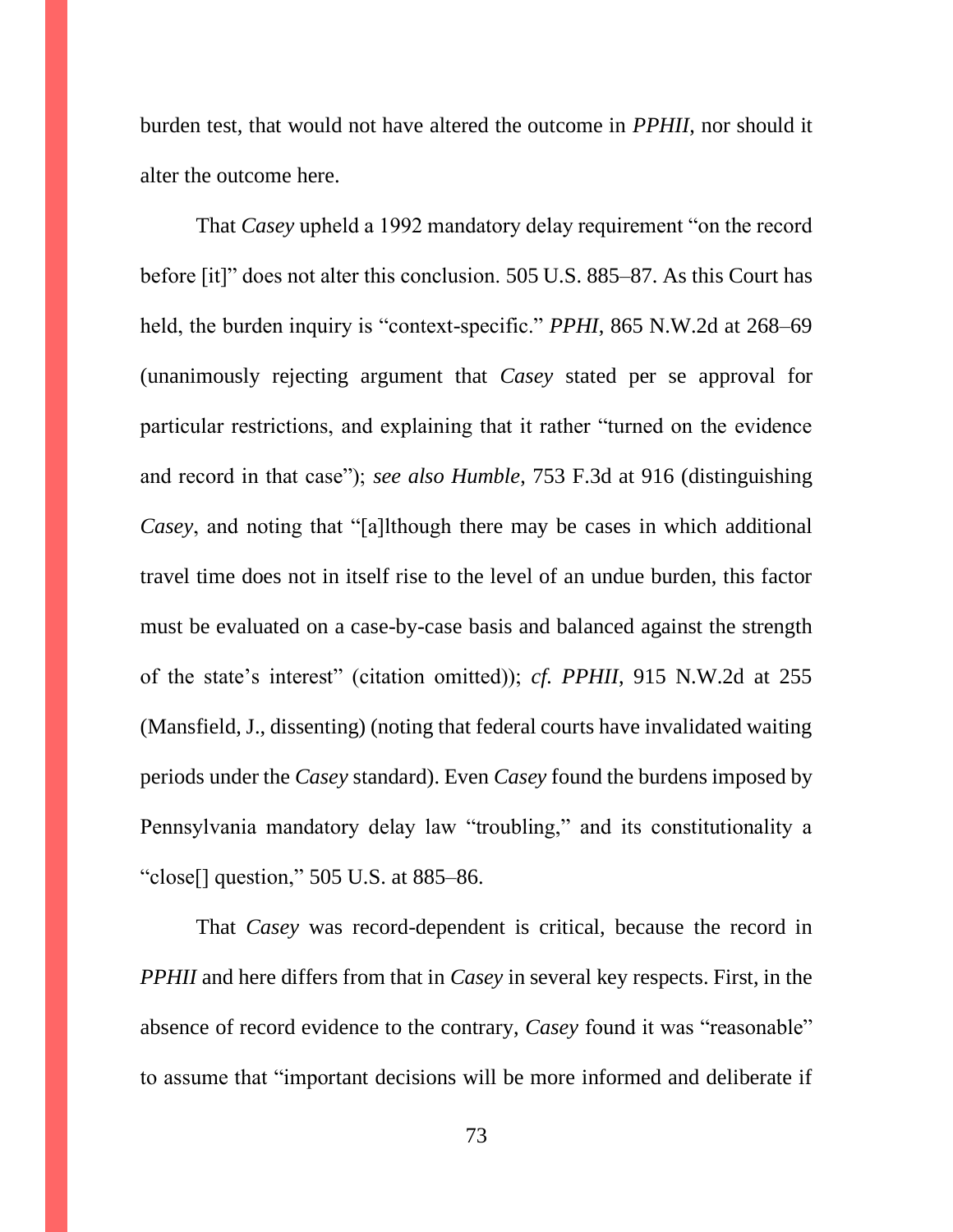they follow some period of reflection" after a patient has received "important information" specified by statute. 505 U.S. at 885. By contrast, PPH presented extensive evidence in *PPHII* (evidence no less true today) based on which that assumption no longer appears reasonable. *See* Facts § IV above.

*Second*, the facts of abortion provision have changed significantly since *Casey* found that the burdens of a two trip requirement came "close," but did not quite amount, to a substantial obstacle, 505 U.S. at 885–86. For example, whereas *Casey* was decided before early medication abortion was available, Petitioners have established that an extra-trip requirement would substantially reduce access to this safe procedure (an effect considered significant by this Court in *PPHI*, 865 N.W.2d at 267); *see also Humble*, 753 F.3d at 915 (striking down medication abortion restriction as undue burden, and noting evidence that "some women so strongly prefer medication abortion, and so object to surgical abortion, that they will forego abortion entirely if they cannot obtain a medication abortion"); *Okla. Coal. for Reprod. Just. v. Cline*, 292 P.3d 27 (Okla. 2012) (same).

The evidence also shows that because surgical abortion is only provided in two cities in Iowa, an extra trip requirement would delay Iowans in a way that would force some to travel hundreds of miles to obtain an abortion. *Compare* Facts § II (surgical abortion only available in two cities in Iowa),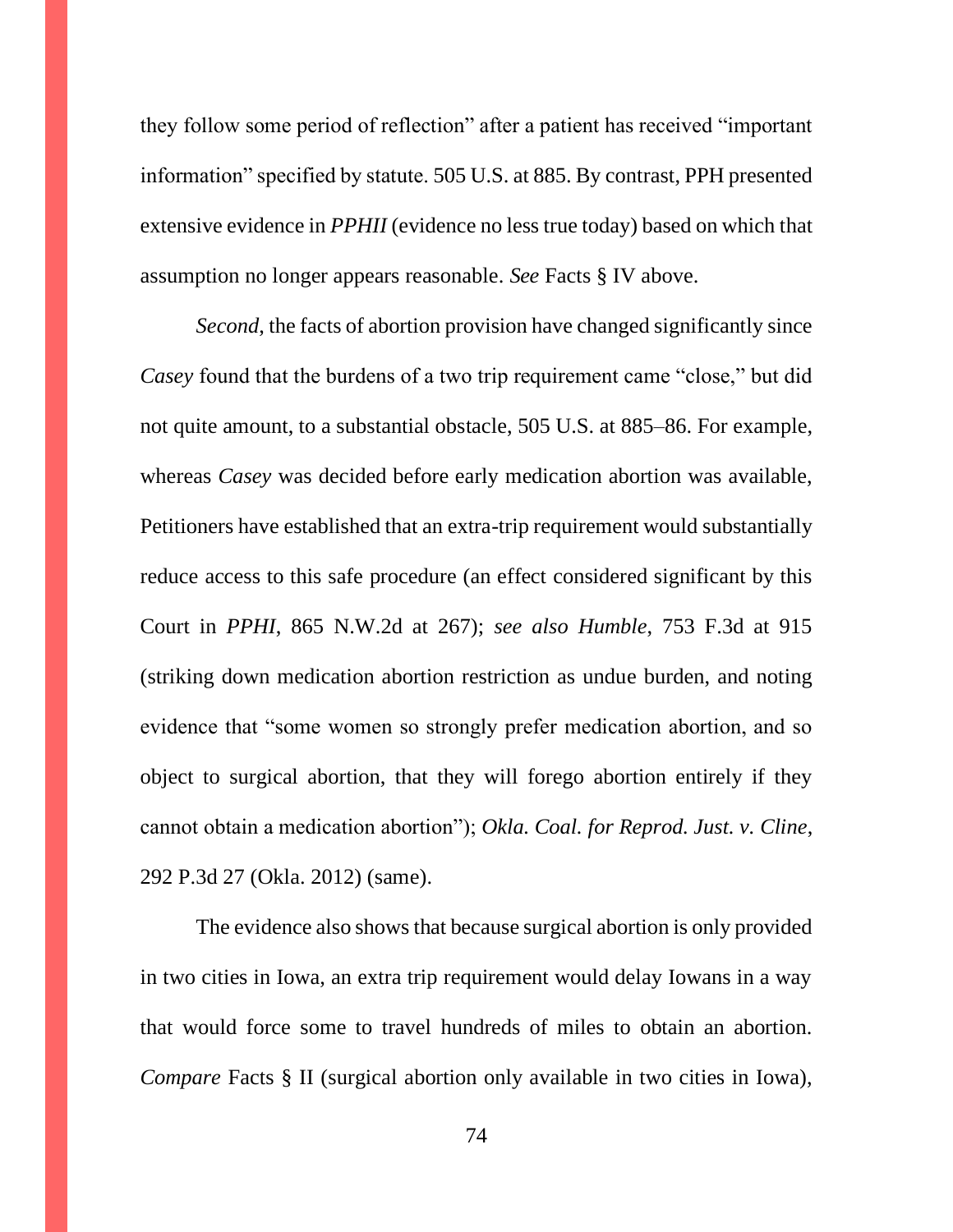*with* Rachel K. Jones, et al., *Abortion in the United States: Incidence and Access to Services, 2005*, 40 Persps. on Sexual & Reprod. Health 6, 11 (2008) (at the time of the *Casey* decision, there were *81* abortion providers in Pennsylvania). PPH has also presented extensive evidence that two-trip mandatory delay laws harm and endanger patients who are at risk of domestic abuse, whereas *Casey*'s holding "reli[ed] on the paucity of the record [in that case] concerning how the in-person informed-consent requirement affected abused women." *Cincinnati Women's Servs., Inc. v. Taft*, 468 F.3d 361, 372 (6th Cir. 2006); *see also PPHI*, 865 N.W.2d at 267 (unanimously finding that increased travel distances and an additional trip to a clinic are severe burdens, among other reasons because they can result in "a greater possibility that an abusive spouse, partner, or relative could find out the woman is terminating her pregnancy").

*Third*, peer reviewed research since *Casey*, made a part of the record in *PPHII*, shows that such obstacles delay patients, sometimes dramatically, and even prevent some individuals from obtaining care. *PPHII*, 915 N.W.2d at 229–30. The research shows these obstacles also drive some people to selfinduce. *See id.* at 230–31 (citing 2016 Iowa study finding a significant incidence of patients researching and attempting self-induction). Thus, while the "the record evidence" before *Casey* "show[ed] that in the vast majority of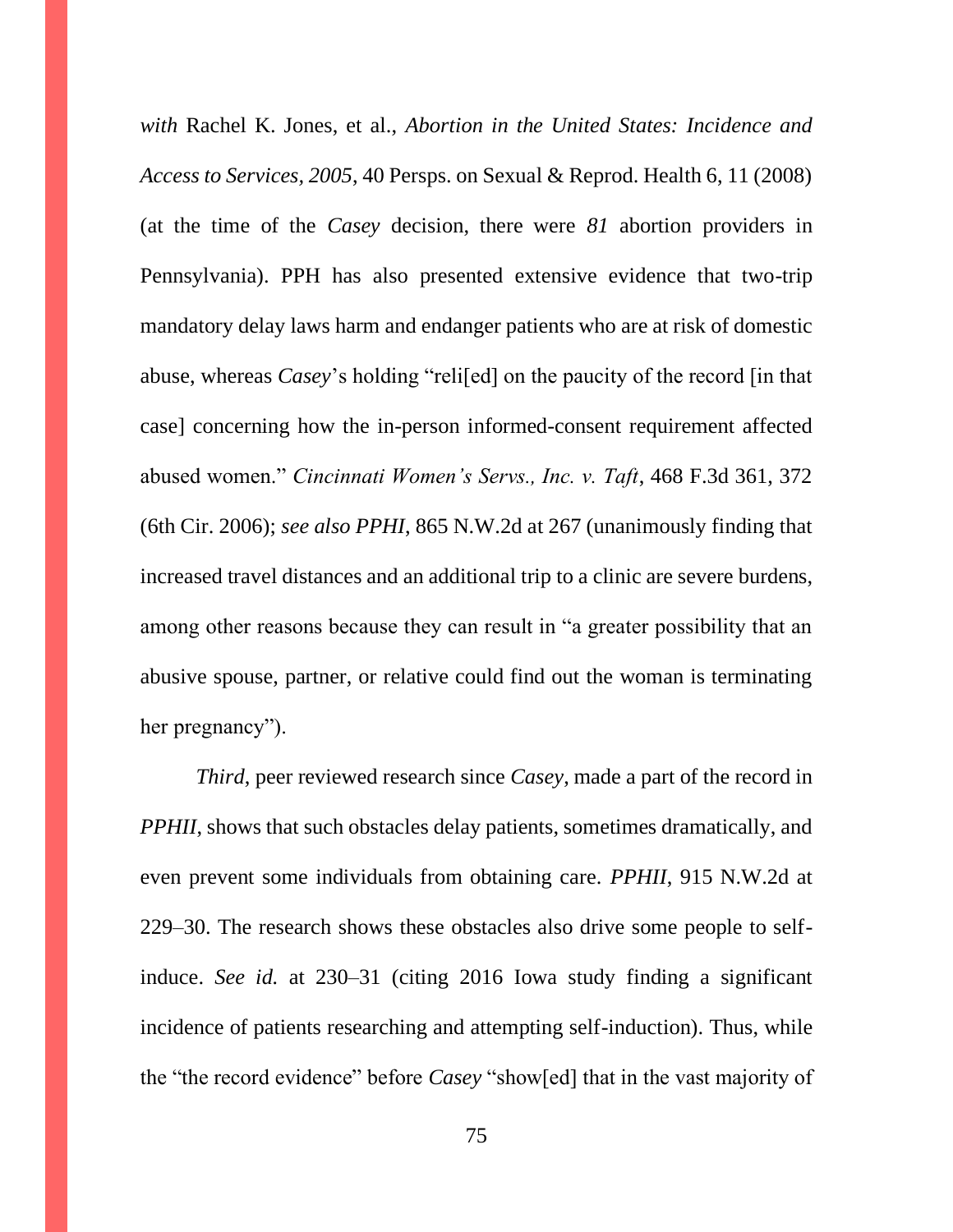cases, a 24-hour delay does not create an appreciable health risk" to Pennsylvanians, 505 U.S. at 885, the evidence in the record in *PPHII*  demonstrates otherwise. That evidence also demonstrates that one of the cruel aspects of these laws is that they pile financial strain on people who are already struggling with poverty, forcing some of them further into debt. *See PPHII*, 915 N.W.2d at 227–29, 242; *see also PPHI*, 865 N.W.2d at 267 (unanimously recognizing that increased travel distances and an additional trip to a clinic are severe burdens, among other reasons because they can "cause a working mother to potentially miss two to four days of work and incur additional child care expense").

Finally, whereas *Casey* relied on lower court interpretations to find that the emergency exception to Pennsylvania's delay requirement would cover common complications "such as preeclampsia, inevitable abortion, or prematurely ruptured membrane," it "is not clear that [the Act's] 'medical emergency' exception would be defined as broadly as the exception in *Casey*." Ruling on Pet'rs' Pet. for Declaratory and Injunctive Relief 37, *Planned Parenthood of the Heartland, Inc. v. Reynolds ex rel. State*, No. EQCE081503 (Iowa Dist. Ct. Polk Cnty. Sep. 29, 2017); the Amendment replicates this dangerously narrow and unclear language, along with the same risk that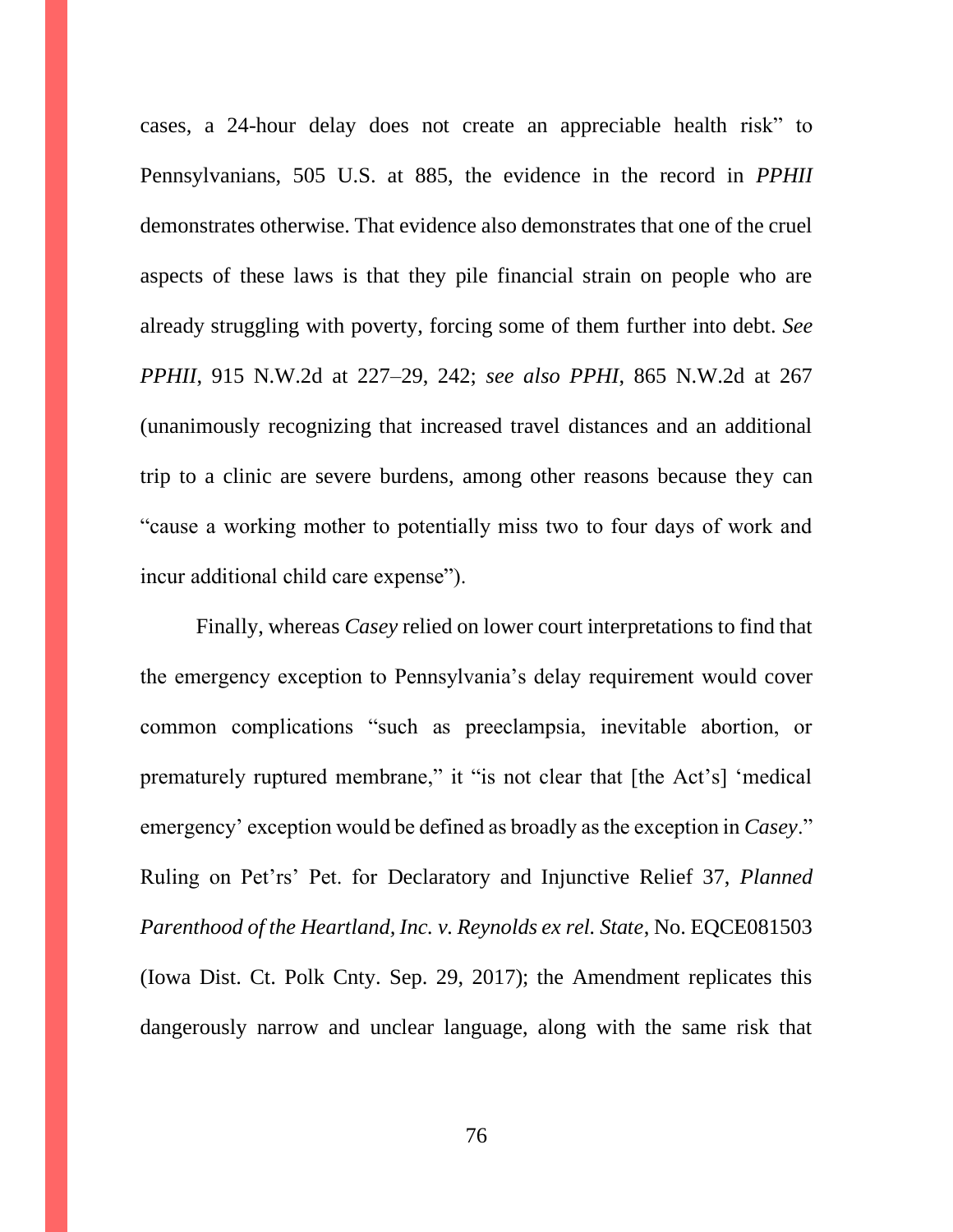physicians may lose their license if the State takes issue with their judgments about what constitutes a medical emergency.<sup>28</sup>

For these reasons, both the 2017 mandatory delay law and the Amendment would fail the undue burden test. Even if this Court were to depart from strict scrutiny, the Court should affirm the judgment below.

## *4. The State Provides No Argument for Overturning PPHII's Equal Protection Holding.*

Finally, the State urges this Court to reverse its equal protection holding in *PPHII*, but ignores this Court's rationale for that holding. This Court's equal protection holding did not turn on its conclusion that reproductive freedom is an aspect of the fundamental constitutional right to privacy, the conclusion the State attacks. Rather, this Court's holding turned on its recognition that the right to decide whether to bear children is critical to "a woman's autonomous charge of her life's full course . . . , her ability to stand in relation to man, society, and the state as an independent, self-sustaining, equal citizen." *PPHII*, 915 N.W.2d at 245 (quoting Ruth B. Ginsburg, *Some Thoughts on Autonomy and Equality in Relation to Roe v. Wade*, 63 N.C. L. Rev. 375, 383 (1985)). "Laws that diminish women's control over their

<sup>28</sup> Even if *Casey* were not distinguishable, and it is, this Court has applied "open textured" standards like the "undue burden" standard "more stringently than the federal case law under the Iowa Constitution." *State v. Short*, 851 N.W.2d 474, 491 (Iowa 2014) (citations omitted).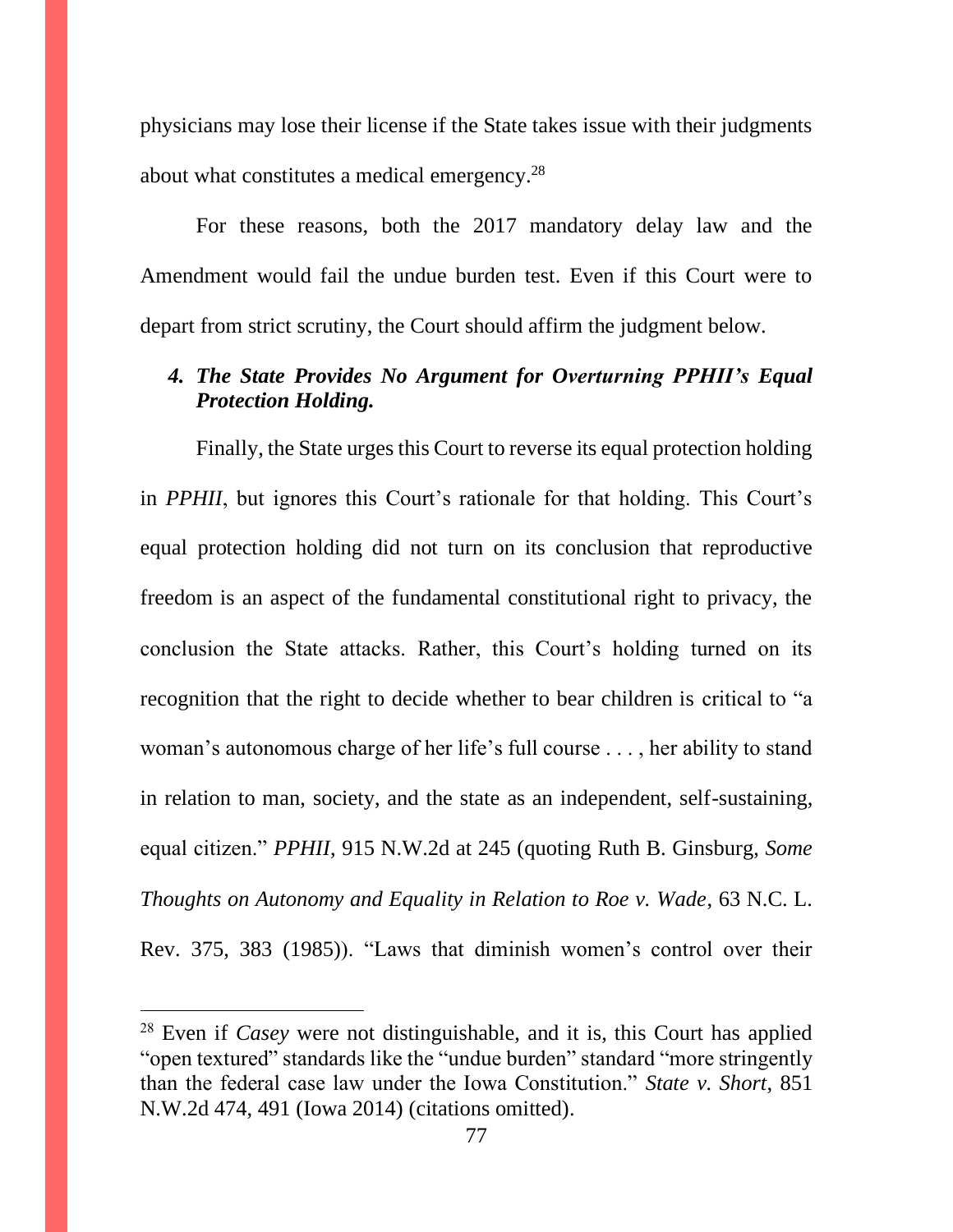reproductive futures can have profound consequences for women. . . . Without the opportunity to control their reproductive lives, women may need to place their educations on hold, pause or abandon their careers, and never fully assume a position in society equal to men, who face no such similar constraints for comparable sexual activity." *Id*.

Women and men are not similarly situated in terms of the biological capacity to be pregnant, but they are similarly situated in their right to dignity and autonomy. As this Court recognized, laws that target pregnancy and restrict decision-making around this state necessarily *place* women on a different and less autonomous level, both in their everyday lives and in their relationship to the State. And however well-intended, these laws have the *harshest* effects on those women who are *already* disadvantaged, and are most likely to compel those already-disadvantaged women to carry to term. *PPHII*, 915 N.W.2d at 227–32.<sup>29</sup>

 $29$  Legislator amici suggest that mandatory delay laws are not unique because the State also prescribes waiting periods for decisions to alter one's legal status, such as through marriage, divorce or termination of parental rights. Br. of Amici Curiae 60 Members of the Iowa Legislature 39–40. These other areas are not comparable to mandatory delays for time-sensitive medical care particularly given that delays in abortion care are stressful and increase medical risks and costs, may require further travel, restrict medical options, jeopardize confidentiality, endanger the significant percentage of Iowans with abusive or coercive partners, and set some women on a life trajectory with fewer educational, economic and professional opportunities. *PPHII*, 915 N.W.2d at 227–31, 245.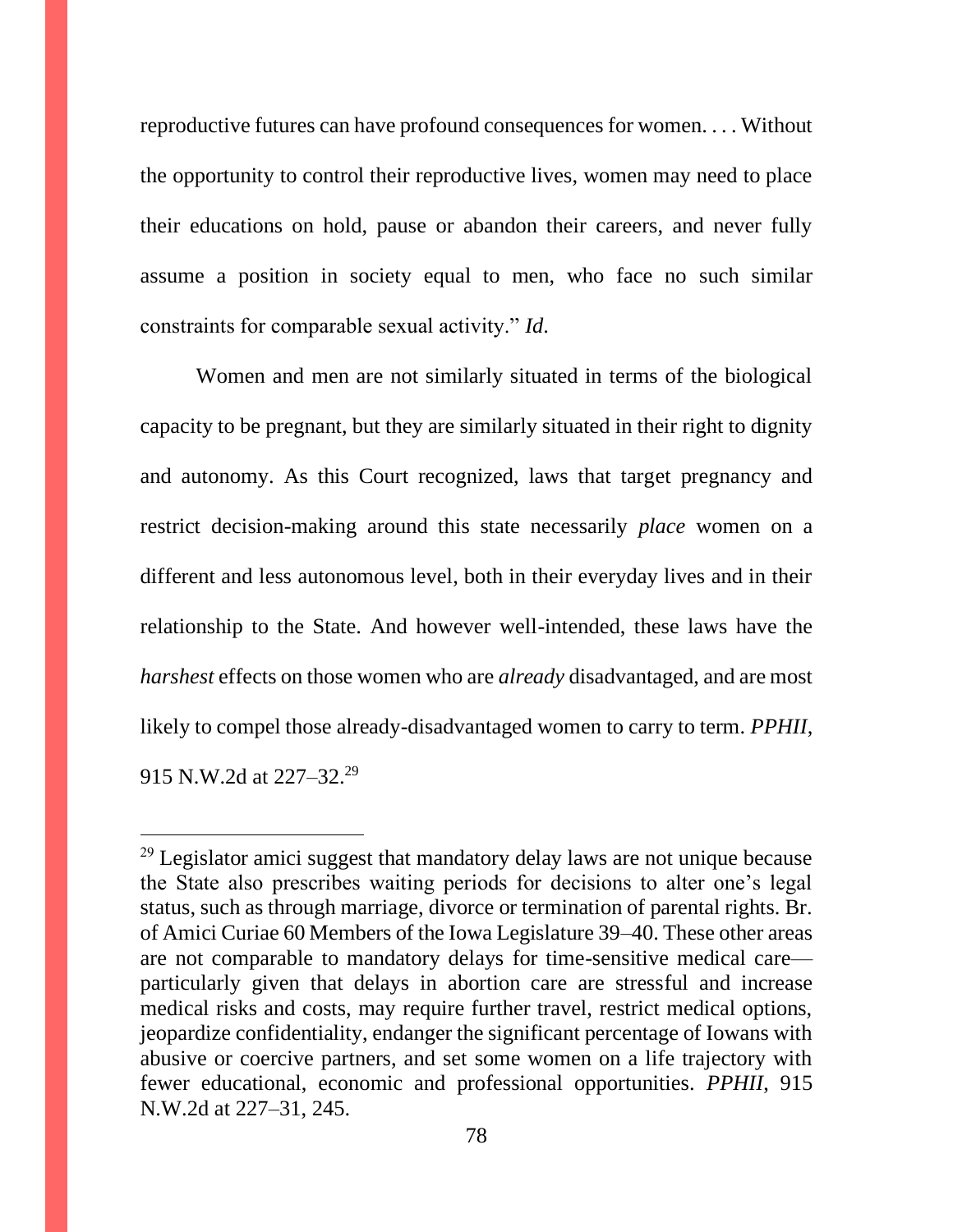That is state discrimination, and *PPHII* properly recognized it as such. Any other approach would ignore "the biological reality that sometimes requires [women], but never requires their male counterparts, to resort to abortion procedures if they are to avoid pregnancy and childbearing." *Doe v. Maher*, 515 A.2d 134, 160 (Conn. 1986) (citation omitted); *N.M. Right to Choose/NARAL v. Johnson*, 975 P.2d 841, 854 (N.M. 1998) ("[T]o determine whether a classification based on a physical characteristic unique to one sex results in the denial of equality of rights under law . . . we must ascertain whether the classification operates to the disadvantage of persons so classified." (internal quotation marks and citation omitted)).

#### **CONCLUSION**

For the foregoing reasons, this Court should affirm the district court's judgment.

### **REQUEST FOR ORAL SUBMISSION**

PPH requests to be heard in oral argument.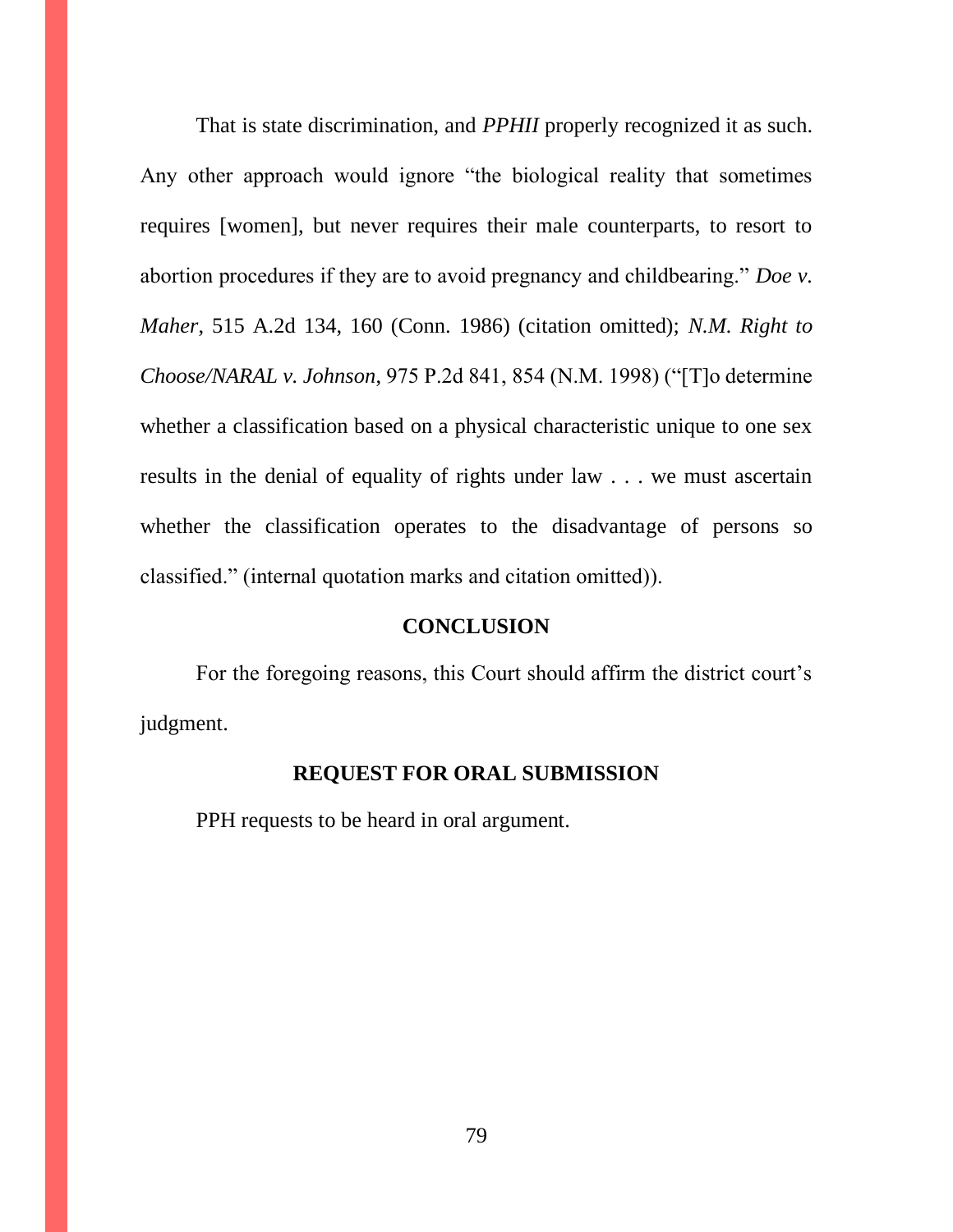Respectfully submitted,

*/s/ Alice J. Clapman* ALICE J. CLAPMAN\* CHRISTINE CLARKE\* CAMILA VEGA\*\* Planned Parenthood Federation of America 1110 Vermont Ave., NW, Ste. 300 Washington, DC 20005 Telephone: (202) 803-4045 Facsimile: (202) 296-3480 Email: alice.clapman@ppfa.org Email: christine.clarke@ppfa.org Email: camila.vega@ppfa.org

*/s/ Rita Bettis Austen* RITA BETTIS AUSTEN (AT0011558) American Civil Liberties Union of Iowa Foundation 505 Fifth Ave., Ste. 808 Des Moines, IA 50309-2316 Telephone: (515) 243-3988 Facsimile: (515) 243-8506 Email: rita.bettis@aclu-ia.org

*Attorneys for Petitioners-Appellees*

*\* Admitted pro hac vice \*\* Pro hac vice application pending*

Dated: November 9, 2021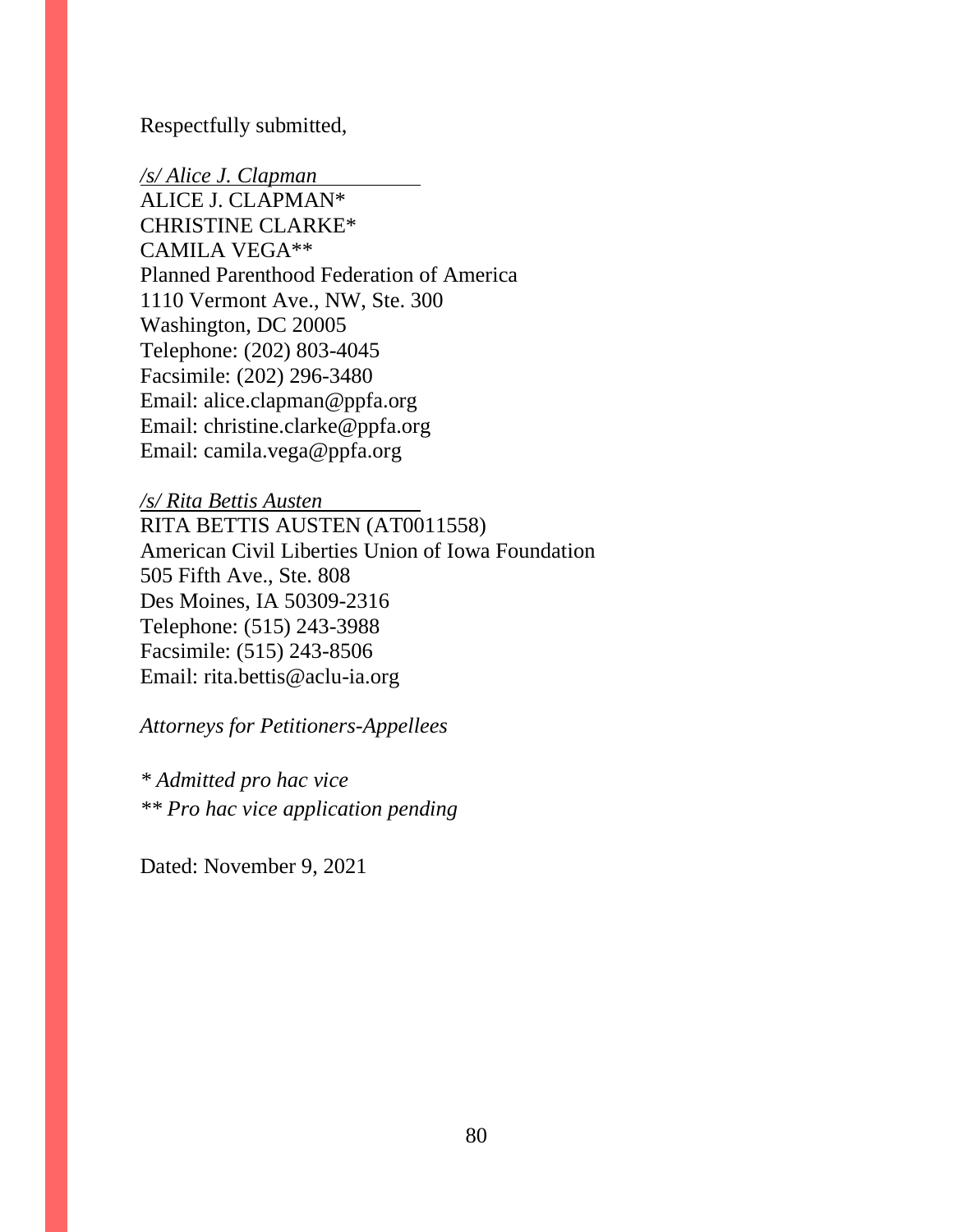# **COST CERTIFICATE**

PPH certifies that it expended no funds for the printing of its response brief in this Court.